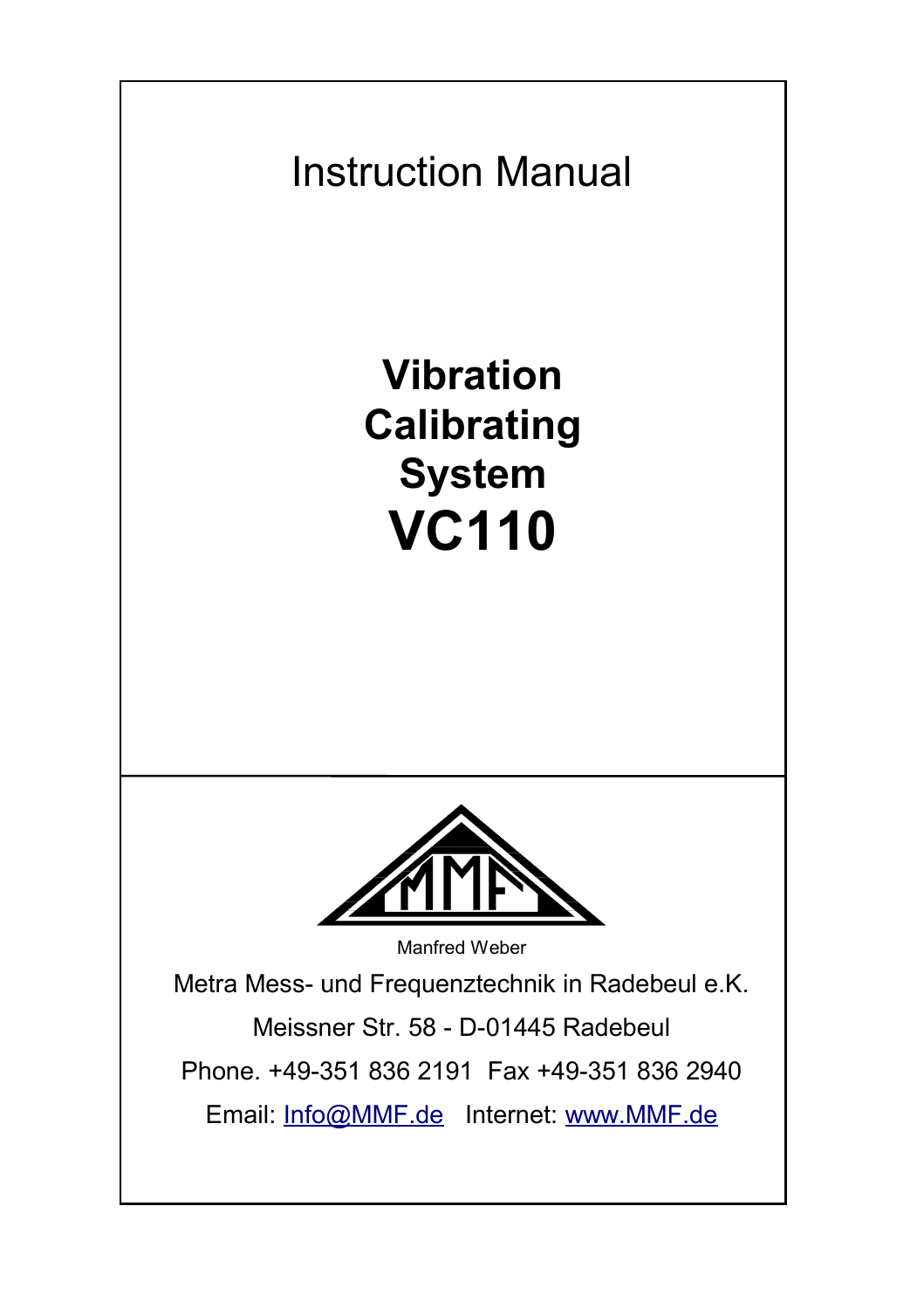#### **Published by:**

Manfred Weber Metra Mess- und Frequenztechnik in Radebeul e.K. Meißner Str. 58 D-01445 Radebeul Phone 0351-836 2191 Fax 0351-836 2940<br>Email Info@MMF.de [Info@MMF.de](mailto:info@mmf.de) Internet [www.MMF.de](http://www.mmf.de/)

Notice: The latest version of this document can be downloaded as PDF from [http://www.mmf.de/product\\_literature.htm](http://www.mmf.de/produktliteratur.htm)

Specifications subject to change without prior notice.

© 2008 Manfred Weber Metra Mess- und Frequenztechnik in Radebeul e.K. Reprint only with permission.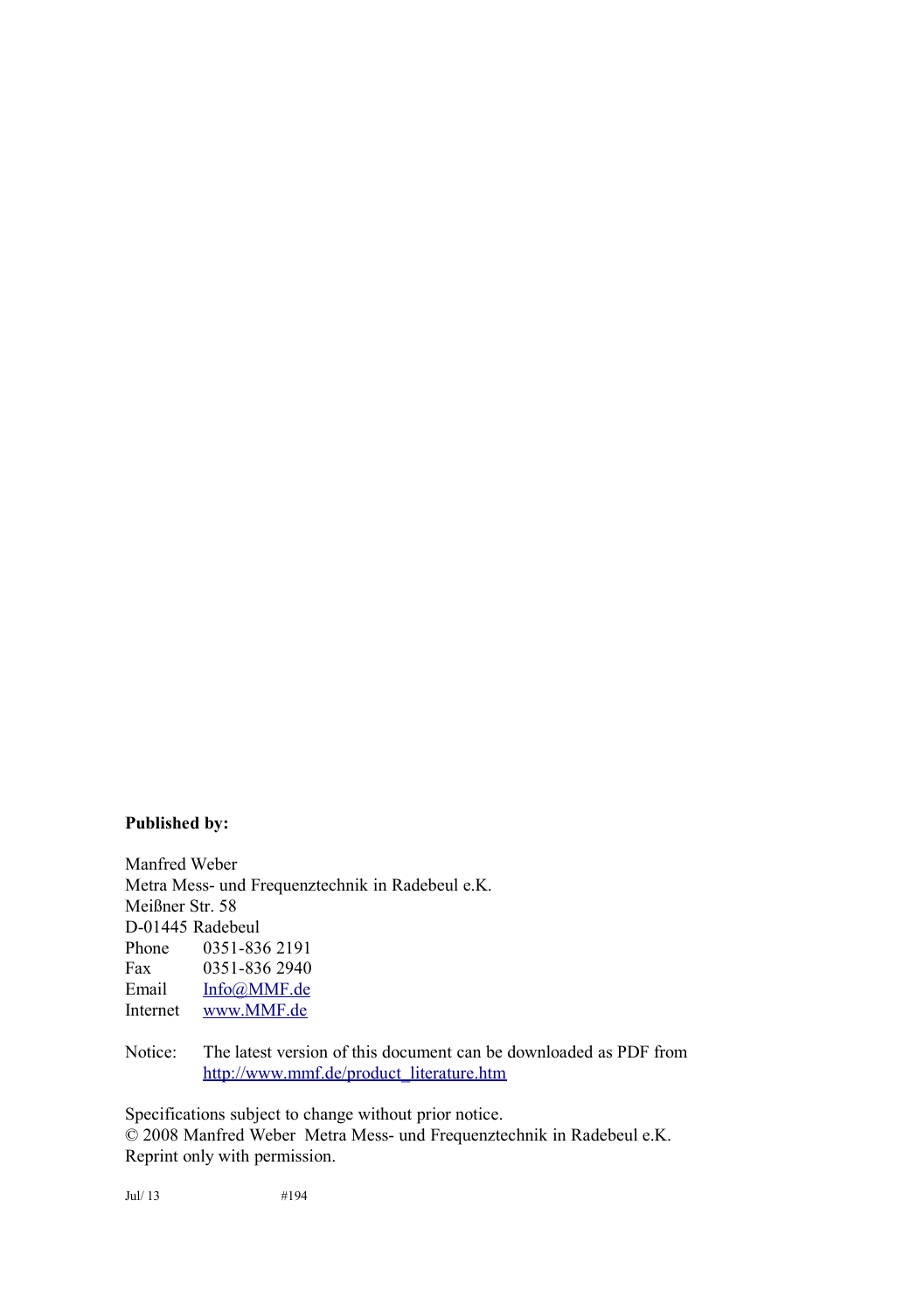## **Contents**

| Appendix: Warranty<br>CE Declaration |  |
|--------------------------------------|--|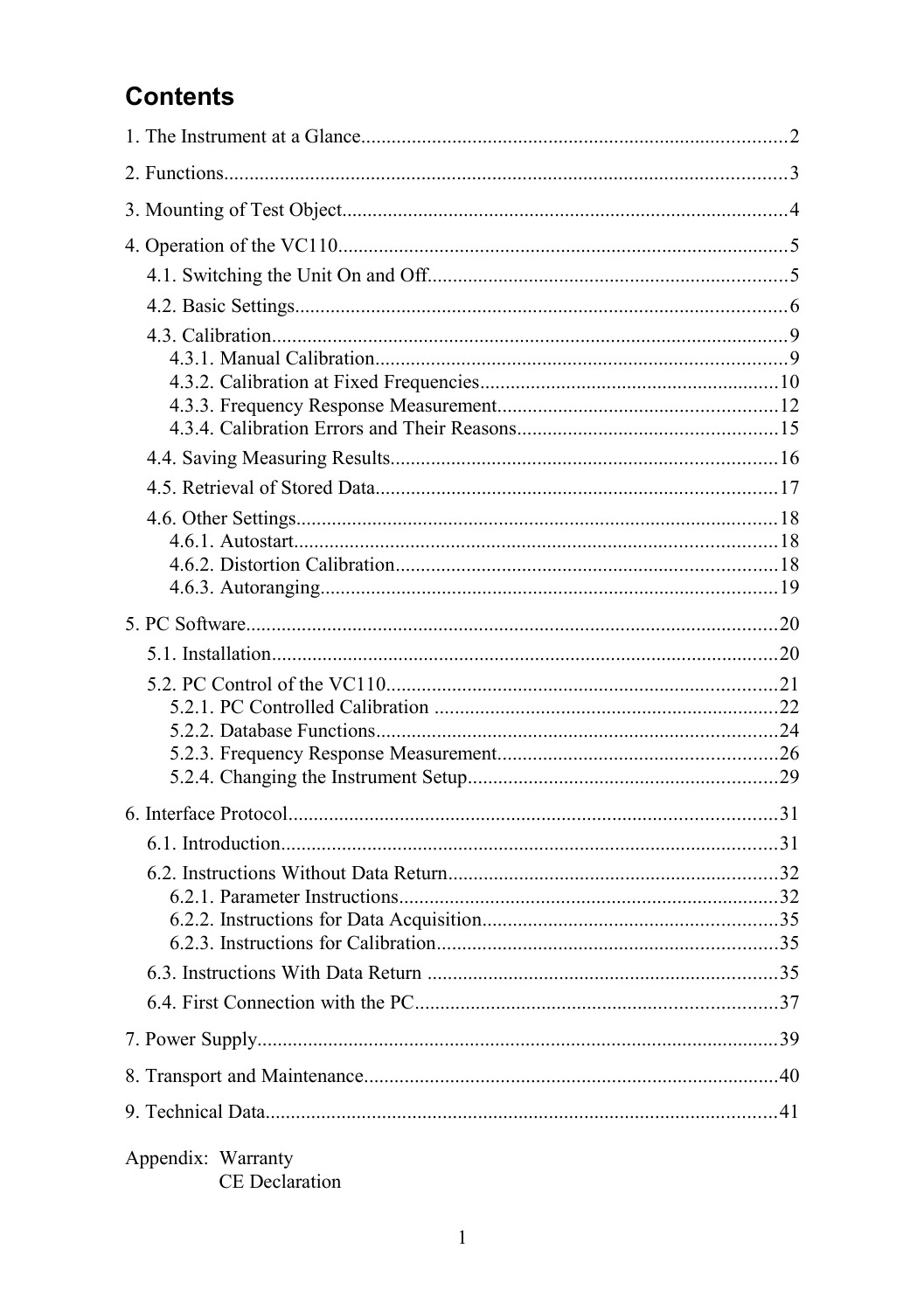# **1. The Instrument at a Glance**

Front panel controls:



Rear panel connectors:

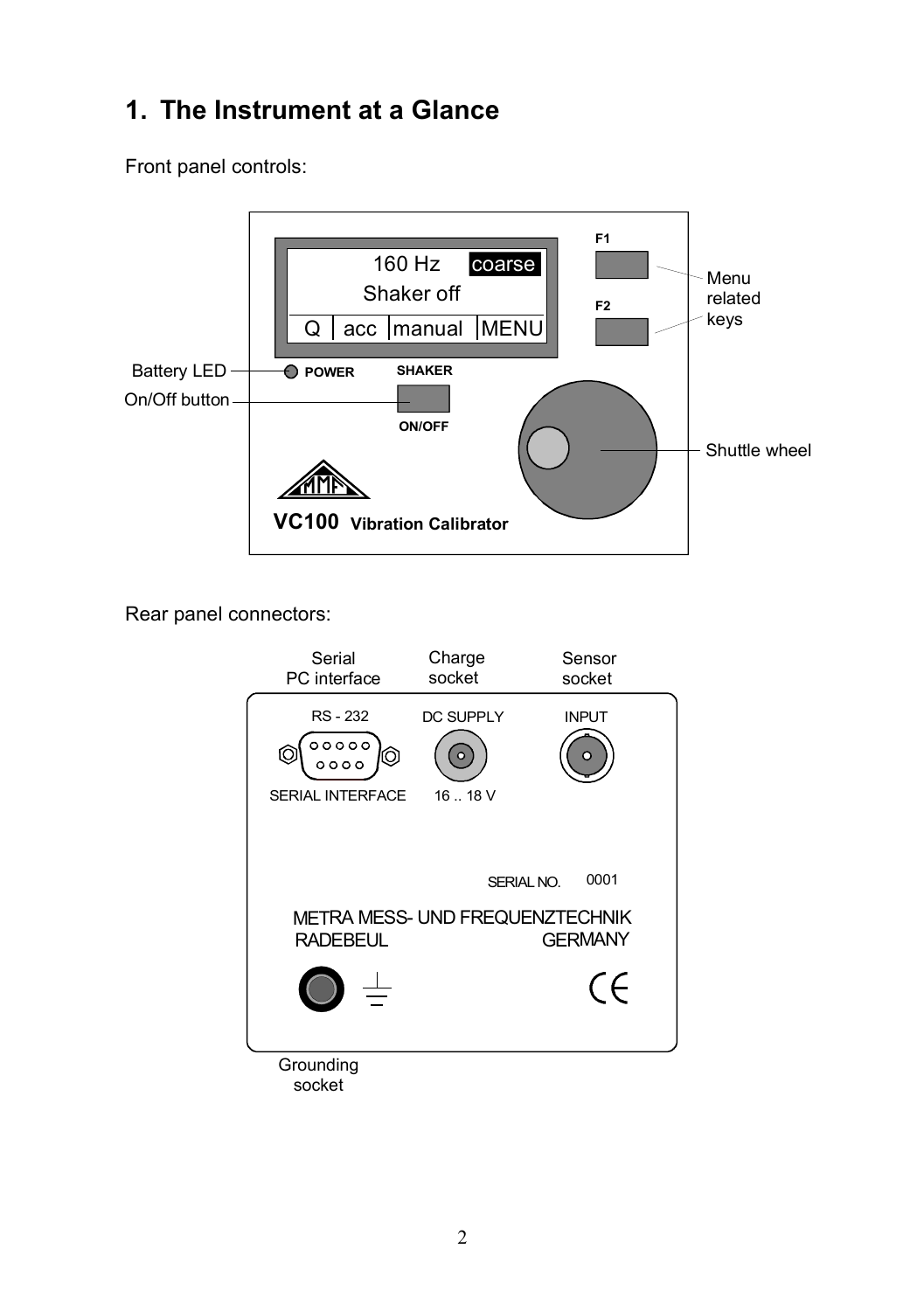*Dear Customer,*

*We are glad about your decision to work with our Vibration Calibrating System VC110. This instrument can be easily operated by means of its self-explaining display. Nevertheless, you should spend some time to read this manual. This way you will be ensured to use all functions of the instrument in the best possible manner.*

# **2. Functions**

The Vibration Calibrating System VC110 has been designed for calibration of various kinds of vibration transducers. In spite of its compact case the instrument is portable and features a variety of functions, which have been known only from far more expensive systems up to this time. The most important features are:

- Vibration exciter for sine wave vibration from 70 Hz to 10 kHz
- Control of vibration level by an internal reference loop to the constant value of  $1 \text{ m/s}^2$  (RMS)
- Calibration of specimen with a maximum weight of 400 g
- Calibration at fixed frequencies as well as measurement of frequency response
- Internal signal conditioning channel for transducer output, on screen display of sensor sensitivity
- Menu controlled dialog for operation via LCD display and shuttle wheel
- Internal memory for storage of maximum 100 measuring values
- Possibility of further processing of measured data by included PC software
- ASCII command strings for controlling the VC110 by customer software

A piezoelectric actuator is used as vibration exciter allowing the compact size of the instrument. This principle of excitation requires a sophisticated electronic correction to suppress harmonic distortion. For this purpose Metra developed a special technique with the trademark ACHD (Active Compensation of Harmonic Distortion).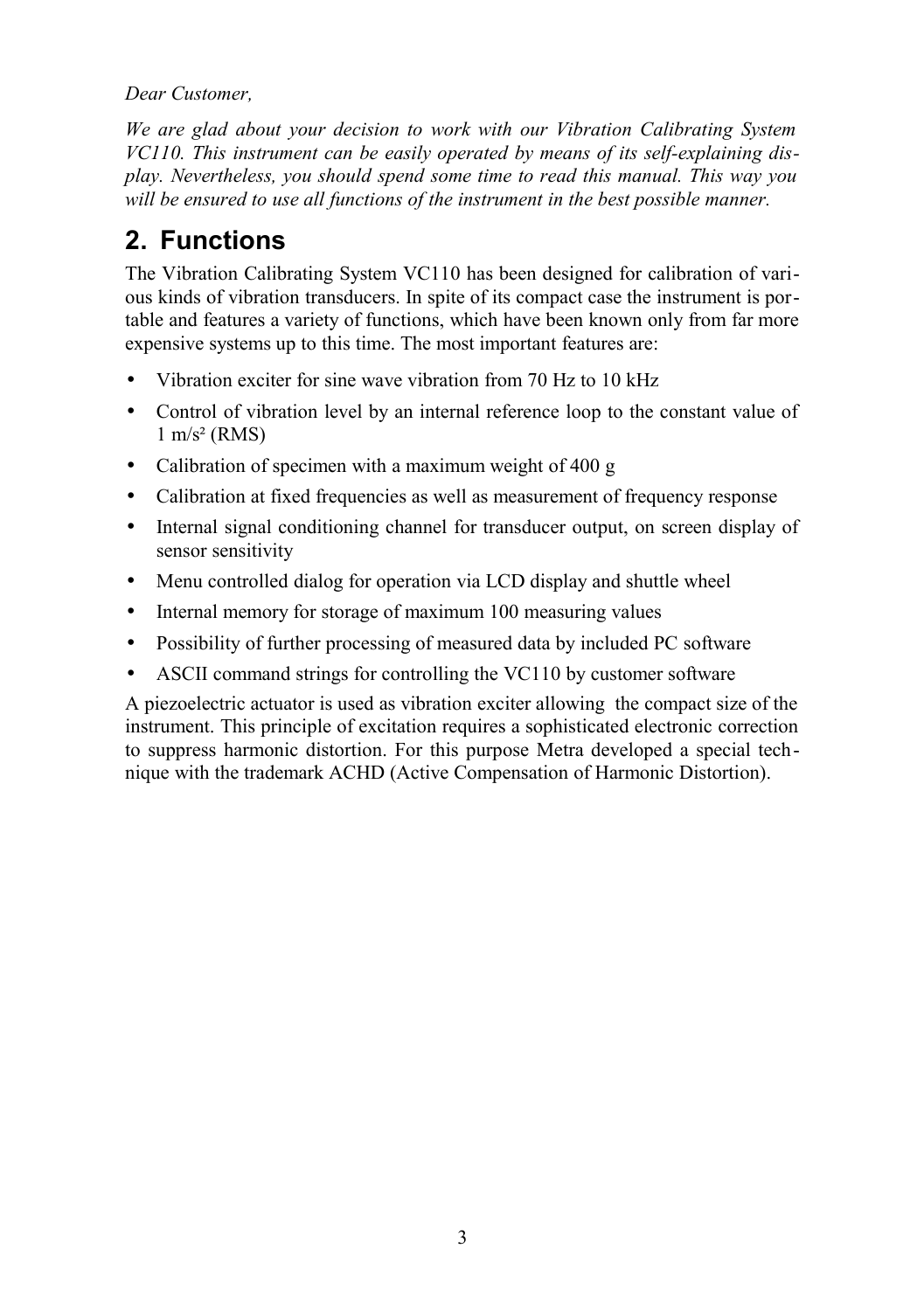# **3. Mounting of Test Object**

The head of the shaker system is situated at the upper side of the case. The coupling surface has a diameter of 20 mm. It possesses an M5 tapped hole in its center for mounting the specimen.

The most reliable kind to attach the sensor under test is screwing.

Vibration transducers have a variety of different mounting threads. The VC110 therefore includes some threaded adapters from M5, M8, 1/4"-28 and UNF 10-32 to the M5 tapped hole of the shaker head. Other adapters are available on demand. Screw attachment should be preferred at frequencies above 1 kHz to prevent coupling resonances. In addition, a thin layer of grease applied to the coupling surface is recommended.

At lower frequencies a strong permanent clamping magnet may be used for mounting. The shaker head therefore consists of magnetic steel.

 $\Rightarrow$  Do not drop the magnet onto the shaker head to protect the VC110 and the sensor from shock acceleration. Gently slide the sensor with the magnet to the place.

Especially small transducers often have no mounting hole. In this case it is recommended to use adhesive wax or cyanoacrylate glue.

Under no circumstances the specimen must wobble or come into contact with the shaker head at only a few points. In such cases, as a result of the coupling resonances, the measuring error may increase in a two-figure percentage.

When mounting the specimen pay attention to the symmetrical distribution of the object weight. Otherwise the vibrating system may be deflected from its main axis. Especially, when using coupling structures for calibration of transducers symmetrical attachment becomes very important (for instance at the calibration of the x and y axis of a triaxial accelerometer). In this case it is recommended to use a balance weight (see the following figure).

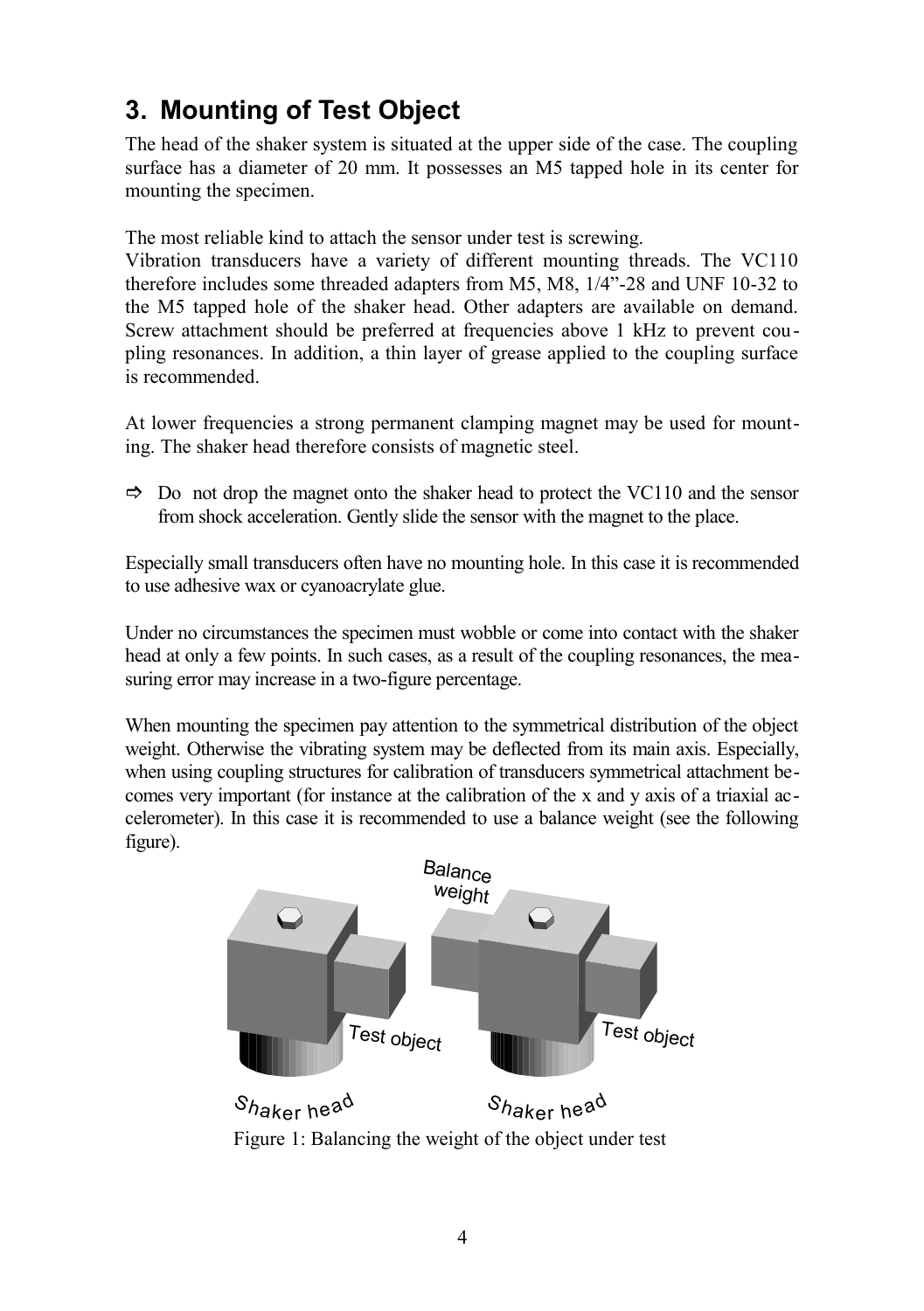For a perfect transmission of frequencies in the kilohertz range it is very important to have a coupling surface without any scratches at the VC110 shaker head as well as at the sensor under test. The surface of the shaker head of VC110 is flat grinded. If it shows scratches after intensive use please send the instrument back to the manufacturer for revision.

The accessories include a plastic washer which can be put between the shaker and the test object. This will protect the shaker surface from scratches. It is not recommended, however, to use the plastic washer above 1 kHz.

 $\Rightarrow$  Important: The maximum torque when attaching a sensor must not exceed 5 Nm, otherwise the vibration exciter may get damaged.

The input for the sensor to be calibrated (BNC socket) is located at the rear of the VC110. Some transducers have cables with UNF 10-32 type or Microdot plugs. An adapter for these cables is included in the accessories of the VC110.

# **4. Operation of the VC110**

*This section exclusively describes operation via the VC110 front panel. These operations and adjustments can also be done in an easier way by means of the included PC software. For field use or cases where no PC is at hand, it may be useful to study this chapter.*

## <span id="page-6-0"></span>**4.1. Switching the Unit On and Off**

Press the **SHAKER ON/OFF key** about 1 s to switch on the VC110. The instrument now runs a self test and then displays the operation screen.



In the upper part of the window vibration frequency and below the measuring result or the operating status are displayed. The menu bar at the lower part of the screen shows the last before the instrument was switched off.

To switch off the instrument press the **SHAKER ON/OFF** button about 2 s, until **power off** is indicated. After releasing the key the instrument switches off.

The current configuration of the instrument is automatically stored before it is switched off. The VC110 will start with the same configuration, when it is switched on next time.

To start the VC110 with the default manufacturer settings, press the **SHAKER ONOFF** key and the **F1** key simultaneously.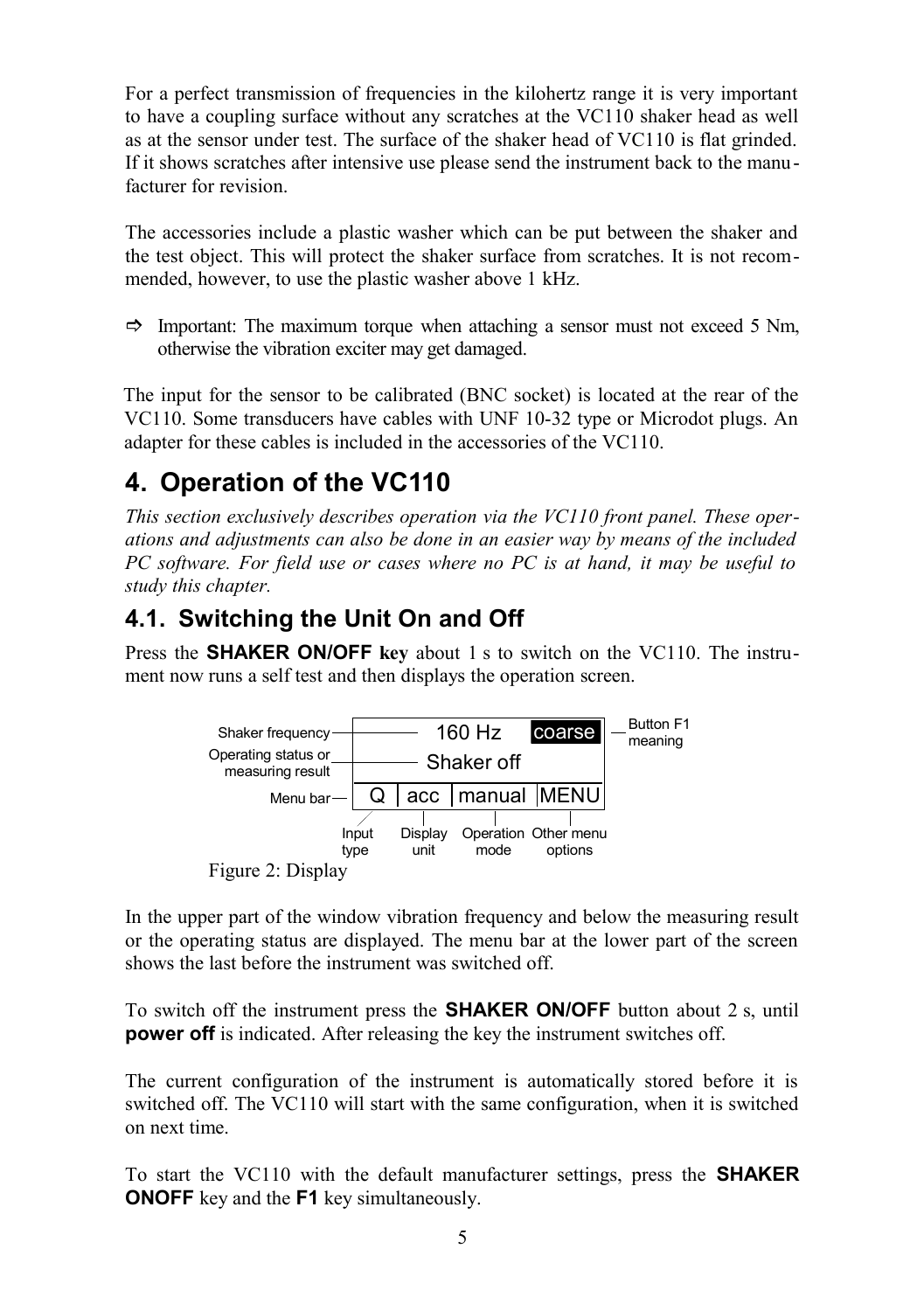In case of a faulty operation press the key **SHAKER ON/OFF** about 5 s until **System reset...** is displayed. The VC110 will start with the last settings.

If the battery voltage becomes too low, i.e. the accumulator is discharged, the VC110 will switch off automatically after saving the current configuration.

The VC110 switches off immediately when the external power supply is interrupted by disconnecting it from mains. It will start with the default configuration, when it is switched on next time.

## <span id="page-7-0"></span>**4.2. Basic Settings**

Depending on the sensor type some settings of the signal conditioning channel must be made. For this purpose, press the **F2** key. The display shows a menu bar in its bottom line:



Figure 3: Menu bar

Use the shuttle wheel to select a menu option. The selected option is inversely indicated. Select the left option in the menu and press the **F2** key again. Select the desired input type by the shuttle wheel.



Figure 4: Input type

The following options are available:

- **IEPE:** For sensors with integrated impedance converter to IEPE standard. The input features a 4 mA constant current source.
- **U:** The input is configured for AC voltage. Its impedance is higher than 1 MΩ. This mode is suitable, for instance, for calibration of electrodynamic vibration transducers.
- **Q:** The signal conditioning channel works as charge amplifier for piezoelectric transducers.
- **Off:** The measuring amplifier is switched off. This option is useful, if the VC110 is used as vibration exciter only.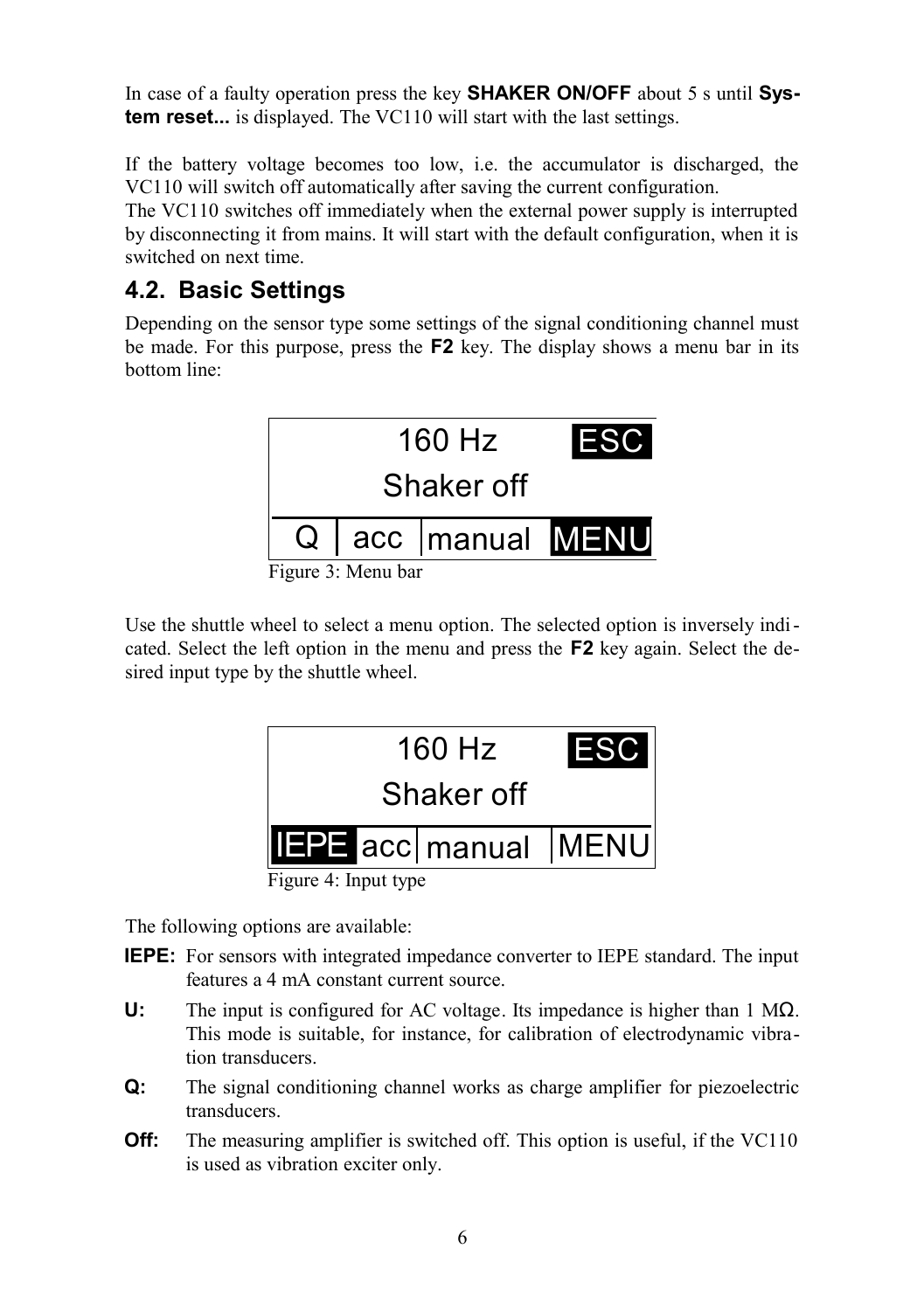To confirm your choice press **F1** (the display indicates **OK**). Leave the menu by pressing **F1** again (the display indicates **ESC**).

The VC110 works in all operation modes with a constant acceleration of  $1 \text{ m/s}^2$ (RMS). Nevertheless, the instrument can be used not only for calibration of accelerometers, but also for calibration of velocity and displacement transducers. This is realized by internal mathematical conversion of the physical quantities in dependence of the frequency:

$$
v = \frac{a}{2\pi f}
$$
 for velocity

and

$$
d = \frac{a}{(2\pi f)^2}
$$
 for displacement.

Please note that the shaker magnitude limits the maximum calibration frequency at calibration in velocity and even more at calibration in displacement quantities. At high frequencies a very high amplification of the sensor signal would be required. Therefore, the usable frequency range depends on transducer sensitivity. The minimum input signal of the sensor is 0.12 mV for voltage input and 0.12 pC for charge input.

Select the required physical quantity in the menu bar, which is accessed by pressing the **F2** key. Use the shuttle wheel to select the second position from the left and press **F2** again:



Figure 5: Vibration quantity

The following options are available:

| acc: | Vibration acceleration |  |
|------|------------------------|--|
|      |                        |  |

- **vel:** Vibration velocity
- **disp:** Vibration displacement
- **bias:** Bias voltage of IEPE compatible sensors.

Select the required physical quantity by the shuttle wheel and confirm by pressing **F1**. Leave the menu by pressing **F1** again.

IEPE bias voltage is measured only when IEPE input was selected. The vibration exciter is switched off during this operation.

Occasionally accelerometers are not calibrated in the SI standard unit m/s², but in units of g (gravitational constant,  $1g = 9.807$  m/s<sup>2</sup>). The VC110 may display acceleration in g, although it still calibrates at 1 m/s². Switch to g display in the right field of the menu bar (**MENU**). To enter the **MENU** option press **F2** key. The screen dis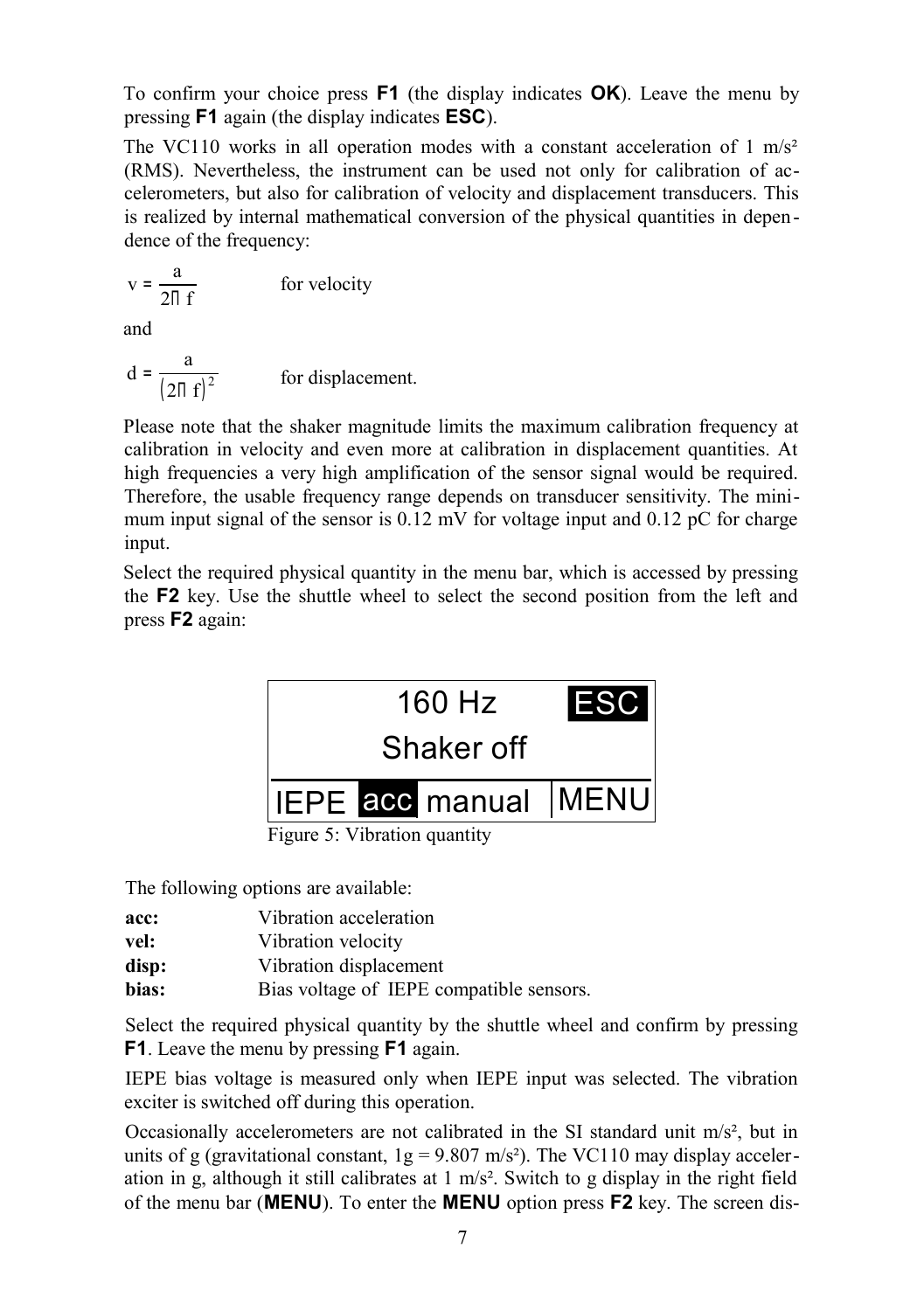plays the sub-menu **OPTIONS.** Use the shuttle wheel to select **Signal Cond.** and confirm by pressing **F2** (the display indicates **SEL**):



Figure 6: Signal conditioning options

Now the sub-menu **Signal Conditioner** will appear:



Figure 7: Selecting metric or imperial units

Select **Units** by the shuttle wheel and confirm by **F2** (the display indicates **SEL**). Choose by the shuttle wheel between:

**metric** (indication in units of m/s<sup>2</sup>) or

**imperial** (indication in units of g).

Confirm the selection by pressing **F2** again (the screen displays **OK**) and leave the menu by pressing **F1** three times (the screen displays **ESC**).

After finishing all basic settings of the VC110 you can start now with calibration.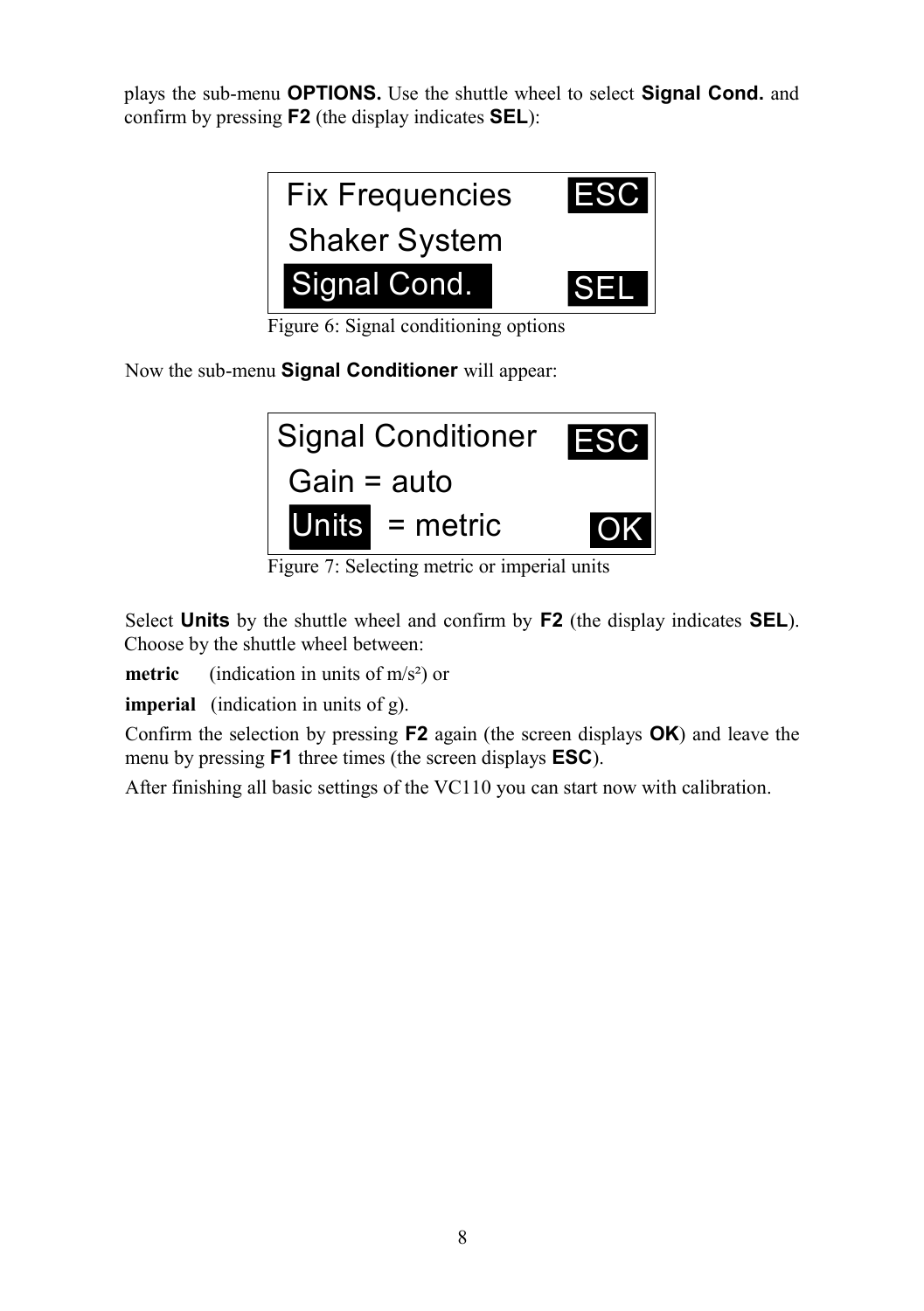## **4.3. Calibration**

After the specimen has been mounted and connected and all basic settings have been completed, you can start with calibration.

The VC110 provides 3 modes of calibration which differ by their frequency control.

- **Manual:** The calibration frequency is adjusted by the shuttle wheel. Coarse ore fine tuning are available.
- **Table of fixed frequencies:** You can select from a table of up to 10 frequencies. Switch from one to the other frequency by the shuttle wheel.
- **Frequency response:** The VC110 automatically sweeps through the frequency range. The minimum and maximum frequency as well as the increment can be selected in advance.
- $\Rightarrow$  The vibration exciter is activated only during measuring operation. It is ready within 2 s after switching on the instrument. We recommend to keep measurements as short as possible to reduce power consumption and to extend battery operating life.

## **4.3.1. Manual Calibration**

The simplest way to calibrate a sensor is calibration at a fixed frequency adjusted by the shuttle wheel. At first switch the VC110 into the **manual** calibration mode. Then press **F2** to enter the menu and select the third field from the left using the shuttle wheel. Activate it by pressing **F2** again. Now select **manual** by the shuttle wheel and confirm by **F1** (indication on the display: **OK**)



Figure 8: Manual calibration

Leave the menu by pressing **F1** again (indication on the display: **ESC**).

Now you can adjust the frequency by the shuttle wheel. The frequency is indicated in the upper line of the display. The VC110 offers two modes of tuning: **fine** and **coarse**. Switch from one to the other mode by pressing **F1**.



Figure 9: Tuning mode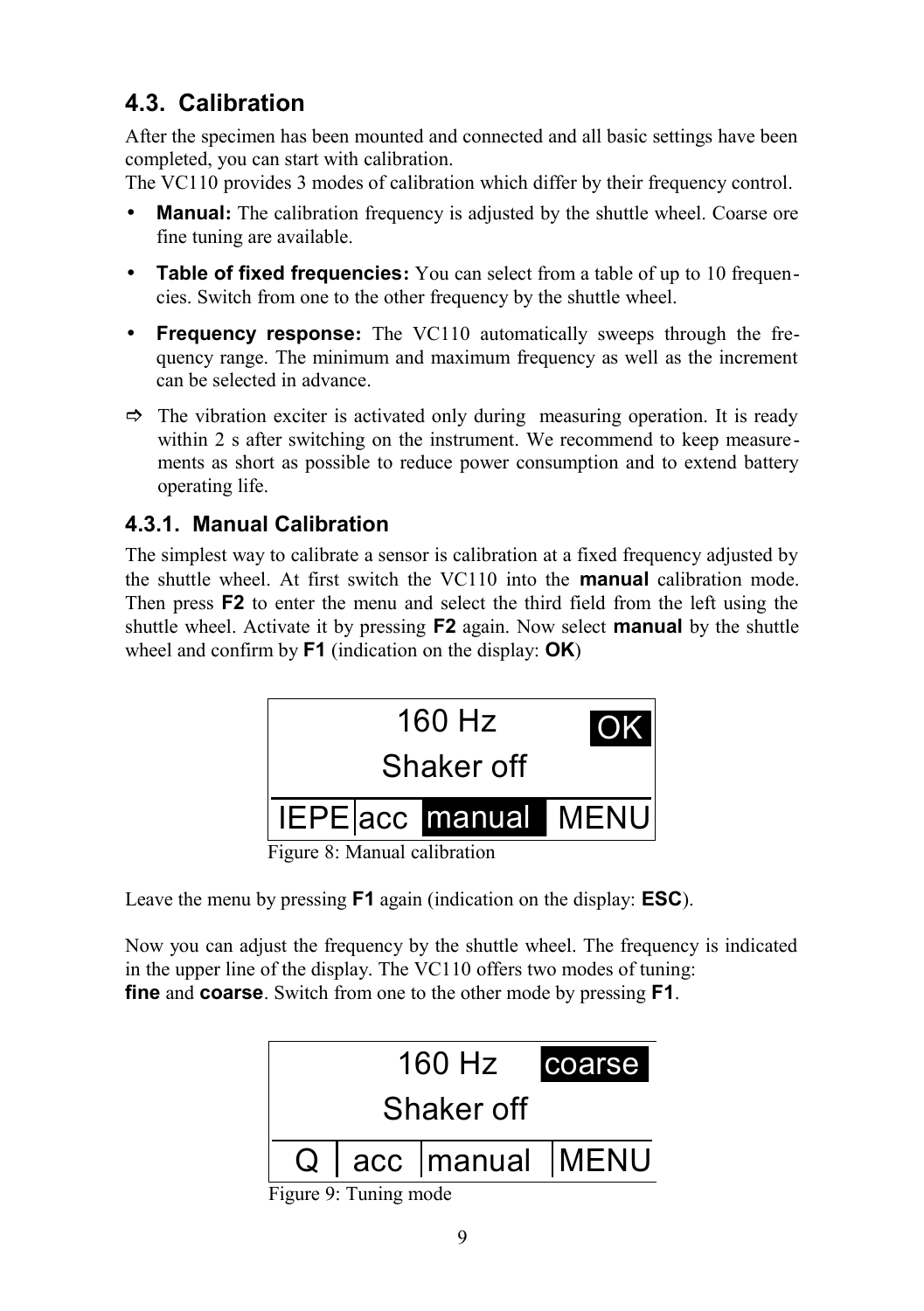In the coarse tuning mode the frequency is changed in steps of:

- 5 Hz from 70 Hz up to 100 Hz
- 20 Hz from 100 Hz up to 1000 Hz
- 100 Hz at frequencies higher than 1000 Hz.

In the fine tuning mode the frequency is tuned in steps of 1 Hz for frequencies be low 1000 Hz. At higher frequencies the steps become wider due to the digital frequency synthesis of the VC110.

The vibration exciter is switched on by pressing the **SHAKER ON/OFF** button, and measurement is started. The line in the center of the display indicates the sensitivity of the tested sensor with the selected unit.

The calibration frequency can be changed during measurement by the shuttle wheel.

The instrument automatically searches for the optimal gain range (display: **autorange xx dB**), provided that the autoranging function is activated (see chapter [4.6\)](#page-19-0).

The measurement will be terminated by pressing the **SHAKER ON/OFF** key again. By pressing **F1** the measuring value will be saved (display: **SAVE**, see chapter [4.4\)](#page-17-0).

## <span id="page-11-0"></span>**4.3.2. Calibration at Fixed Frequencies**

Sometimes it is advisable to calibrate a sensor at more than one frequency. For this purpose a table of up to 10 frequencies can be stored in the VC110. Switch from one to the other frequency using the shuttle wheel.

Fixed frequencies are set in the menu bar (activated by **F2**, select **MENU** by shuttle wheel, press **F2** again). Now select **Fix Frequencies** by the shuttle wheel.



Figure 10: Selecting fixed frequencies

Activate **Fix Frequencies** by pressing **F2** again and enter the setup menu.



Figure 11: Entering fixed frequencies

Fixed frequencies are marked F0 to F9. To set a fixed frequency (for instance F1) select it by the shuttle wheel and press the **SEL** key (**F2**). Now adjust the frequency by the shuttle wheel. After pre-selecting in the coarse mode activate the fine-tuning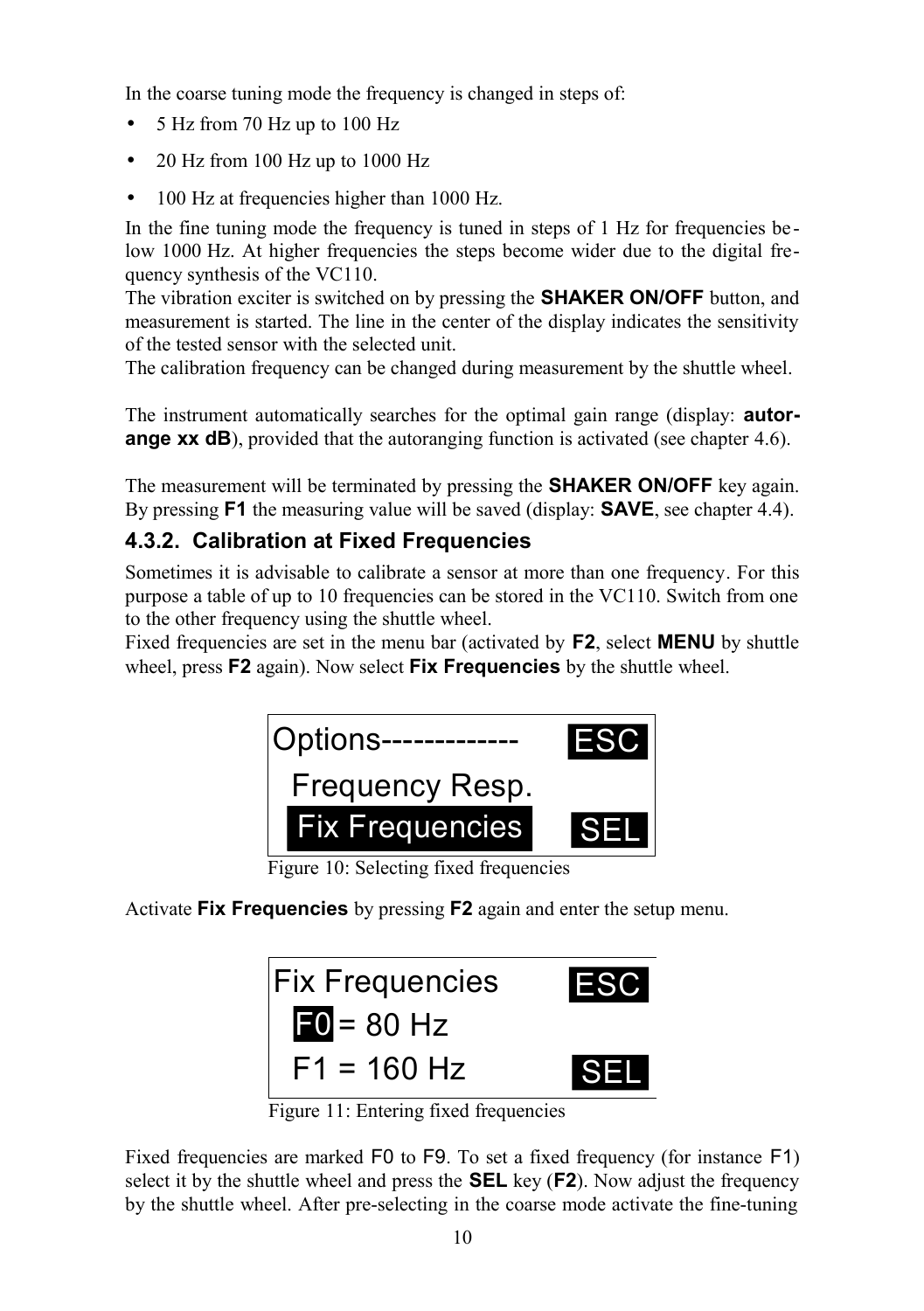mode by pressing **F2** (display: **fine**). After selecting the required frequency press **F2** again (indication on the display: **OK**). Now you can adjust the other fixed frequencies in the same way. Leave the menu by pressing **F1** three times (display: **ESC**).

Each change of an entry in the menu can be aborted by pressing **F1** (**ESC**). The original value will be restored.

To delete a fixed frequency select it by the shuttle wheel (for instance **F3**) and press the **SEL** key (**F2**). Now turn the shuttle wheel to the left (anti clockwise) until 70 Hz is reached. The display now indicates instead of a frequency: **none**. Leave this mode by pressing **F2** twice and the selected fixed frequency is deleted.



Figure 12: Deleting a fixed frequency

The fixed frequency **F0** cannot be deleted.

To calibrate with the selected fixed frequencies enter the menu by the **F2** key. Select in the third field from the left (by shuttle wheel and **F2**) the function **fix** and confirm by **F1**. Leave the menu by pressing **F1**.

Pressing the **SHAKER ON/OFF** key starts the measurement. Change between the fixed frequencies by the shuttle wheel.



Figure 13: Calibration at fixed frequencies

Fixed frequencies are only indicated, if they have been set before (**F...**). Fixed frequencies remain stored even if the instrument is switched off.

Pressing the **SHAKER ON/OFF** key again finishes the measurement. By pressing **F1** the measuring value will be stored (indication on the display: **SAVE**, see chapter [4.4\)](#page-17-0).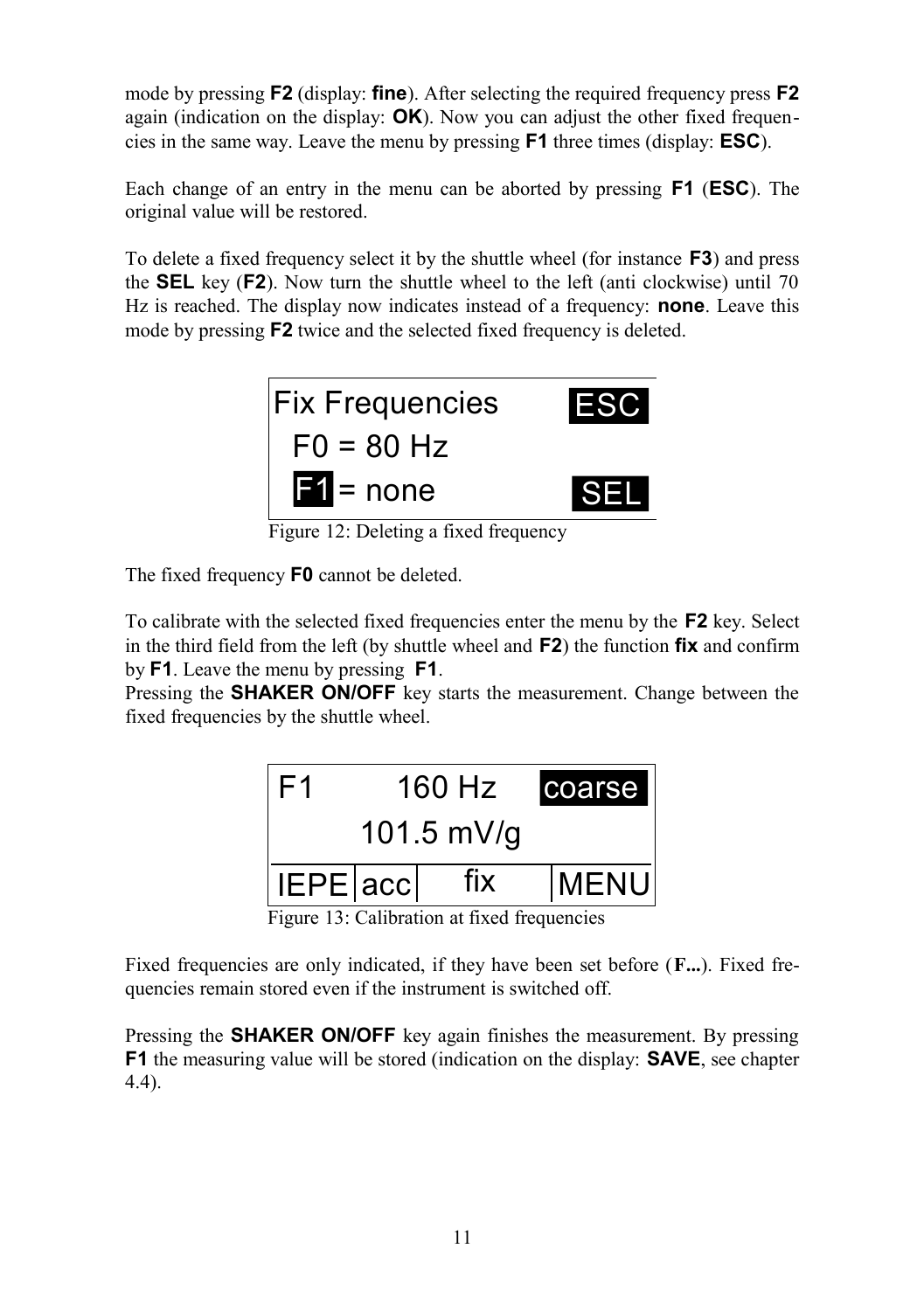## <span id="page-13-0"></span>**4.3.3. Frequency Response Measurement**

Measuring frequency sweep diagrams allows a better function check of vibration transducers. Frequency sweeps allow to detect sensor defects which may cause sharp resonance peaks particularly at higher frequencies. Such resonances would possibly not be noticed at calibration with fixed frequencies. The VC110 allows frequency response measurements between 70 Hz and 10 000 Hz. This covers the linear frequency range of most vibration transducers. Measured data will be downloaded from the VC110 via the serial interface to a PC and visualized by the included software (see chapter [5.2.3\)](#page-27-0). Frequency sweep diagrams cannot be displayed by the VC110 itself.

Frequency response parameters are set in the menu as follows: Activate the menu by **F2**, select **MENU** by the shuttle wheel, press **F2** again, select **Frequency Resp.** by the shuttle wheel.



Figure 14: Selecting frequency response menu

After pressing **F2** again the display shows the set up menu for frequency response.



Figure 15: Frequency response settings

Select the position to be edited by the shuttle wheel and press **SEL** (**F2**). Select the value or option using the shuttle wheel. Press **F2** when the required value or option is indicated (display: **OK**).

Now other frequency response settings can be made.

The following options are selectable:

**fmin**: Start frequency for frequency response measurement,

**fmax**: Stop frequency for frequency response measurement,

**Increase**: Mode of frequency increase. The following options are available:

**geom.**: Frequency points with geometric progression, i.e. two successive frequencies are connected by the same constant factor. A constant distribution with equal intervals will be obtained in a logarithmic frequency scale.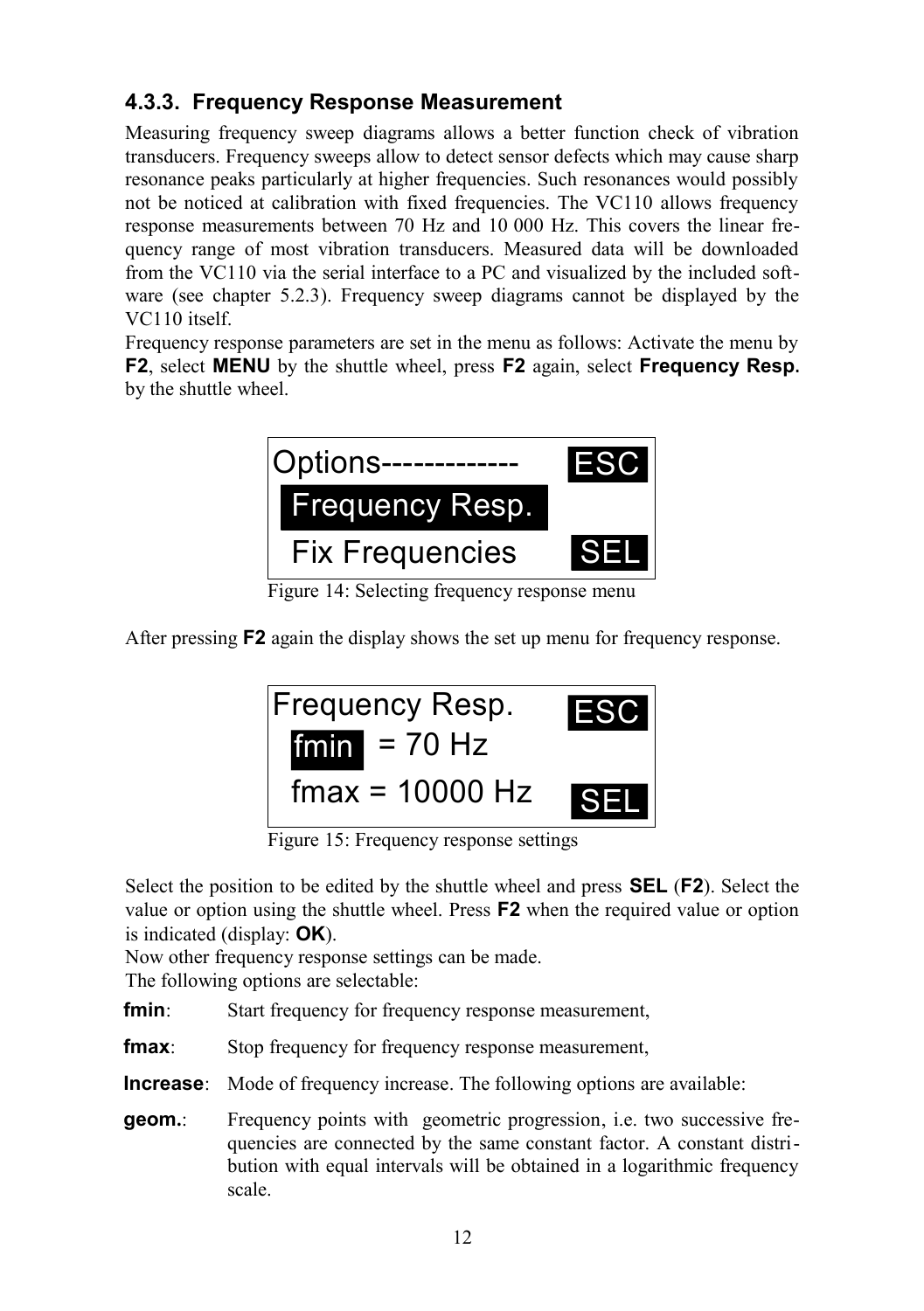- **linear**: Frequency points with arithmetic progression, i.e. the difference between two successive frequencies has always the same amount.
- **Hz/Points**: Indicates the density of frequency points. Possible values are 10, 25, 50 and 100. In case of geometric progression this value corresponds to the number of frequency points of a frequency decade. With arithmetic progression this value is the increase in Hz.
- **fflip**: Switch frequency to a higher density of frequency points. With **geometric progression** from this point on the density of frequency points increases to 100 frequency points per decade. With **arithmetic progression**, from this point on the frequency step, selected under **Hz/Points,** is reduced to one tenth.

Increasing the density of frequency points may be useful, for instance, if the expected changes in the frequency response are in a particular frequency range. This will often be near the resonant frequency, as shown in the following illustration:



<span id="page-14-0"></span>Figure 16: Increasing the density of frequencies

Exit the menu by pressing **F1** three times (display: **ESC**).

After all adjustments have been completed, you can start frequency response measurement. To activate the frequency response mode select in the menu (**F2**) the third field from the left (shuttle wheel and **F2**), choose the function **sweep** and confirm with **F1.**



Figure 17: Selecting sweep mode

Leave the menu by pressing **F1** again. The display now indicates the start frequency **fmin** and the measurement is started by pressing F1 (**Start**).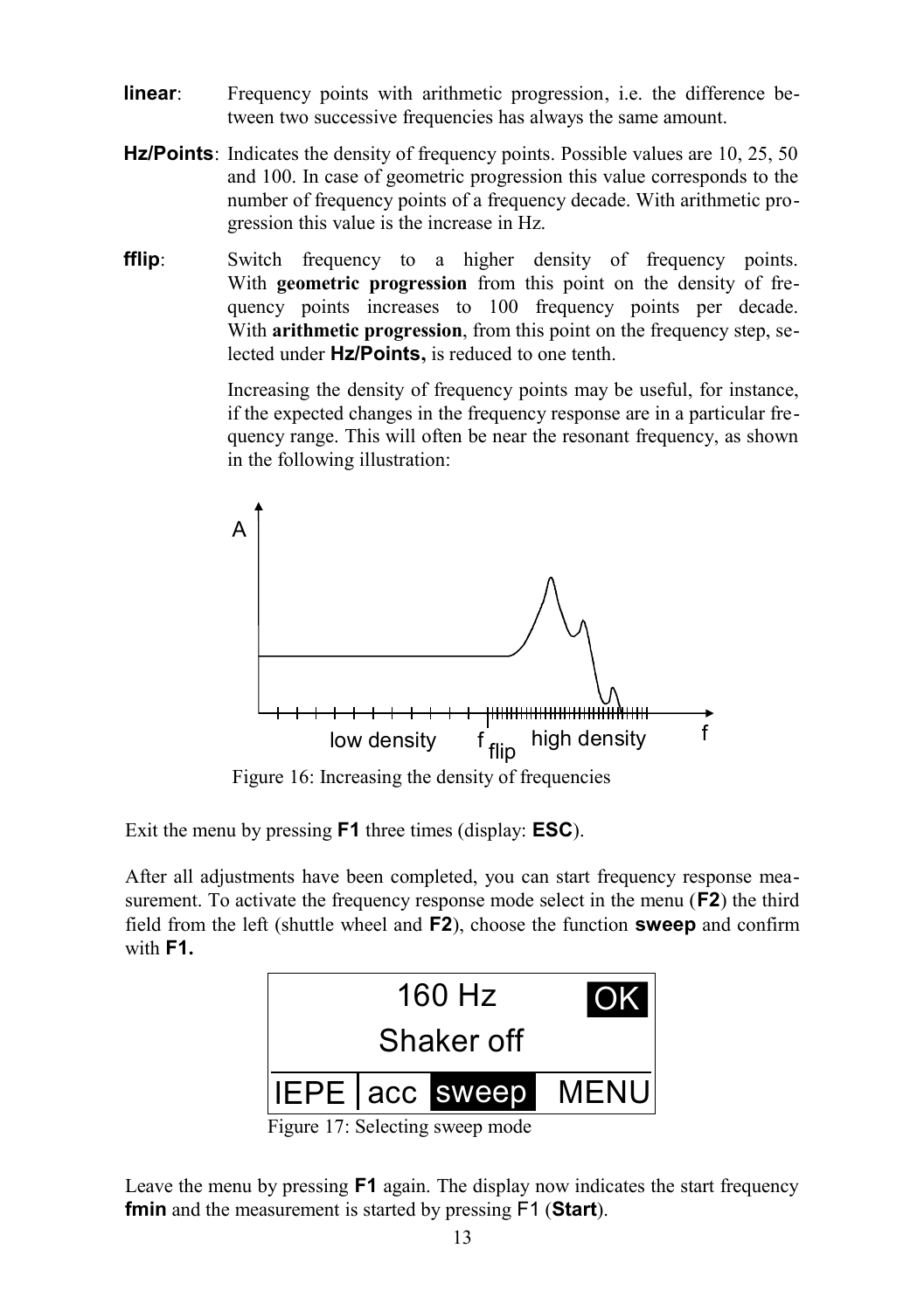

Pressing **F1** (**Stop**) again interrupts the measurement.

A PC is necessary to display the frequency response curve. Further operation in the frequency response mode is done by the supplied software (see chapter [5.2.3\)](#page-27-0).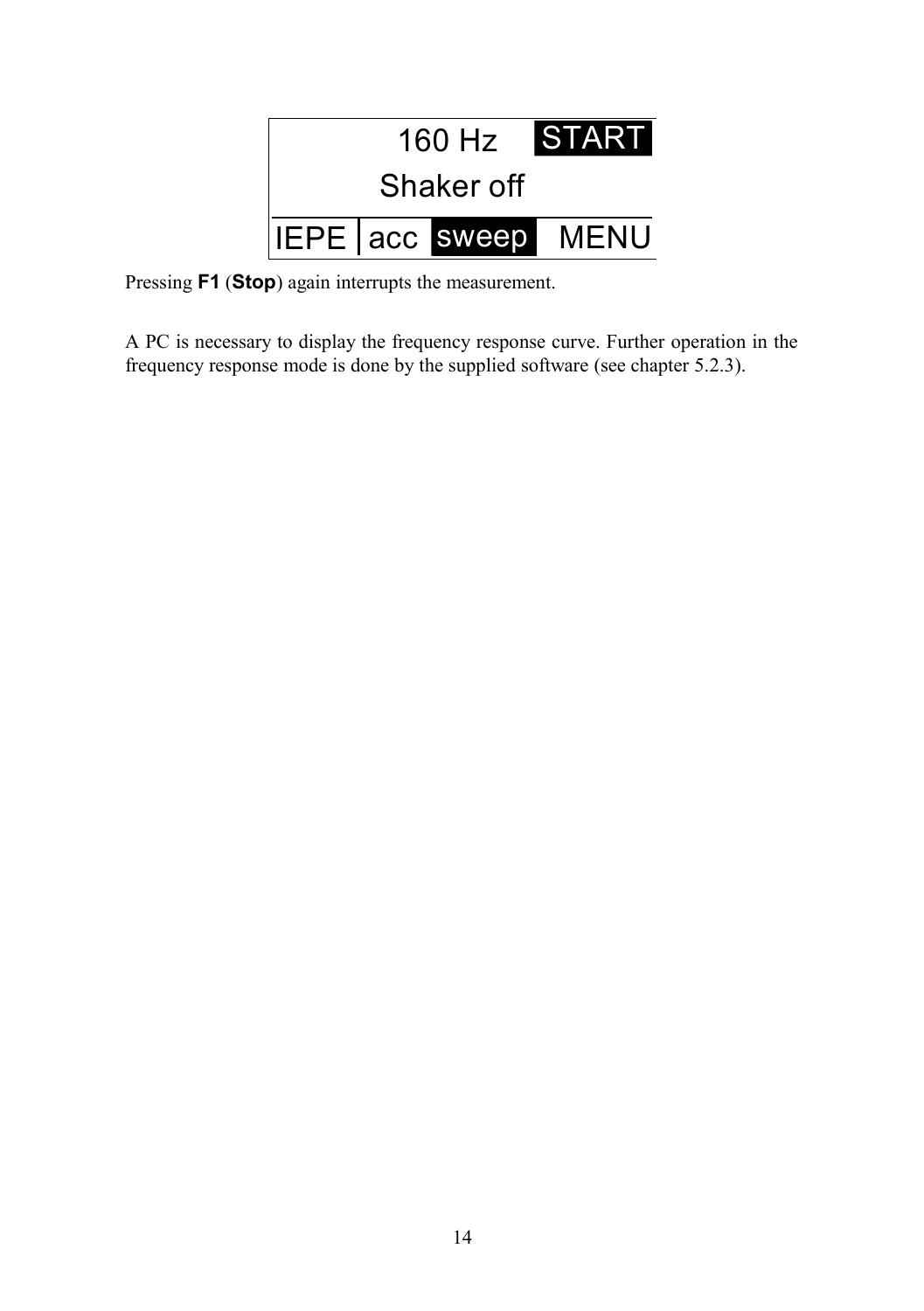## <span id="page-16-0"></span>**4.3.4. Calibration Errors and Their Reasons**

Stable condition of the sensor signal is checked permanently by the reference and measuring circuit of the VC110. Over a time interval of 200 ms 30 values are measured and averaged. If the standard deviation becomes higher than 0.5 % the instrument will show no result. If this condition persists longer than 4 s the display will indicates **unstable signal.** If the standard deviation drops below 0.5 % a measuring value is indicated again. In case of an unstable signal during frequency response measurement the concerned frequency points will be skipped and not be indicated.

If the indication **Unstable signal** frequently appears, a reliable calibration cannot be achieved. Reasons can be:

- A noisy sensor signal,
- Interference between mains and sensor signal,
- Low frequency vibrations for example impact sound by footsteps

For measurements under inadequate conditions the accuracy criterion of the VC110 can be reduced. Select **MENU** (confirm by **F2**) in the sub-menu **Signal Cond.** (confirm by **F2**). Now use the shuttle wheel to select **Accuracy**, press **F2** and select again by the shuttle wheel **high** or **low**. The difference between these two options is:

- **high**: The standard deviation must not exceed 0.5 %.
- **low**: The standard deviation may reach up to 10 %.

Calibration in the **low** position has only informative character. This position should be used only in particular cases, if a more accurate result in the **high** position cannot be reached.

If the sensor signal is out of the measuring range for any reason, the VC110 indicates this as follows:

- **too low**: The sensor signal is lower than 0.12 mV or 0.12 pC. Possible reasons are a defective sensor or a short-circuited cable.
- **overload**: The sensor signal is higher than 1.2 V or 1200 pC. A possible reason is interference from mains due to a broken cable.

When the instrument continuously indicates **too low** or **overload**, check in the **MENU** under **Signal Cond.** if the option **Gain** is set to **auto.**

If the VC110 frequently indicates errors or does not reach a stable operating condition, it may be restarted with default settings (see chapter [4.1\)](#page-6-0).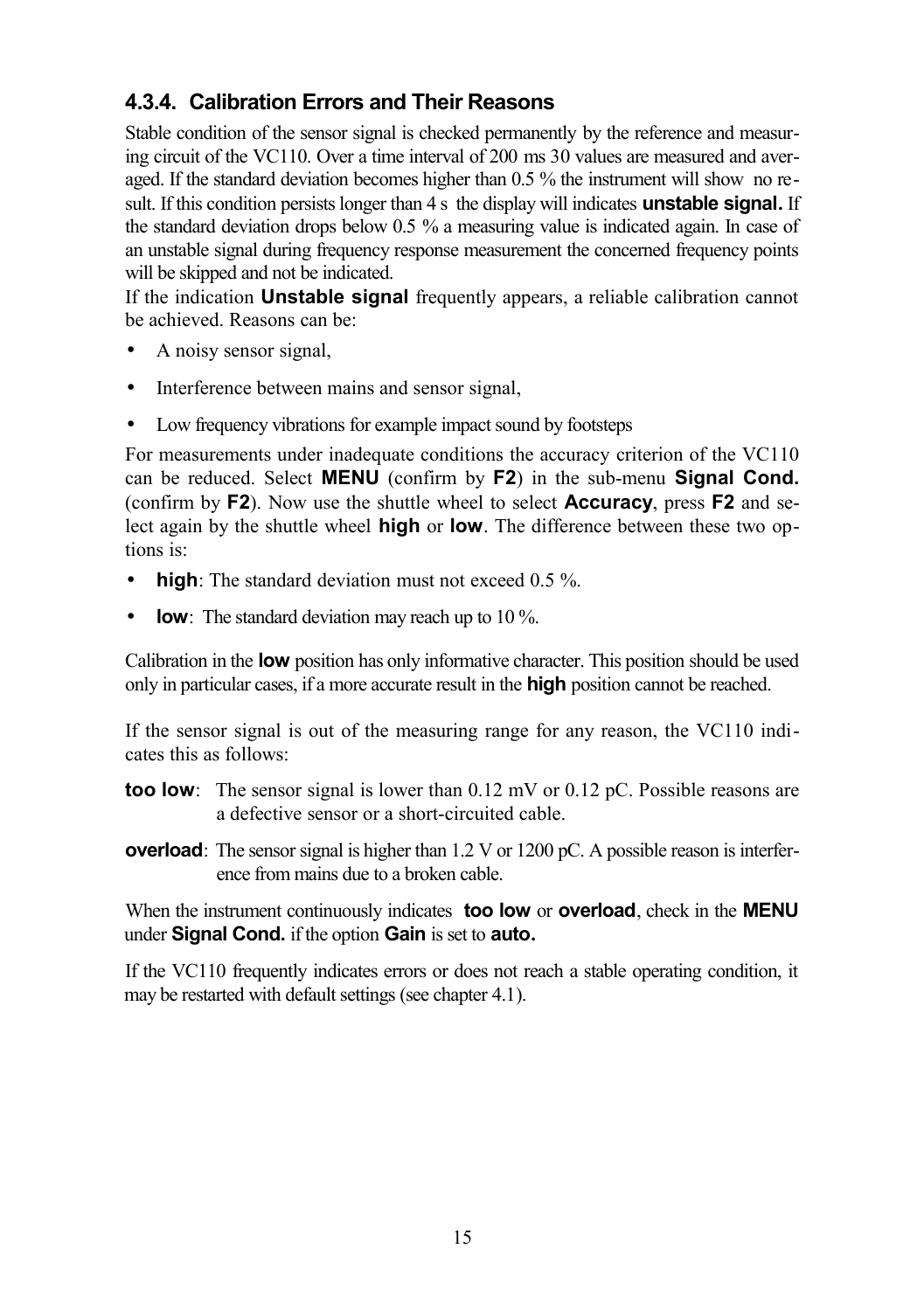## <span id="page-17-0"></span>**4.4. Saving Measuring Results**

The VC110 features an internal memory for calibration results. Stored data can be downloaded later to a computer for archiving. This is of great advantage for field measurements when no computer is at hand. The VC110 can store up to 100 records. The following parameters are stored in a record:

- Measuring value (sensitivity, bias voltage)
- Unit
- Frequency
- Name with consecutive record number

Measurement of sensitivity or IEPE bias voltage is finished by pressing the **SHAKER ON/OFF** key.

The display indicates the last measured value with the belonging frequency and next to the **F1** button the indication **SAVE**:



Enter the saving mode by pressing **F1**:



Figure 20: Saving a result

Now you have two options:

**OK:** Add a new record to an existing name (in the example the name is DE-FAULT). The three-figure number after the name is the record number. The next free record number appears automatically. The measuring value will be stored by pressing the **F1** key. To overwrite an existing record number, select the desired number by the shuttle wheel: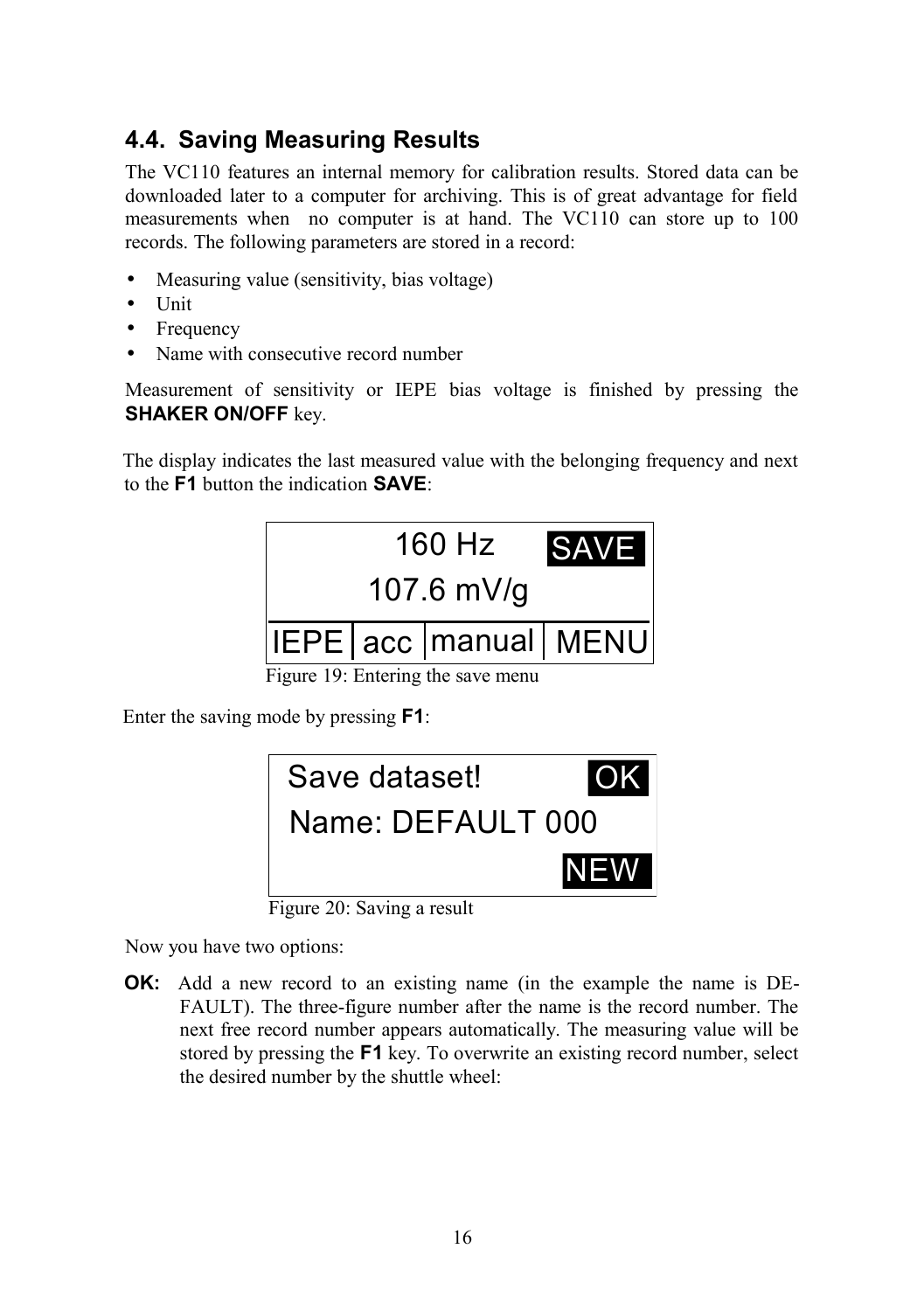

Figure 21: Overwriting an existing value

Confirm by **F1** or press **F2** to abort.

**NEW**: A new record name can be created as well. For this purpose, press **F2**. In the next menu screen you are asked for the name:



Figure 22: Entering a name

Fill in the name by the shuttle wheel. Turning it to the left (anti-clockwise) the numerals will appear, turning it to the right the letters will appear. Enter the next text position by pressing **F2**. The name may consist of letters or numerals in any order. Its maximum length is 8 digits. Confirm the entered name by **F1**. Press **F1** again to save the first record with the automatically added number 000 or abort by **F2**.

## **4.5. Retrieval of Stored Data**

As described in the previous chapter all measured calibrating results can be stored in the internal memory of the VC110. For retrieval of the stored data the instrument has a **view** function. To enter this mode activate the menu by the **F2** key. Mark the third field from the left side by the shuttle wheel and confirm this by pressing **F2** again. Select the **view** mode by the shuttle wheel and confirm this by pressing **F1** twice.



Figure 23: Viewing stored results

Now you can search by the shuttle wheel for the stored records. They appear in the order they have been stored (not in the order of their numbers). The upper line on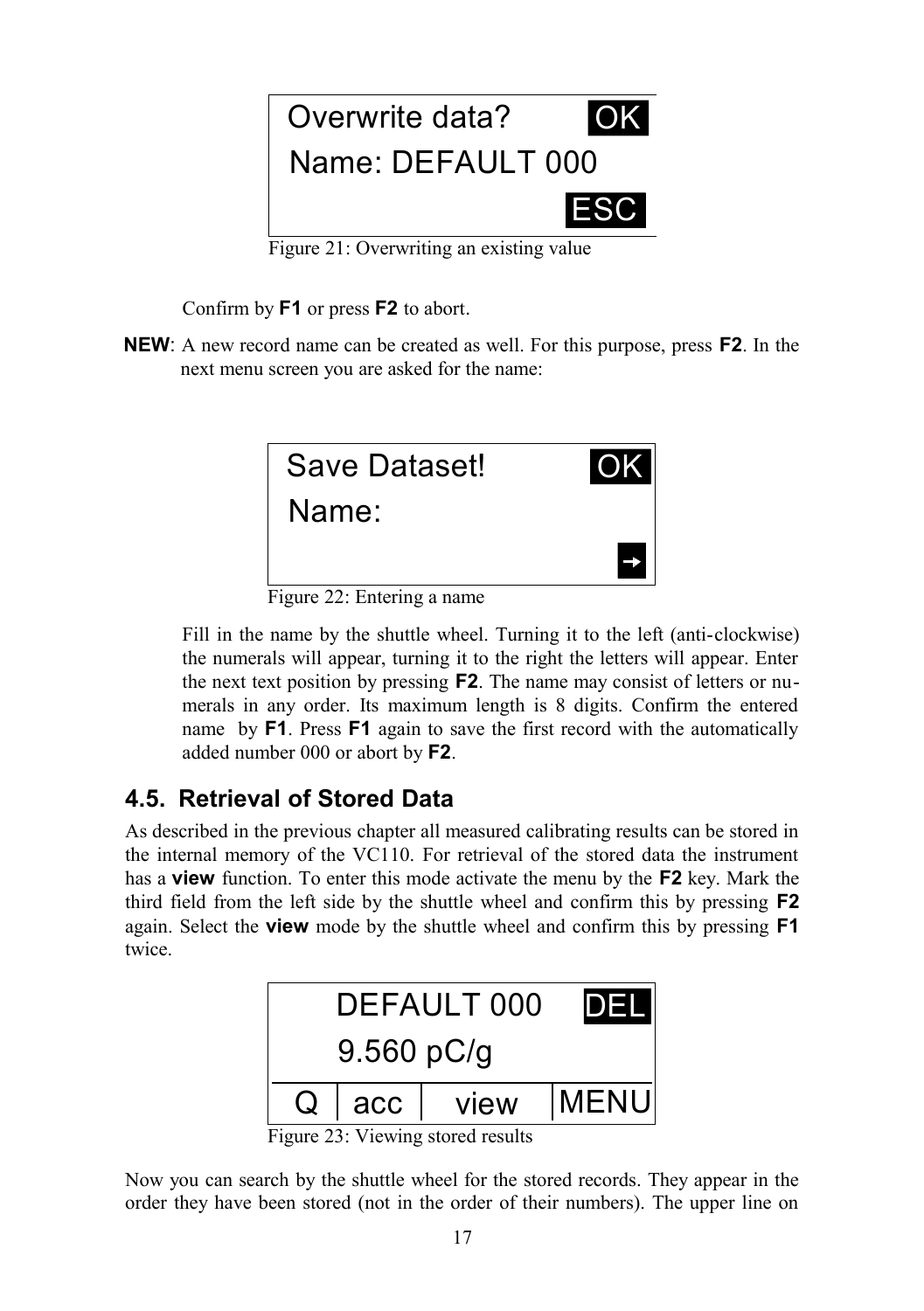the display shows the name and number of the record. Below the stored measuring value is displayed.

Records are deleted by pressing the **F1** key (display indication: **DEL**). Press **F2** (**OK**) to confirm. Pressing **F1** (**ESC**) will abort the operation.

Return to the menu by **F2** and select in the third field from the left another mode (once more **F2**).

## <span id="page-19-0"></span>**4.6. Other Settings**

## **4.6.1. Autostart**

In the sub-menu **Shaker System** you will find some settings, which are not often required. To enter this sub-menu press **F2** for the menu bar, select **MENU** by the shuttle wheel and use **F2** again. Now select **Shaker System** by the shuttle wheel and press **F2** once more:



Figure 24: Selecting the start mode

Select the **autostart** function by the shuttle wheel and confirm by **F2**. The **autostart** function refers to the activation of the vibration exciter and the start of measurement after switching on the instrument. The following options are available:

- **off**: The **autostart** function is switched off. The vibration exciter will be inactive after switching on the VC110 until the **SHAKER ON/OFF** button is pressed.
- **last**: The vibration exciter will work immediately and measurement will start with the last settings when the VC110 is switched on. The frequency is the same as before last switching off.
- **F0**: The vibration exciter will work immediately and measurement will start with the last settings when the VC110 is switched on. The frequency has the value of the F0 setting of the frequency table (see chapter [4.3.2\)](#page-11-0).

## **4.6.2. Distortion Calibration**

The VC110 automatically checks distortion of the exciting signal after it is switched on and after a frequency change. During operation this check is carried out in intervals of 20 s.

The user will not notice this check, because it runs in the background. In case of distortion higher than 2 % the VC110 automatically carries out a distortion compensation cycle at the adjusted frequency. This takes about 5 s. The display indicates **Autocalibration** during this process. By means of this feature it is ensured, that the exciting signal is corrected to an optimum grade, independent of frequency and the weight of the specimen.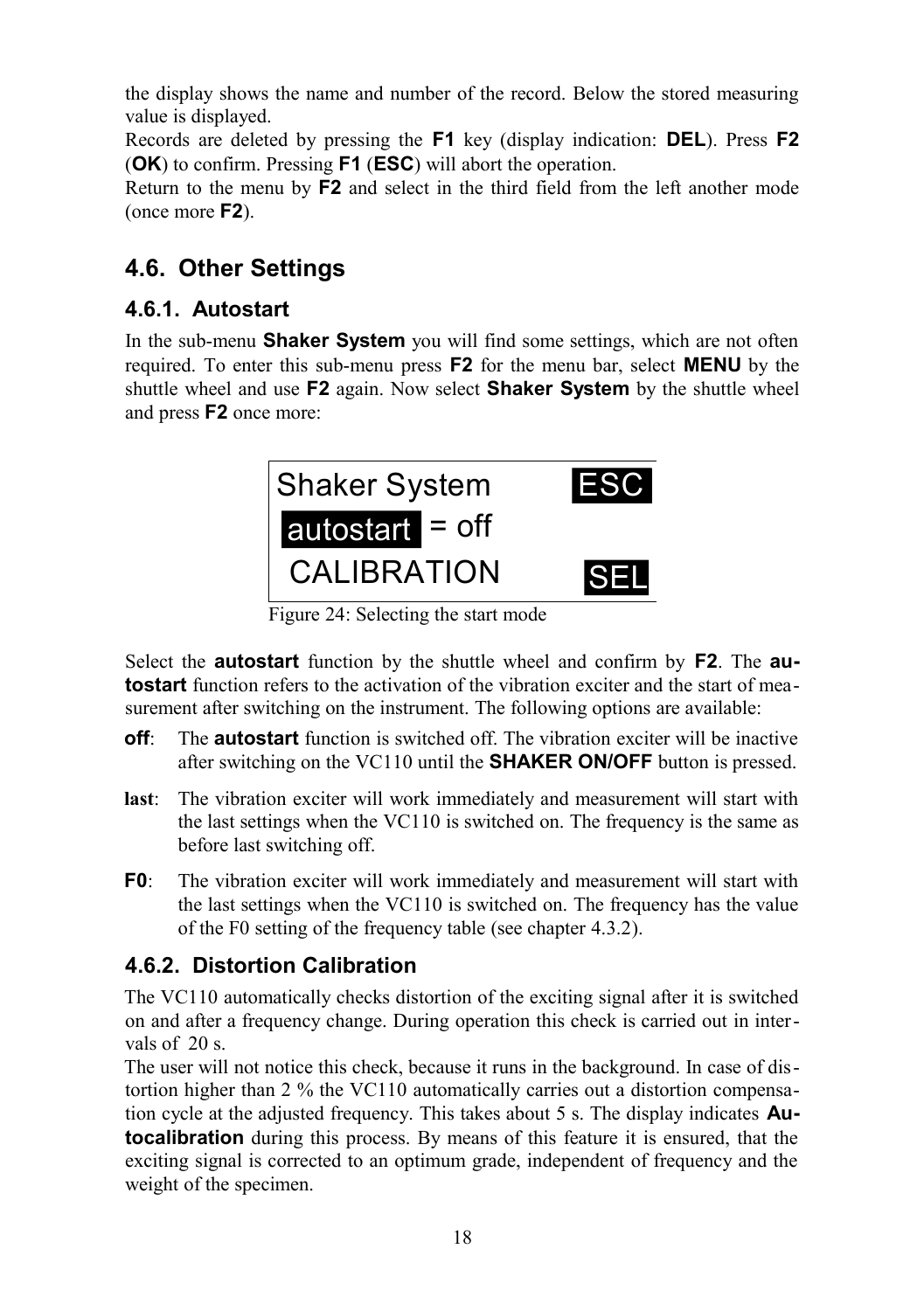If the indication **Autocalibration** appears frequently during calibration of a sensor with a particular weight, a distortion compensation can be made for this particular sensor weight. You will find this function in the sub-menu **Shaker System** and the option **CALIBRATION**. Pressing **F2** selects this option. The following screen appears:



Figure 25: Starting distortion calibration

By pressing **F1** you start the distortion compensation process for the exciting system. The display shows a new screen:



Distortion calibration is carried out at several frequencies, which are indicated on the display. This procedure takes about 60 s. After termination of the self-calibration the indication switches back to the **Options** menu. You leave this menu by pressing

the **F1** key three times.

The distortion compensation process can be interrupted by the **F1** key. In this case distortion remains unchanged.

## **4.6.3. Autoranging**

The measuring channel is usually operated in the autoranging mode. This way the VC110 will always process the sensor signal with the optimum resolution. It is possible, however, to switch off the autoranging function. For this purpose, enter the sub-menu **Signal Cond.** in the option **MENU** of the menu bar by the shuttle wheel and the **F2** key. Now activate the function **Gain** by the shuttle wheel and press **F2** again. Here you can choose between **auto** (autoranging switched on) or a fixed gain of 0 dB, 20 dB, 40 dB or 60 dB. Confirm your choice by **F2** and leave the menu by pressing **F1** three times.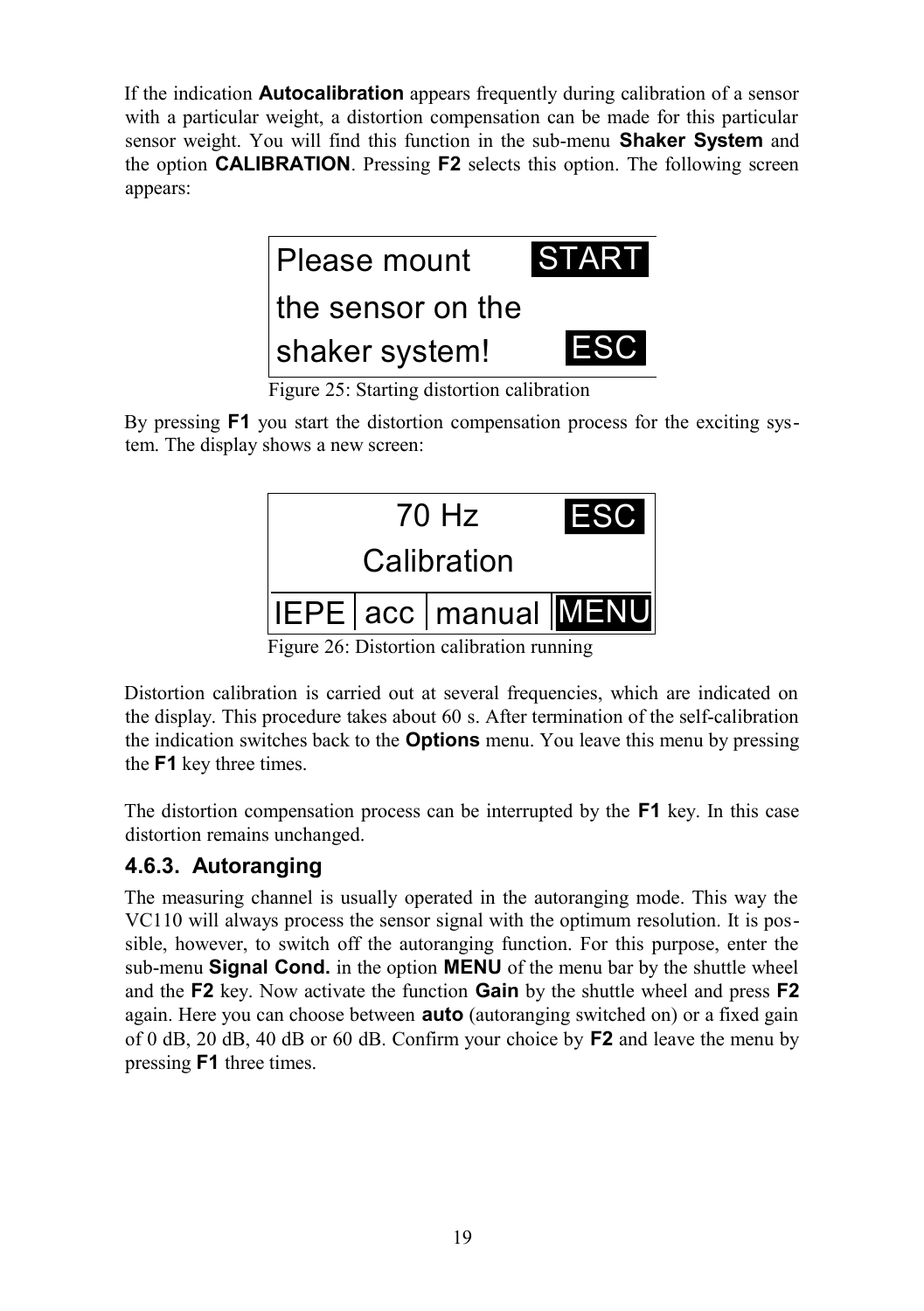# **5. PC Software**

*The included PC software allows the adjustment of all important settings of the VC110. In addition you can download the measuring values from the VC110 to the PC where they can be stored or plotted on the screen.*

## <span id="page-21-0"></span>**5.1. Installation**

The software runs under Windows 95, 98, 2000, XP and Vista. The PC should have a minimum clock frequency of 100 MHz and an unused serial RS232-interface. Insert the included disk and start the **Setup.exe** file. The following screen appears:

| <b>VC110</b> version 1.1 Installation                                                                                  |
|------------------------------------------------------------------------------------------------------------------------|
| Setup will install this application into the following<br>directory, which it will create on your hard disk.           |
| If you want to install the application in a different directory<br>and/or drive, type the name of the directory below: |
| CNPROGRAM1WC110<br>Copy to:                                                                                            |
| Cancel<br>Πk                                                                                                           |

Figure 27: Installation screen

You can edit here the drive and directory, where the VC110 software is to be installed. The default path is:

## **C:\PROGRAMME\VC110**.

The installation program indicates successful setup.



Figure 28: Setup completed

Confirm by **OK**.

In the sub-menu **Programs** of the Windows start menu you will find now a new program group named **VC110**. After double click on the Program symbol the main menu of the VC110 software appears:

| <b>PVC110 V1.1 EEE</b>     |
|----------------------------|
| <b>VC110</b><br><b>AMN</b> |
| Meter/Sweep                |
| <b>Database</b>            |
| <b>Settings</b>            |
| Device not connected       |

Figure 29: Main menu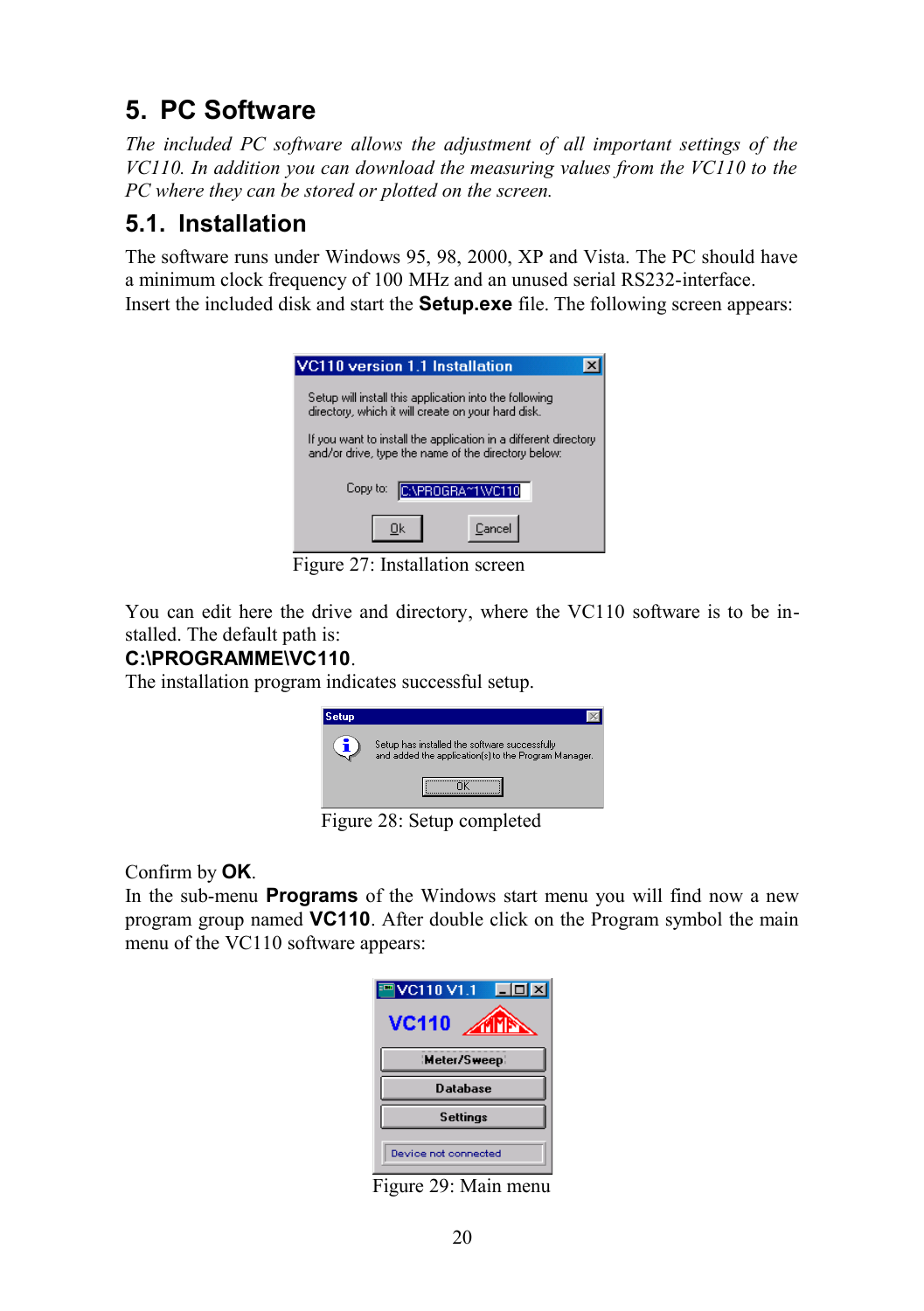The software will try to establish a connection to the VC110 via the first available serial interface. If no VC110 was connected to this interface or if the VC110 was switched off a message **Device not connected** appears in the status line of the window.

By clicking the **Setup** button and enter the option **Port** you can select the serial interface from **COM1** up to **COM4**. Select the serial interface, where the VC110 is connected, and click the **Close** button.

Now the connection should be working. In case not, you should check the following:

- Do you use the correct serial interface of your PC?
- Is the interface properly connected to the PC and the VC110?
- Is the VC110 switched on?

If the status line displays **No COM-Port available** make sure that:

- The available serial interfaces of your PC are not used by other devices or programs,
- The serial interface uses the standard Windows driver

The VC110 will automatically set the RS-232 interface for optimum communication with the PC. The used settings are:

- Baud rate: 19200
- Bits<sup>:</sup> 8
- Parity: off
- Stop bits: 1
- Protocol: off

It is not recommended to change any Windows settings of the serial interface manually.

## **5.2. PC Control of the VC110**

The program tests during start if a VC110 instrument is connected to the PC interface. In case the test was successful, all stored settings of the last are transmitted to the VC110. If the test failed the screen indicates: **Device not connected**. In this case it is not necessary to restart the program. Connect the VC110 to the PC and switch it on. Now it should be recognized by the software.

Settings and measurements can be made any time via the PC or using the VC110 controls.

The current settings of the VC110 and the measuring results are downloaded to the PC continuously. This way all settings of the instrument and the PC are synchronized.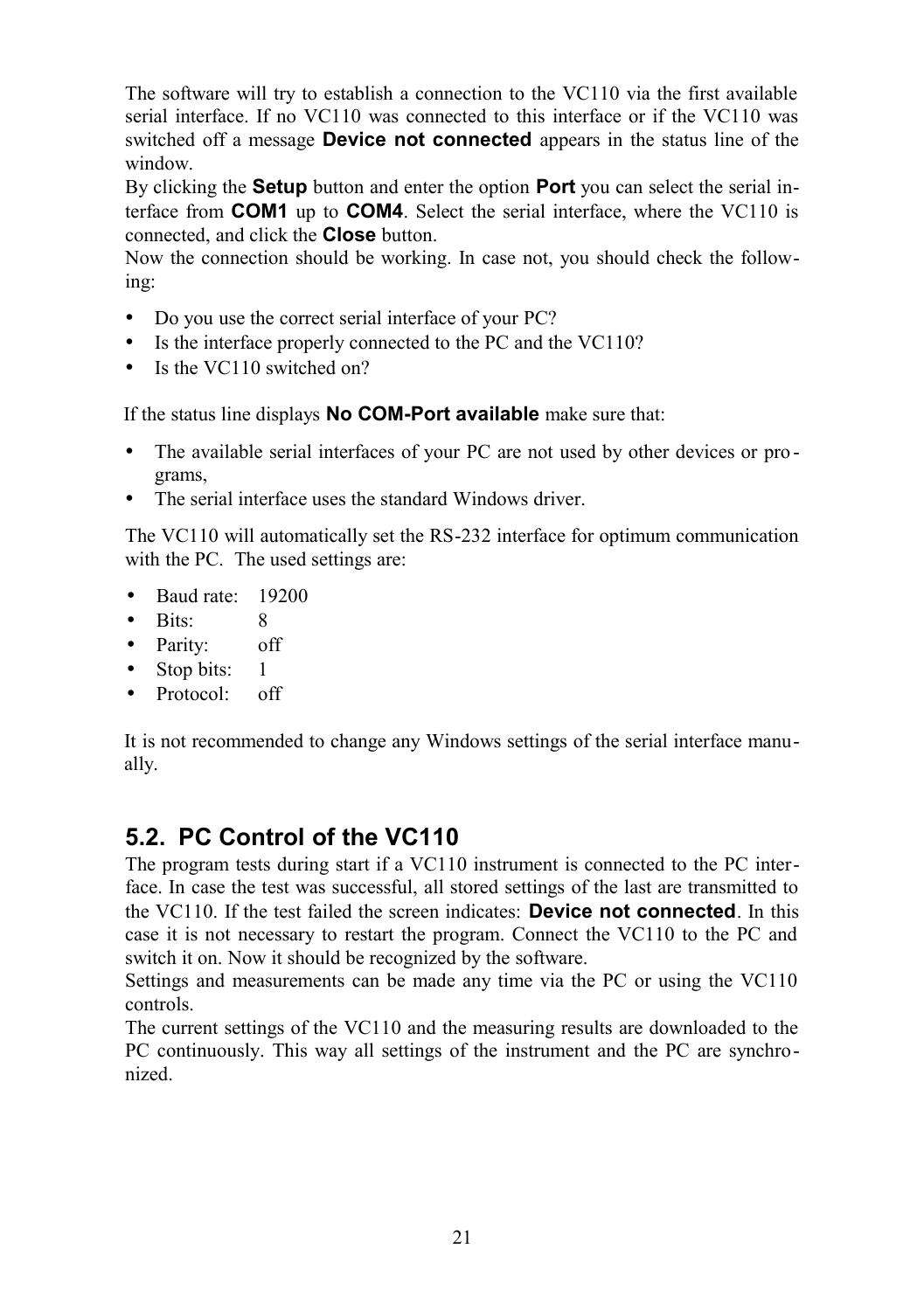## <span id="page-23-0"></span>**5.2.1. PC Controlled Calibration**

Sensitivity measurement of a transducer at a fixed frequency can be controlled by a PC. To carry out this measurement, click the **Meter/Sweep** button in the main menu. Now the **Meter** window opens.



Figure 30: Meter window

In case the window **Frequency Response** opens instead of the **Meter** window, click the **Meter** button.

In the lower part of the window the signal conditioner settings are made, as described in chapter [4.2.](#page-7-0) In the **Input** menu you can choose between charge input (**Q**), IEPE input (**IEPE**) and AC voltage input (**U**). In the menu **Quantity** the physical quantity is selected. You can select between acceleration (**a**), velocity (**v**), displacement (**d**), or the IEPE bias voltage (**BIAS**). The menu **Gain** selects the amplification of the built-in signal conditioner. Normally the autoranging function (**auto**) will be used for calibration. In particular cases you can select the gain manually in 4 steps (dB).

The calibration frequency is edited as an integer in the field **Frequency/Hz**.

Clicking the **Start** button starts the measurement of transducer sensitivity. The measuring value is indicated as a number with unit in the upper part of the window.

Please note that the measurement runs until you click the **Stop** button. The display refresh rate is 1 s.

The display shows the measuring result including unit. The displayed result is the average of the last N measurements. In the upper right corner the relative error for 95 % certainty is shown.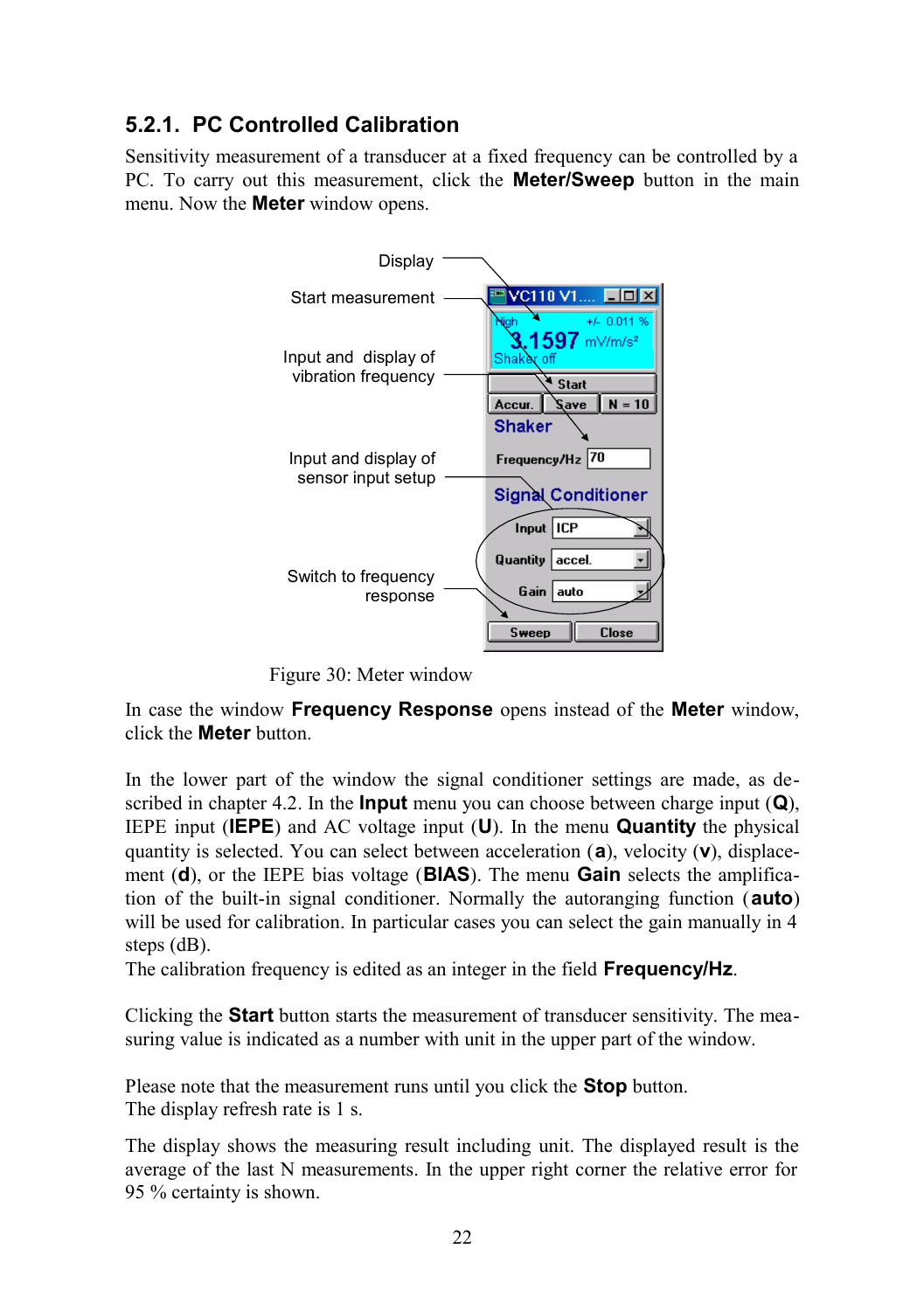

Figure 31: Display functions

Below the result the measuring status is displayed and the upper left corner shows the accuracy mode.

The number of measurements to be averaged is selected and indicated by the button **N=...**. It can be between 1 and 100. Usually 10 provides stable results. N=1 means no averaging is performed.

If the display indicates **unstable signal** the criterion of accuracy of the VC110 can be reduced. After clicking the button **Accur.** the indication field shows **High** respectively **Low** (see chapter [4.3.4\)](#page-16-0). For reliable calibration results select the **High** option.

For measuring acceleration you can select the indication in  $m/s^2$  or in g in the main menu under **Settings** and **Unit System**.

The indicated measuring value can be stored in the currently used database. For this operation click the **Save** button. You will be asked for the name of the record which can be used for searching the measuring value later in the database. The record name can be selected without any limitation (for example type and serial number of the sensor under test). The name is confirmed by the Enter key. More details about the database function can be found in chapter [5.2.2.](#page-25-0)

You leave the **Meter** window by clicking the **Close** button. By clicking the **Sweep** button you enter the frequency response measurement.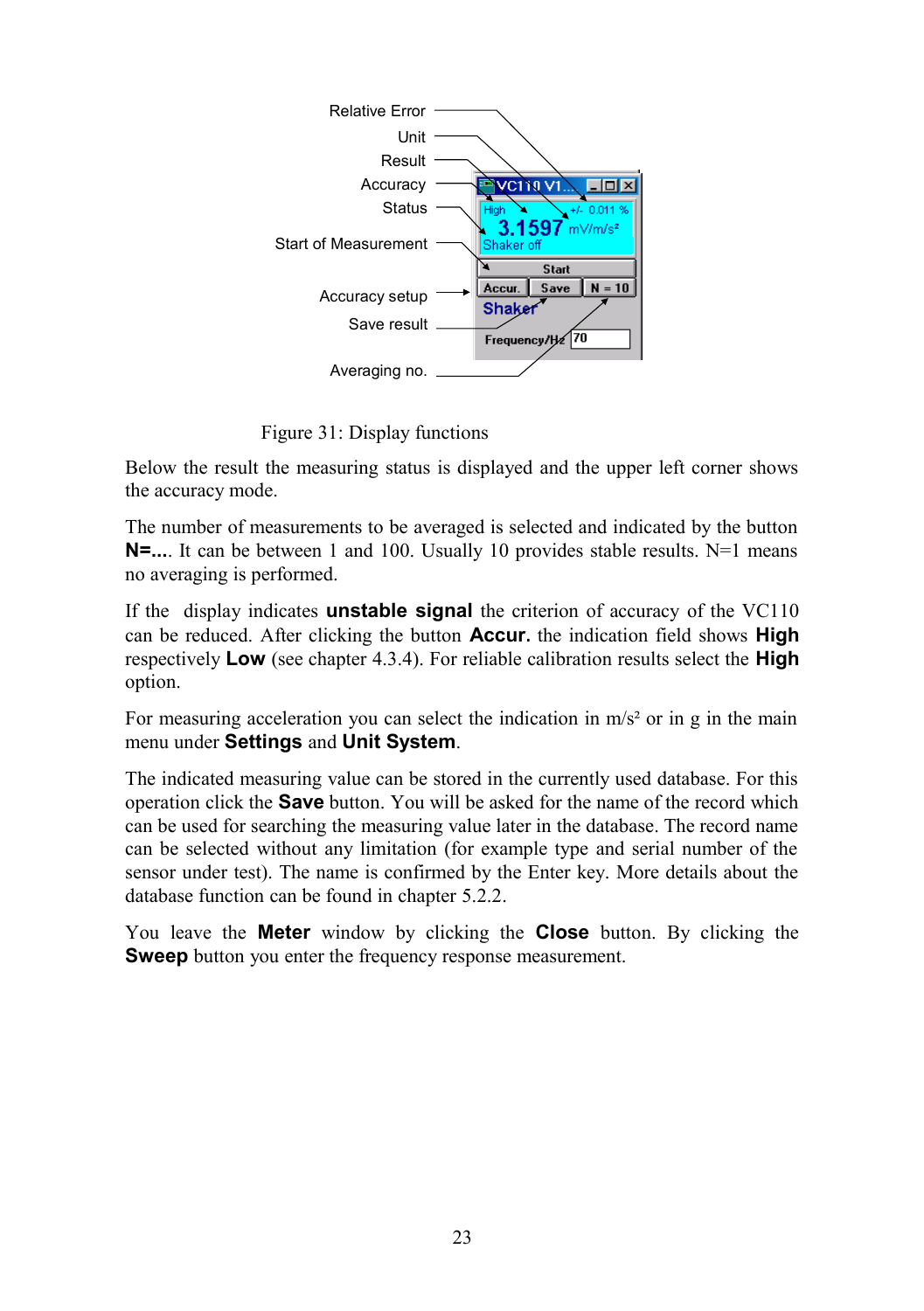## <span id="page-25-0"></span>**5.2.2. Database Functions**

By means of the PC software you may archive measuring values. The measured records will be stored with the relevant date, name and frequency. Using the database function stored data can be sorted and printed.

To enter the database click **Database** in the main menu. The last used database file is opened. The stored measuring values are presented in a table:

|                                                                                       | VC100: Database                        |                       |           |               | $\boldsymbol{\mathsf{x}}$ |
|---------------------------------------------------------------------------------------|----------------------------------------|-----------------------|-----------|---------------|---------------------------|
|                                                                                       | C:\Programme\VC100\Database\sensor.dat |                       |           |               |                           |
|                                                                                       | Date                                   | <b>Name</b>           | Frequency | Value         | Unit A                    |
| $\overline{\mathbf{0}}$                                                               | "00/09/01"                             | "DEFAULT 0"           | "80"      | "9.754"       | "pC/                      |
|                                                                                       | "00/09/24"                             | "KS80 Ser. No. 01234" | "80"      | "100.2"       | ™.                        |
|                                                                                       | "00/10/23"                             | "KS50"                | "160"     | "25.4"        | "pC.                      |
|                                                                                       |                                        |                       |           |               |                           |
|                                                                                       |                                        |                       |           |               |                           |
|                                                                                       |                                        |                       |           |               |                           |
|                                                                                       |                                        |                       |           |               |                           |
|                                                                                       |                                        |                       |           |               |                           |
| $\frac{2}{3}$ $\frac{3}{4}$ $\frac{4}{5}$ $\frac{5}{7}$ $\frac{8}{10}$ $\frac{9}{10}$ |                                        |                       |           |               |                           |
|                                                                                       |                                        |                       |           |               |                           |
|                                                                                       |                                        |                       |           |               |                           |
|                                                                                       |                                        |                       |           |               |                           |
| $\frac{11}{12}$ $\frac{12}{13}$                                                       |                                        |                       |           |               |                           |
|                                                                                       |                                        |                       |           |               |                           |
|                                                                                       |                                        |                       |           |               |                           |
|                                                                                       |                                        |                       |           |               |                           |
|                                                                                       | <b>Close</b><br><b>Open</b>            | Save<br>Add<br>Load   | Print     | <b>Delete</b> | Sort                      |

Figure 32: Database

The heading line shows path and name of the database. The table contains the following information:

- Column **Date**: Date of storage
- Column **Name**: Record name chosen by the **Save** option in the **Meter** window (see chapter [5.2.1\)](#page-23-0) or by the **SAVE** function in the VC110 display (see chapter [4.4\)](#page-17-0)
- Column **Frequency**: Calibrating frequency
- Column **Value**: Measuring value
- Column **Unit**: Physical unit

The lower part of the window shows explaining text.

Path and name of the database (for example **database.dat**) have been created during the setup of the PC software (see chapter [5.1\)](#page-21-0) This database can be used for storing the measured records. You may also create a new database. To do this press the **Open** button. If you have used another database before, you will be asked to save it. After having confirmed this you will be asked to enter directory path and name for an existing or a new database. Database files always have the extension **.dat**. They are ASCII formatted with TAB as separator character.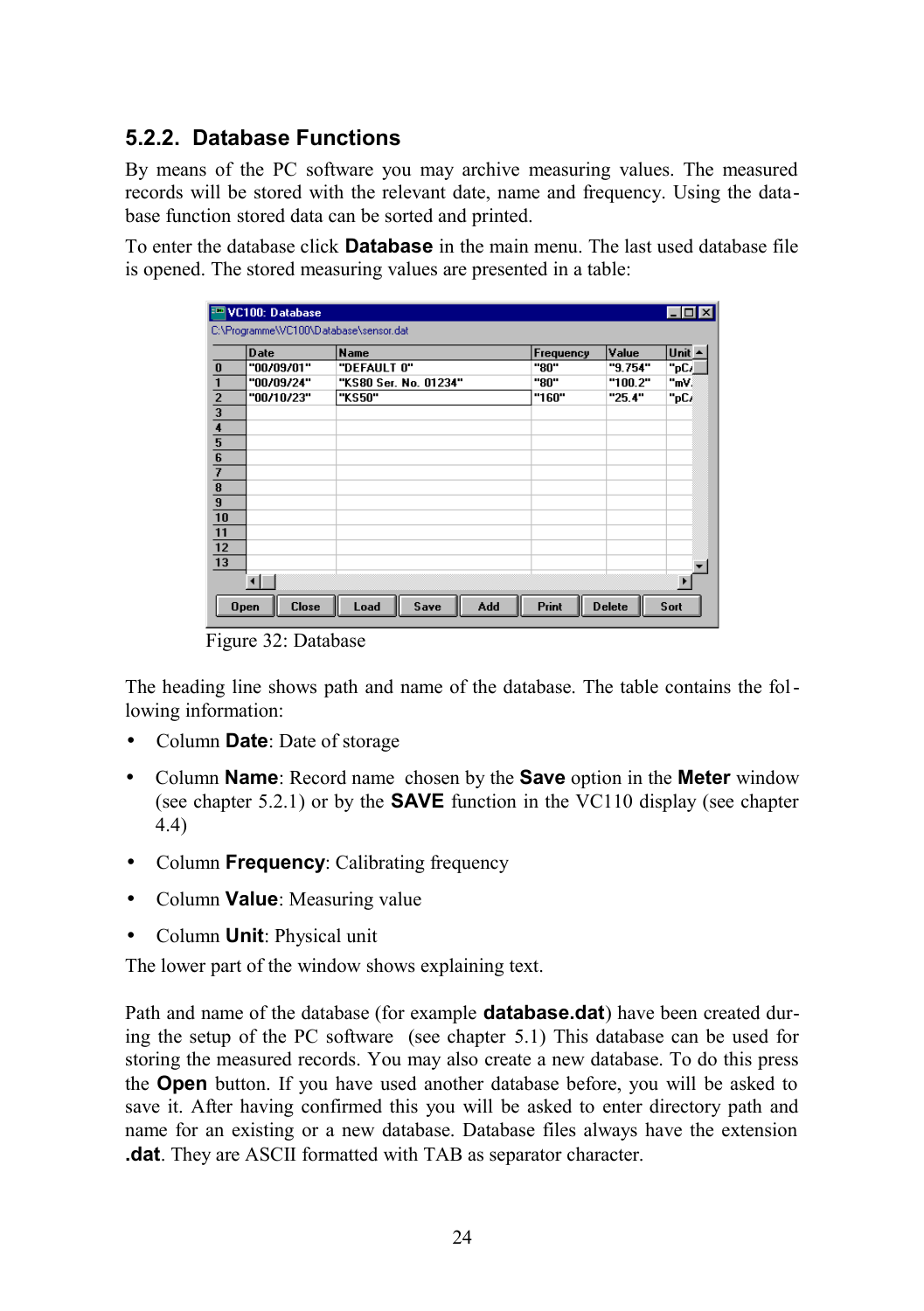|                                                   | Open or create new database                                                                            |                    |       | $\mathbb{P}[\mathbb{X}]$ |
|---------------------------------------------------|--------------------------------------------------------------------------------------------------------|--------------------|-------|--------------------------|
|                                                   | Suchen in: G KB12_ICP120                                                                               |                    | ←白び囲▼ |                          |
| Verlauf<br>Desktop<br>Arbeitsplatz<br>Netzwerkumg | E KB12_ICP120_FFT_1.dat<br>KB12_ICP120_FFT_2.dat<br>EXB12_ICP120_U(t)_1.dat<br>EXB12_ICP120_U(t)_2.dat |                    |       |                          |
|                                                   | Dateiname:                                                                                             |                    |       | Öffnen                   |
|                                                   | Dateityp:                                                                                              | Data files (*.dat) |       | Abbrechen                |

Figure 33: Opening a database

Confirm your input and click the **Open** button.

There are two ways to add new records to an existing database:

**Download from the memory of the VC110**: Click the **Load** button. Now all stored records from the VC110 will be downloaded and saved in a temporary database file named **New Data**. This temporary database appears in the lower part of the window:

|                                                                                     | <b>Date</b> | Name                 | Frequency | Value   | Unit        |  |
|-------------------------------------------------------------------------------------|-------------|----------------------|-----------|---------|-------------|--|
| $\frac{0}{1}$ $\frac{1}{2}$ $\frac{1}{3}$ $\frac{4}{4}$ $\frac{5}{5}$ $\frac{6}{6}$ |             |                      |           |         |             |  |
|                                                                                     |             |                      |           |         |             |  |
|                                                                                     |             |                      |           |         |             |  |
|                                                                                     |             |                      |           |         |             |  |
|                                                                                     |             |                      |           |         |             |  |
|                                                                                     |             |                      |           |         |             |  |
|                                                                                     | New Data    |                      |           |         |             |  |
|                                                                                     | Date        | <b>Name</b>          | Frequency | Value   | Unit $\sim$ |  |
|                                                                                     | "00/09/09"  | "Sensor 14"          | "140"     | "24.6"  | "mV.        |  |
|                                                                                     | "00/10/02"  | "KS74 Ser. no. 1451" | "100"     | "52.7"  | "mV.        |  |
| $\frac{0}{1}$ $\frac{1}{2}$ $\frac{2}{3}$ $\frac{3}{4}$                             | "00/10/21"  | "KS71a"              | "85"      | "41.45" | "mV.        |  |
|                                                                                     |             |                      |           |         |             |  |
|                                                                                     |             |                      |           |         |             |  |
|                                                                                     |             |                      |           |         |             |  |

Figure 34: Downloading data from the VC110

By clicking the **Add** button you append the new downloaded records to the opened database. The **New Data** window is closed and the records appear in the table.

After the stored data have been transmitted to the PC they will be deleted in the VC110.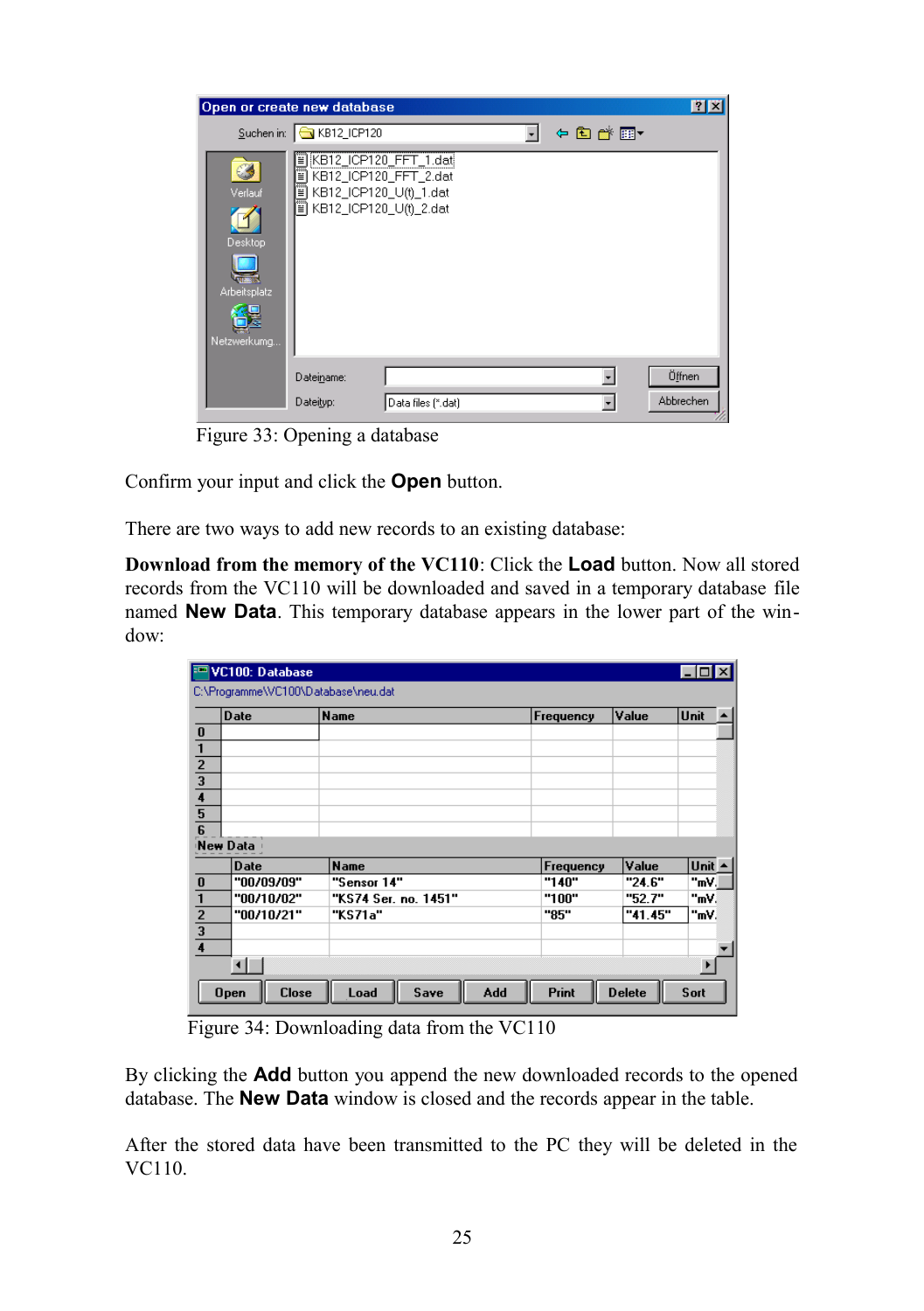**Addition of records from the Meter window**: You may also add new records to an existing database by clicking the **Save** button in the **Meter** window. You will be asked to edit a name for the record. As described above, the new record appears again in a temporary database **New Data** if it was downloaded from the VC110 and may be appended by clicking the **Add** button.

Records can be sorted by clicking the **Sort** button. The order is determined by the selected column, i.e. for instance **Date** or **Name**. They are always sorted in rising order (letters in alphabetical order).

One or more records can be deleted by clicking the **Delete** button. You will be asked to edit the line number you wish to delete. The line numbers start at 0. They are shown in the left column of the database. If you want to delete several lines, you can either separate them by commas (for example 1, 12, 23) or type in a range by a hyphen (for example 12-23).

Records can be printed by clicking the **Print** button. You may edit the line numbers to be printed in the same way as you would delete records. On the screen appears the print layout. You may edit this layout and add own text.

You leave the database window by clicking the **Close** button.

#### <span id="page-27-0"></span>**5.2.3. Frequency Response Measurement**

As mentioned in chapter [4.3.3](#page-13-0) frequency response can only be measured by means of the PC software. By clicking the **Meter/Sweep** button in the main menu the window **Frequency Response** opens.



Figure 35: Frequency sweep window

In case the **Meter** window opens instead of the **Frequency Response** window click the **Sweep** button.

The settings for frequency response measurement have been explained in chapter [4.3.3](#page-13-0) for input via the VC110 controls. However, you can carry out these settings likewise by means of the PC software in the **Frequency Response** window.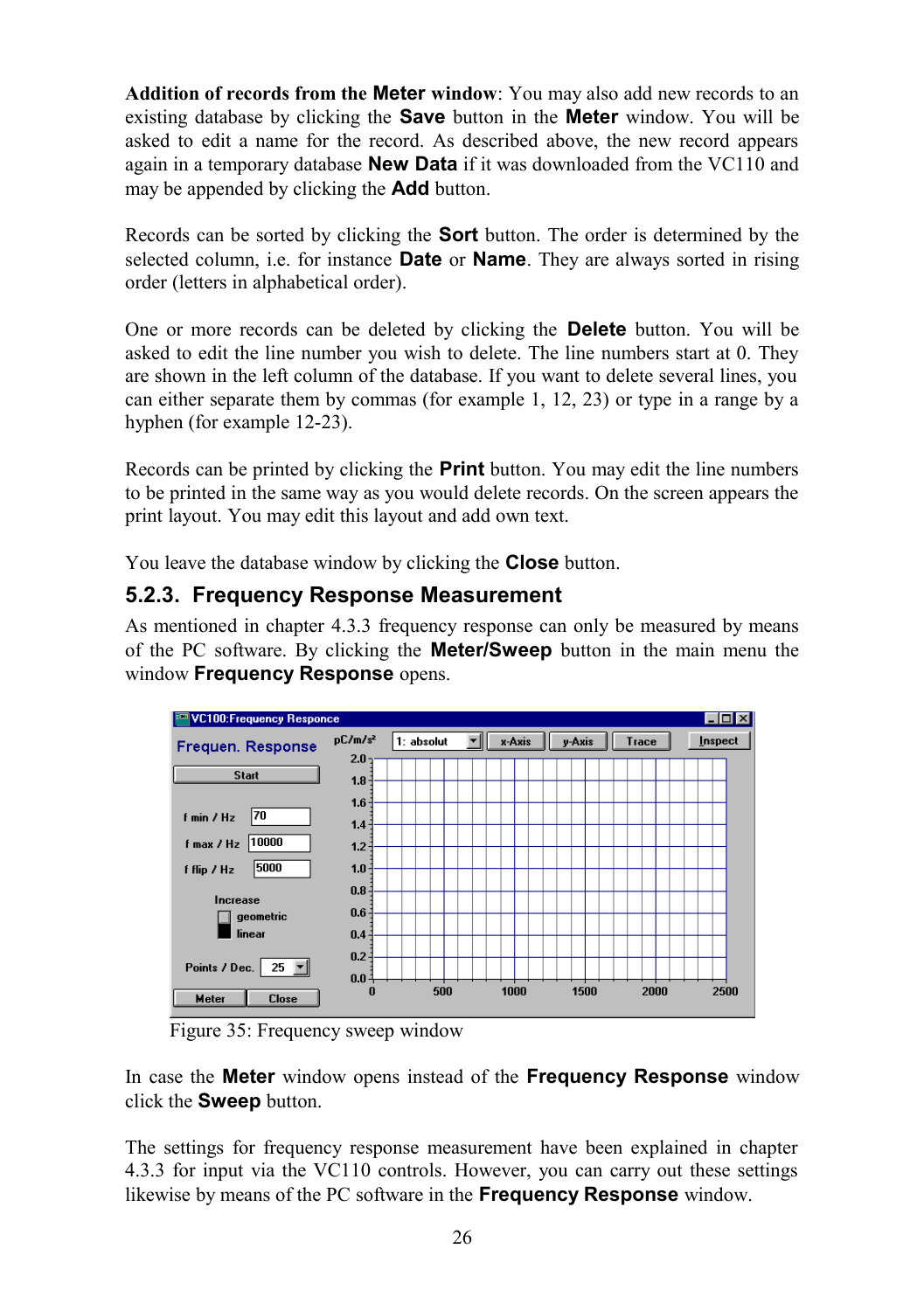**Increase**: Select between frequency increase in arithmetic progression (**linear**) or geometric progression (**geometric**).

> At an increase in arithmetic progression the frequency rises in steps of 10, 25, 50, or 100 (**Increase/Hz**).

> At an increase in geometric progression the frequency rises with 10, 25, 50, or 100 frequency points /decade (**Points/Dec.**).

- **f min / Hz**: Start frequency for frequency response measurement.
- **f max / Hz:** Stop frequency for frequency response measurement.
- **f flip / Hz:** Change-over frequency to a higher density of frequency points.

At frequencies in geometric progression (**geometric** is activated), from this point on the density of frequency points increases to 100 frequency points per decade.

At frequencies in arithmetic progression (**linear** is activated), from this point on the frequency step, adjusted under **Hz/Points,** is reduced to one tenth.

The increase of the density of frequency points is useful if changes of the frequency response of the sensor are expected in a particular frequency range. This may be the range close to the resonant frequency as shown in [Figure 16](#page-14-0) on page [13.](#page-14-0)

Click the **Start** button to start frequency response measurement. The button text will change to **Stop** by means of which you can stop the measurement.

The frequency response diagram appears on the screen X and y axis are scaled automatically.

The program offers various possibilities to adapt the diagram to your requirements. The scaling of both axes can be changed.

You can adjust the frequency axis by clicking to the **x Axis** button.

The opening window allows the selection of a linear or logarithmic frequency scale (for the last click to the field **Logarithmic**) and the adaptation of colors.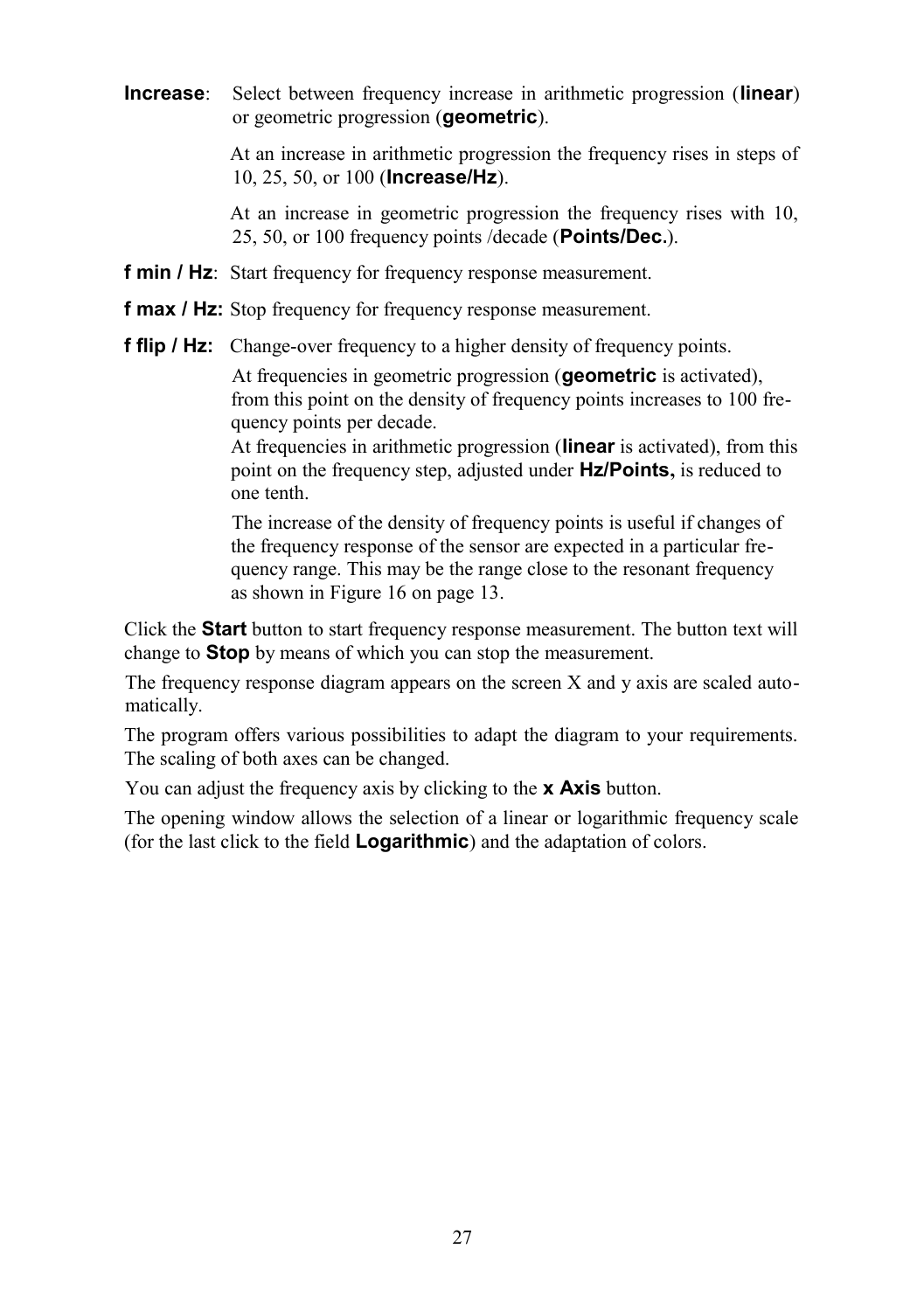| <b>Settings: Axis Settings</b>         |                         |
|----------------------------------------|-------------------------|
| Axis XXXXX<br>⊠ On                     | <b>OK</b>               |
| From $\boxed{0.9}$<br>$\boxtimes$ Auto | Color Black             |
| $To$ 1.1                               | $\boxtimes$ Logarithmic |
| Intercept $($ full scale) $ 0 $        | Title                   |
| <b>Ticks</b>                           | Grids                   |
| Step 1                                 | $\boxtimes$ Major       |
| # Minor 1                              | Color Blue              |
| Position Left/Below                    | Minor                   |
|                                        | Color Gray              |
|                                        |                         |

Figure 36: Diagram settings

The measuring values can be presented as follows:

- **absolute**: Provides a linear y axis. Sensitivity is shown with the measured unit.
- **dB**: Provides a logarithmic y axis. Sensitivity B is presented in relation to the reference sensitivity  $B_n$  at the frequency  $f_{min}$ .
- **normalize to...:** Provides a linear y axis. Sensitivity B is presented in relation to the reference sensitivity  $B_n$ . It is edited and confirmed by Enter. If the sensor has, for instance, a nominal sensitivity of 100 mV/g you can edit 100 as the reference sensitivity  $B_n$ . The diagram now shows the deviation of nominal sensitivity over frequency.

In the same way as for the x axis you can carry out some more settings of the y axis by clicking on **y-Axis.**

By clicking the **Trace** button the measured curve can be adapted to your requirements.

This option allows for the selection of color (**Color**), style (**Style**) and line width (**Width**). In addition the measuring points (**Markers**) may be presented in different manner.

| <b>Settings: Trace Settings</b> |                  |
|---------------------------------|------------------|
| Trace Number                    | 0K               |
| <b>Trace Line</b>               | <b>Markers</b>   |
| Color   Lt Magenta              | Shape   None     |
| Style <b>Sold</b>               | Color Blue       |
| Width 0                         | Size (pts) $ 3 $ |
| Y Axis                          |                  |

Figure 37: Trace settings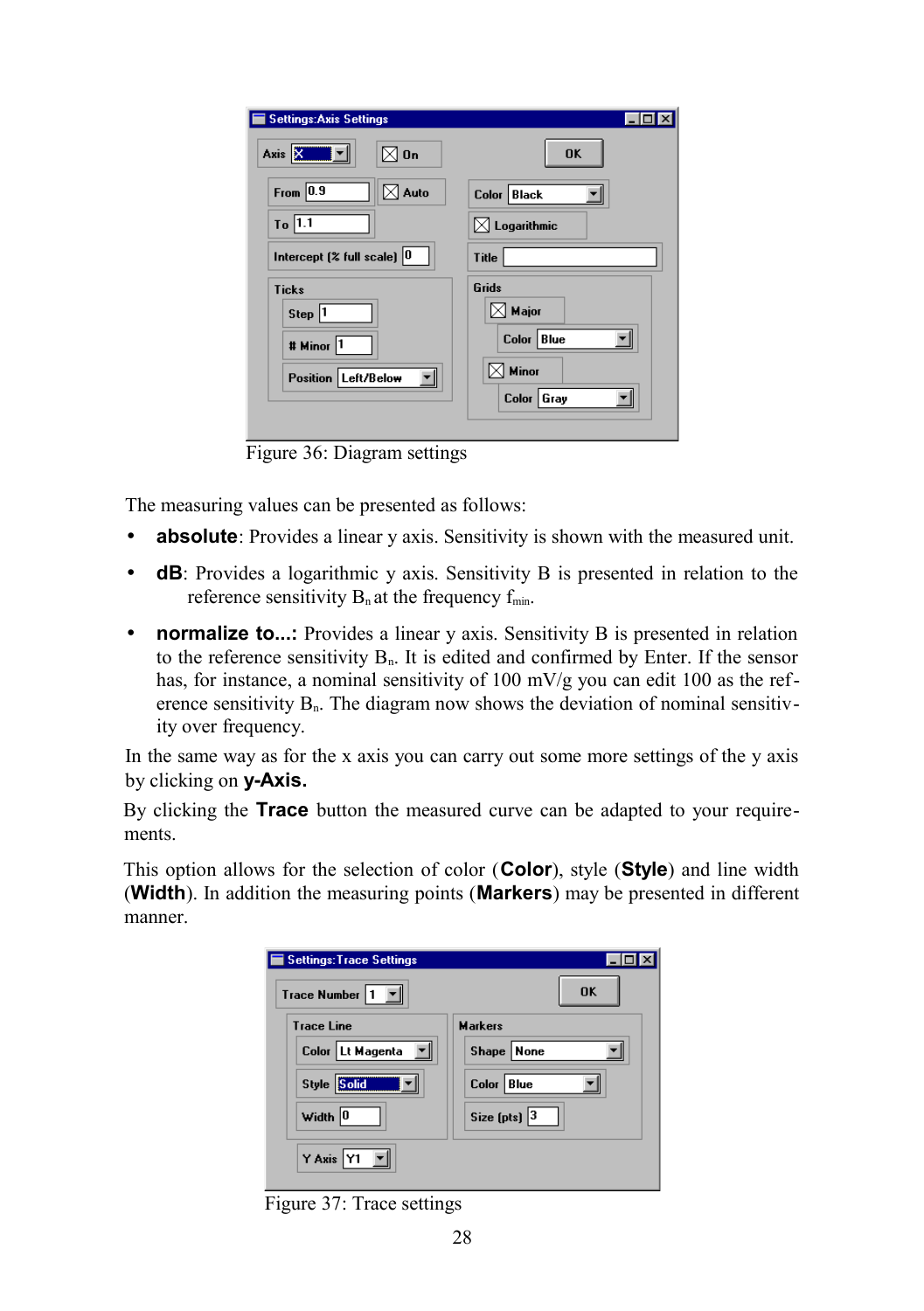For further use, for instance in Microsoft Word documents, you can copy the frequency response diagram to the Windows clipboard in form of graphics or a table. To do this, click in the **Frequency Response** window the **Inspect** button. A window opens with a copy of the frequency response curve. In the menu option **Edit** you will find the **Copy** function. By this function the diagram and its numerical contents are copied to the Windows clipboard.

The command **Insert** of Microsoft Word inserts the diagram as a table of values into a Word document. The command **Insert Contents** copies the diagram as graphics.

For a detailed inspection of the frequency response curve open a copy of the curve by clicking **Inspect** and zoom it by **Zoom**. Please note that the scale information always refers to the previous view.

The window showing the copy of the diagram allows to print the diagram by the menu option **File**.

## **5.2.4. Changing the Instrument Setup**

The parameter set of the VC110 can be downloaded and modified by a PC It is also possible to save a parameter set to reload it later for similar applications. Click **Settings** in the main menu. The window **Parameter set** will open.

| VC110 V1.1:Parameterset                     |                                                    |
|---------------------------------------------|----------------------------------------------------|
| Open template   Current parameterset        |                                                    |
| Sweep                                       | <b>Fix Frequencies</b>                             |
| f_start /Hz 100                             | F1 /Hz $159$<br>FO $/$ Hz $ 80$                    |
| f_end /Hz 10000                             | $F3$ /Hz $ 0$<br>$F2$ /Hz $ 0$                     |
| f_flip /Hz 10000                            | F4 /Hz 0<br>F5 /Hz $ 0$                            |
| Increase geometric $\overline{\phantom{a}}$ | $F6$ /Hz 0<br>$F7/Hz$ <sup>0</sup>                 |
| Points /Dec. 25 points -                    | $F9$ /Hz 0<br>F8 /Hz 0                             |
| <b>Signal Conditioner</b>                   | <b>Shaker</b>                                      |
| Input   ICP-Chanal                          | Frequenz/ Hz 1501<br>$\vert \cdot \vert$           |
| Quantity acceleration $\vert \cdot \vert$   | $\overline{\phantom{a}}$<br>Power On Autostart off |
| Unit System   metric                        | <b>Calibrate Shakersignal</b>                      |
| Gain auto<br>$\blacksquare$                 | <b>Other Settings</b>                              |
| Averages 10                                 | Port No. COM1<br>$\mathbf{r}$                      |
| Accuracy high [signal $\lVert \cdot \rVert$ | <b>Save Setting</b><br><b>Load Settings</b>        |
| VC110 State:<br><b>Get Parameter</b>        |                                                    |

Figure 38: Parameter setup window

The displayed parameter set corresponds to the current VC110 configuration which is indicated by the template name **Current parameter set**. The parameters are arranged in groups according to their purpose.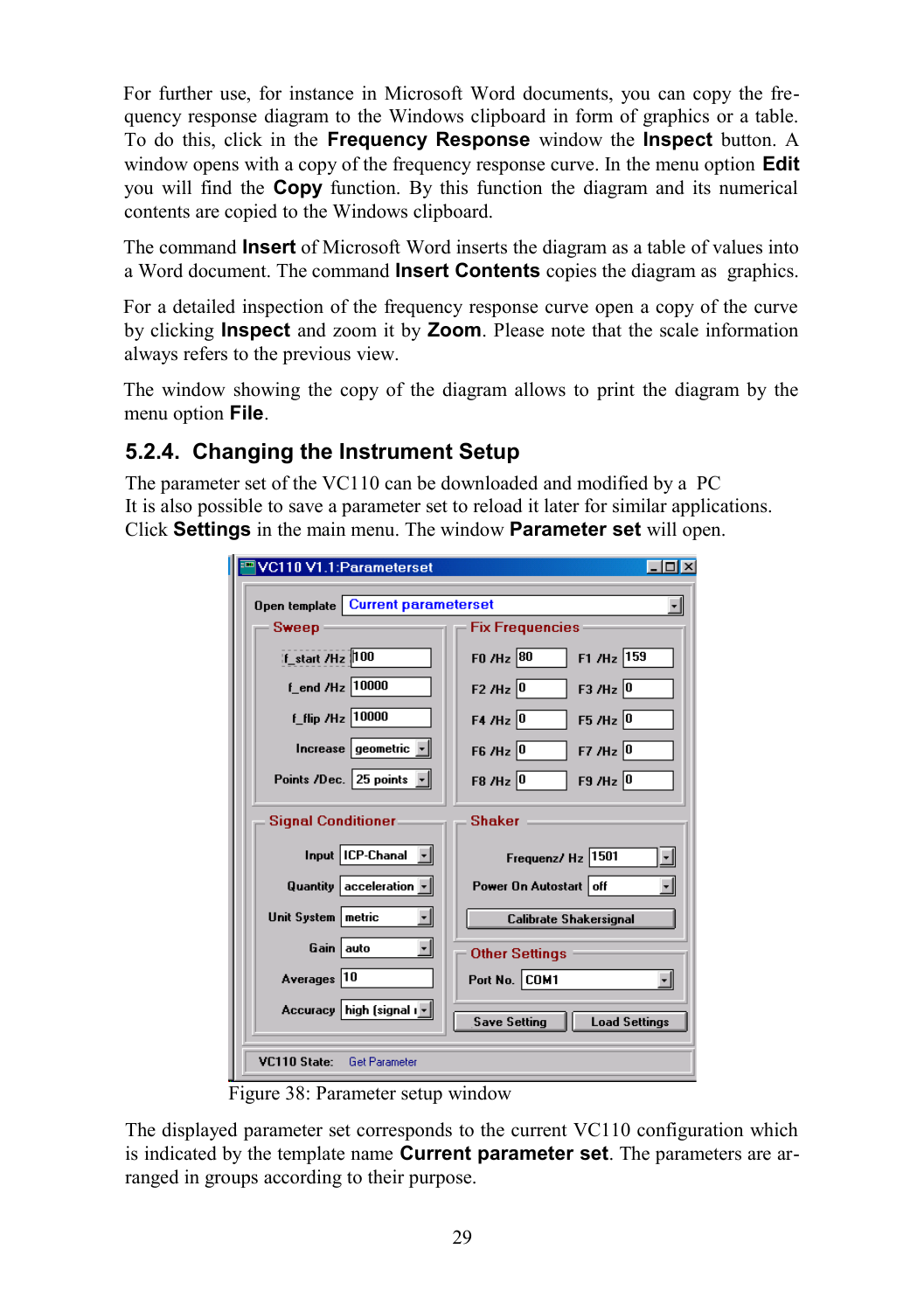Edit the corresponding value or select the desired option of a pull-down menu to change a parameter. After confirming by Enter the changed parameter is immediately sent to the VC110.

Click **Save Settings** to save a complete set of parameters. You are asked for path and name of the parameter file or template to be created.

| Save template                                          |                                                                                                             | $\mathbf{R}$ |
|--------------------------------------------------------|-------------------------------------------------------------------------------------------------------------|--------------|
|                                                        | ←国啓國▼<br>Speichern in: Testpoint                                                                            |              |
| Ø<br>Verlauf<br>Desktop<br>Arbeitsplatz<br>Netzwerkumg | Database<br>grafik<br><b>I</b> Install<br>ver.1.07 (VC100)<br>$\blacksquare$ 10.vct<br>$\blacksquare$ 6.vct |              |
|                                                        | Mustertemplate<br>Dateiname:                                                                                | Speichern    |
|                                                        | VC110 templates<br>Dateityp:                                                                                | Abbrechen    |

Figure 39: Saving a set of parameters

VC110 templates always have the file name extension **.vct**.

After confirming your inputs the name of the new defined template will appear in the line **Open Template**.

There are two ways to load a parameter set or template:

- 1. Open the pull-down menu **Open Template.** Here you find up to 10 entries of the last templates in use.
- 2. Click **Load Settings**. A file menu opens. Navigate to the desired template (\*.vct) file and open it.

After opening a template file the new settings are immediately transferred to the VC110 and the name is displayed as **Open Template**.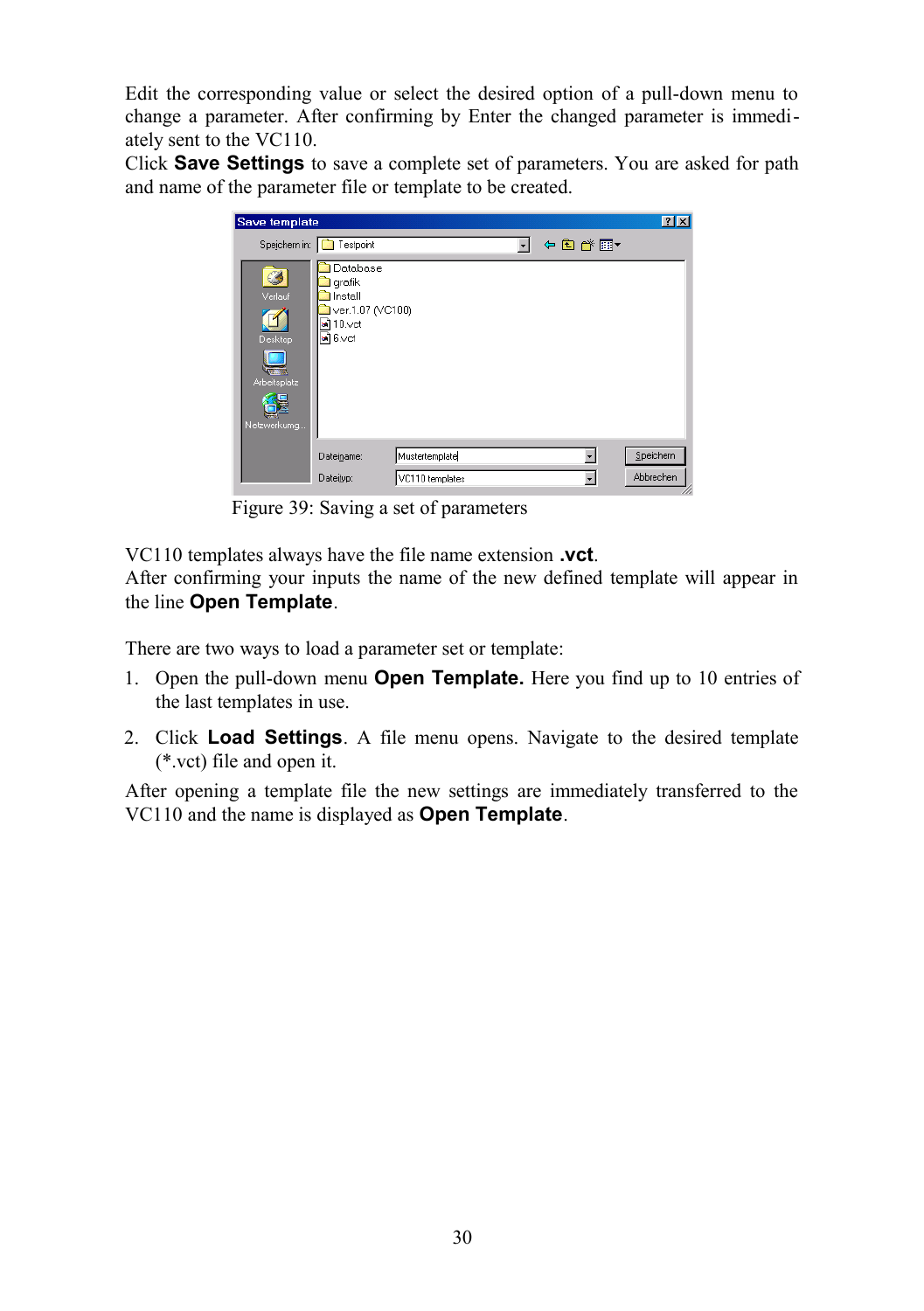# **6. Interface Protocol**

*The VC110 can be linked to other test and control equipment by means of its standardized hardware protocol for serial interfaces. Customized control software can be created in a simple way and may be used instead of the supplied PC software.*

## **6.1. Introduction**

A serial RS-232 interface is used for communication between the VC110 and the PC. The required interface parameters are as follows:

- Baud rate: 19200
- Bits: 8
- Parity: off
- Stop bits:
- Protocol: Hardware

The VC110 checks every 100 ms if the PC wants to send data. For this purpose the handshaking line CTS is activated by the VC110. After that the PC sends all available data to the VC110. If no data is received the connection is interrupted again by the VC110.

All instructions and parameters consist of ASCII characters. The instructions are not case sensitive. An instruction string can be up to 120 characters long. It must end with the character CR (0Dh) or CRLF (0D0Ah):

| Instruction:   max. 120 ASCII characters |       |
|------------------------------------------|-------|
|                                          | CRL E |

An instruction string can be transmitted byte by byte or as one block. Several instructions divided by CR or CRLF can be transmitted as a sequence.

After receiving an instruction the VC110 sends a confirmation or the requested data.

The answer consists of a start character, a data block and an end character CR:

| Answer: | start char. | Data      | $R \text{ or }$ |  |
|---------|-------------|-----------|-----------------|--|
|         | '1 Byte)    | (x Bvtes) | CRI E           |  |

The start character describes the type of data sent by the VC110. The following characters are used:

| <b>Start</b>  | hex | Data type              |
|---------------|-----|------------------------|
| Character     |     |                        |
|               | 21h | Acknowledge            |
|               | 23h | Measured data          |
| \$            | 24h | Parameter set          |
| $\frac{0}{0}$ | 25h | EEPROM set of measured |
|               |     | data                   |

An acknowledge message always starts with the character "!". It is used as an answer after instructions which do not require data to be sent back or if an error oc curred. The following acknowledgments are used: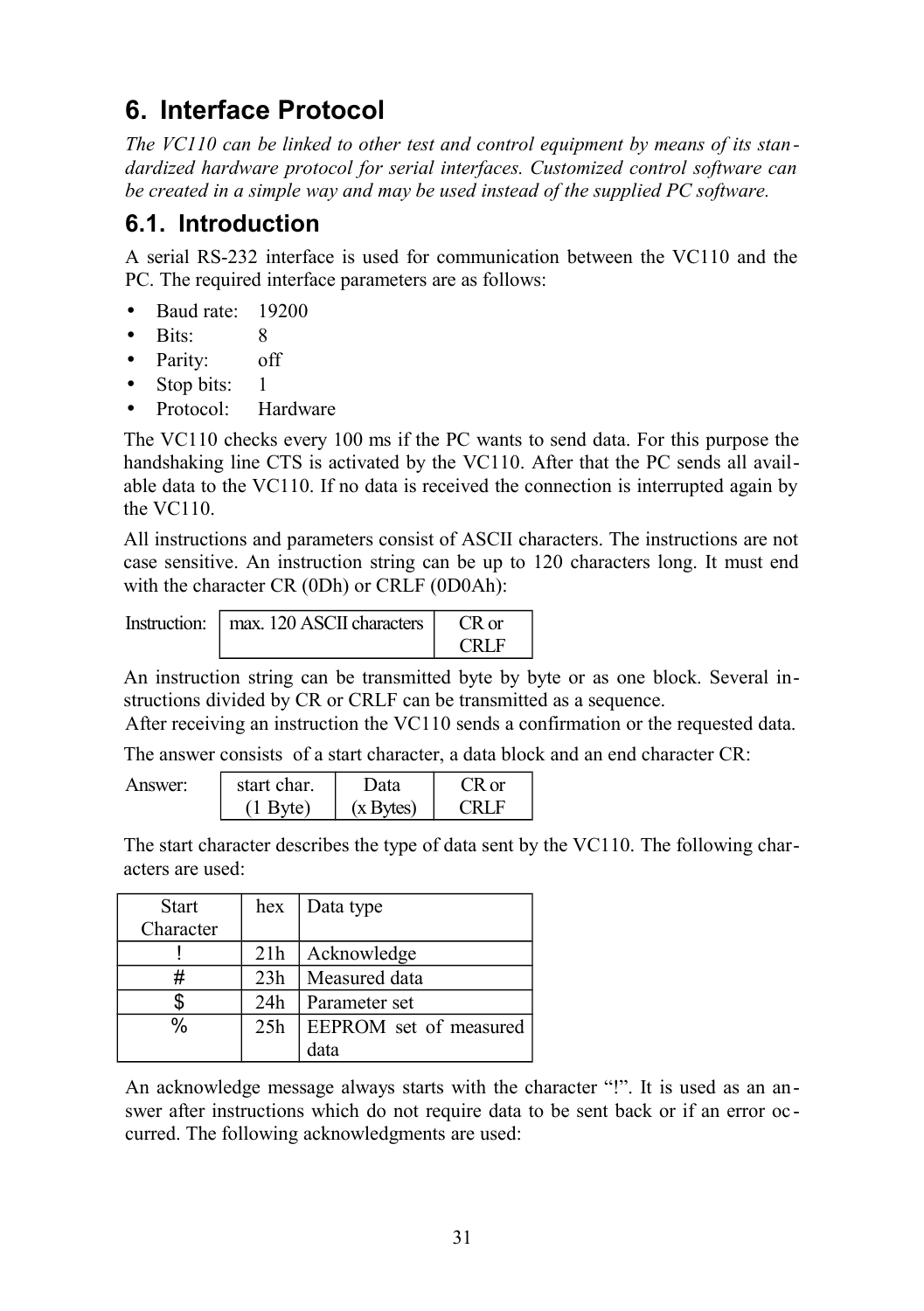| !OK      | Instruction executed                                                           |                                               |  |  |  |
|----------|--------------------------------------------------------------------------------|-----------------------------------------------|--|--|--|
| !ERROR=x | Instruction could not be executed                                              |                                               |  |  |  |
|          |                                                                                | Meaning of error codes $(x)$ :                |  |  |  |
|          |                                                                                | Buffer overrun, more than 128 characters sent |  |  |  |
|          |                                                                                | RS-232 hardware error                         |  |  |  |
|          | 4                                                                              | Unknown instruction                           |  |  |  |
|          | 8                                                                              | Wrong parameter range                         |  |  |  |
|          | 9                                                                              | Time-out                                      |  |  |  |
|          |                                                                                | Wrong parameter code                          |  |  |  |
| !START=x | Shaker and data acquisition started. The transmitted parameter $(x)$ describes |                                               |  |  |  |
|          |                                                                                | the operating mode:                           |  |  |  |
|          | 0                                                                              | Off                                           |  |  |  |
|          | 2<br>Frequency range                                                           |                                               |  |  |  |
|          | 4                                                                              | Sensitivity                                   |  |  |  |
|          | 5                                                                              | Bias voltage                                  |  |  |  |
| !End     |                                                                                | Data acquisition finished                     |  |  |  |

The acknowledgments !START=x and !END are also sent if the data acquisition of the VC110 is started or stopped. Therefore they can be used as start / stop signal for PC data processing.

## **6.2. Instructions Without Data Return**

The following instructions do not request data from the VC110. An acknowledge string is sent back to the PC as answer after the instruction was executed.

## **6.2.1. Parameter Instructions**

The abbreviation  $\mathbf{r}$  is used for the end character CR (0Dh) in the following section.

#### **SET\_..... Set Parameter**

*Syntax:* **SET** <paramerter1>;<...>\r *Acknowledgment:* **!OK\r**

Transmits one or more parameters to the VC110. The instruction consists of the string SET\_ followed by the parameter identifier and the parameter value.

*Example: SET\_F120\r* (Set frequency to 120 Hz)

To change several parameters by one instruction semicolons are used to separate the parameters:

*Example: SET\_F120;I2\r*

If a parameter requires more than one value semicolons are used to separate these values.

*Example:SET\_S100;10000;0;3;5000\r*

It is not necessary to transmit all parameter values if only the first values are to be changed. The parameter sequence may end after the last parameter to be changed.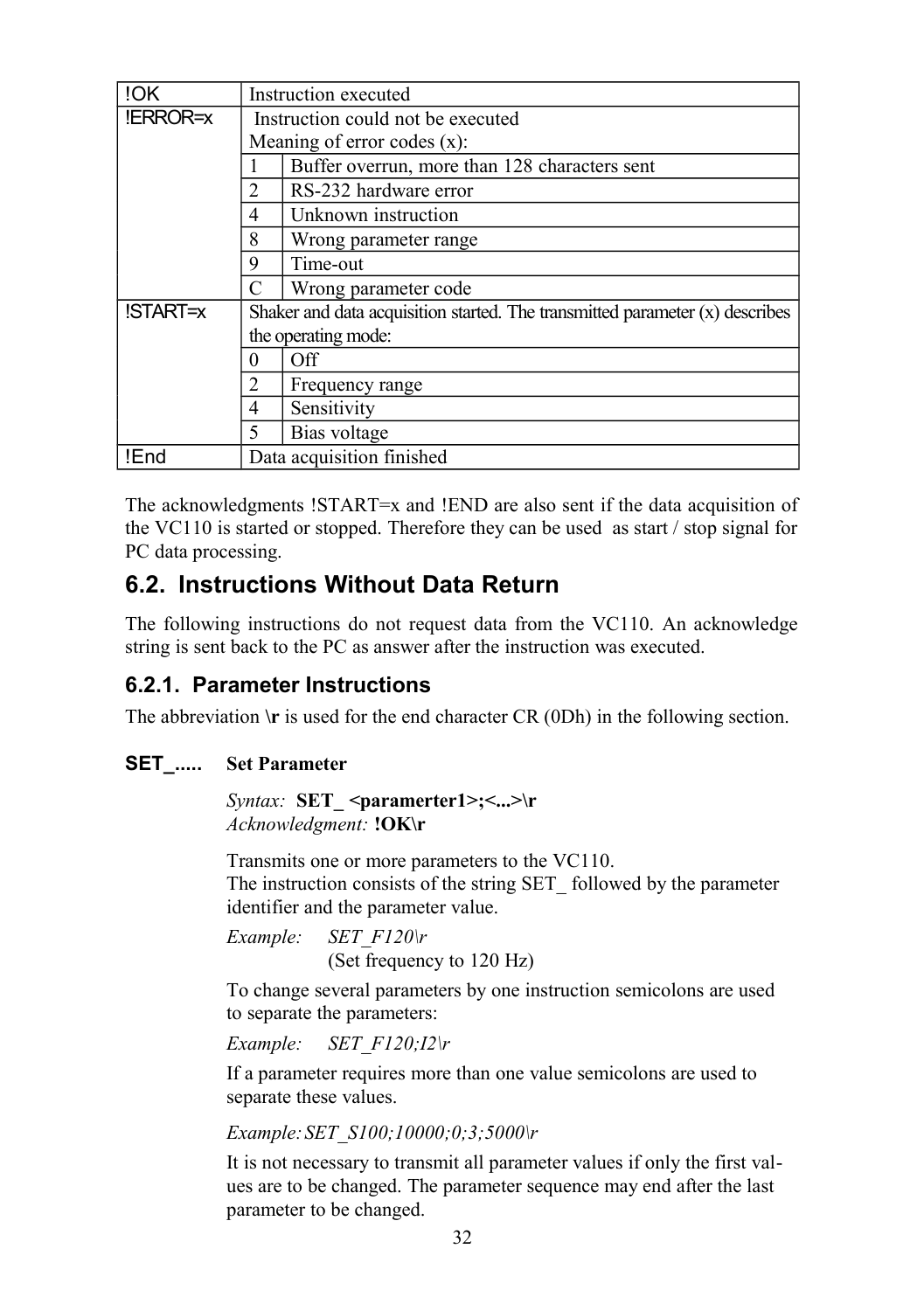*Example:SET\_S100;10000\r*

#### **SET\_F Set Frequency**

Sets the **v**ibration frequency in Hz. *Identifier:* **F***x Parameter range: x*=[70..10000]

#### **SET\_G Set Gain**

Sets the gain of the measuring channel.

```
Identifier: Gx
Parameter range: x=[0..4]
                   x=0: auto
                   x=1: 0 dB
                   x=2: 20 dB
                   x=3: 40 dB
                   x=4: 60 dB
```
The parameter value 0 can be omitted.

*Example*: **SET** G0 ≡ SET G

#### **SET I** Set Input

Selects the input type of the measuring channel.

*Identifier:* **I***x Parameter range: x*=[0..3] *x=*0: off *x=*1: Charge *x=*2: AC voltage *x=*3: IEPE

#### **SET\_L Set Low Accuracy**

Selects the limit for calibration error check.

| Identifier:      | $\mathbf{L}$ |              |
|------------------|--------------|--------------|
| Parameter range: |              | $x=[0.1]$    |
|                  |              | $x=0$ : High |
|                  |              | $x=1$ : Low  |
|                  |              |              |

#### **SET\_P Set Power On Autostart**

Defines the condition of the shaker after switching on the VC110.

| <i>Identifier:</i> | $\mathbf{P}$ |              |
|--------------------|--------------|--------------|
| Parameter range:   |              | $x=[02]$     |
|                    |              | $x=0$ : off  |
|                    |              | $x=1$ : last |
|                    |              | $x=2: F0$    |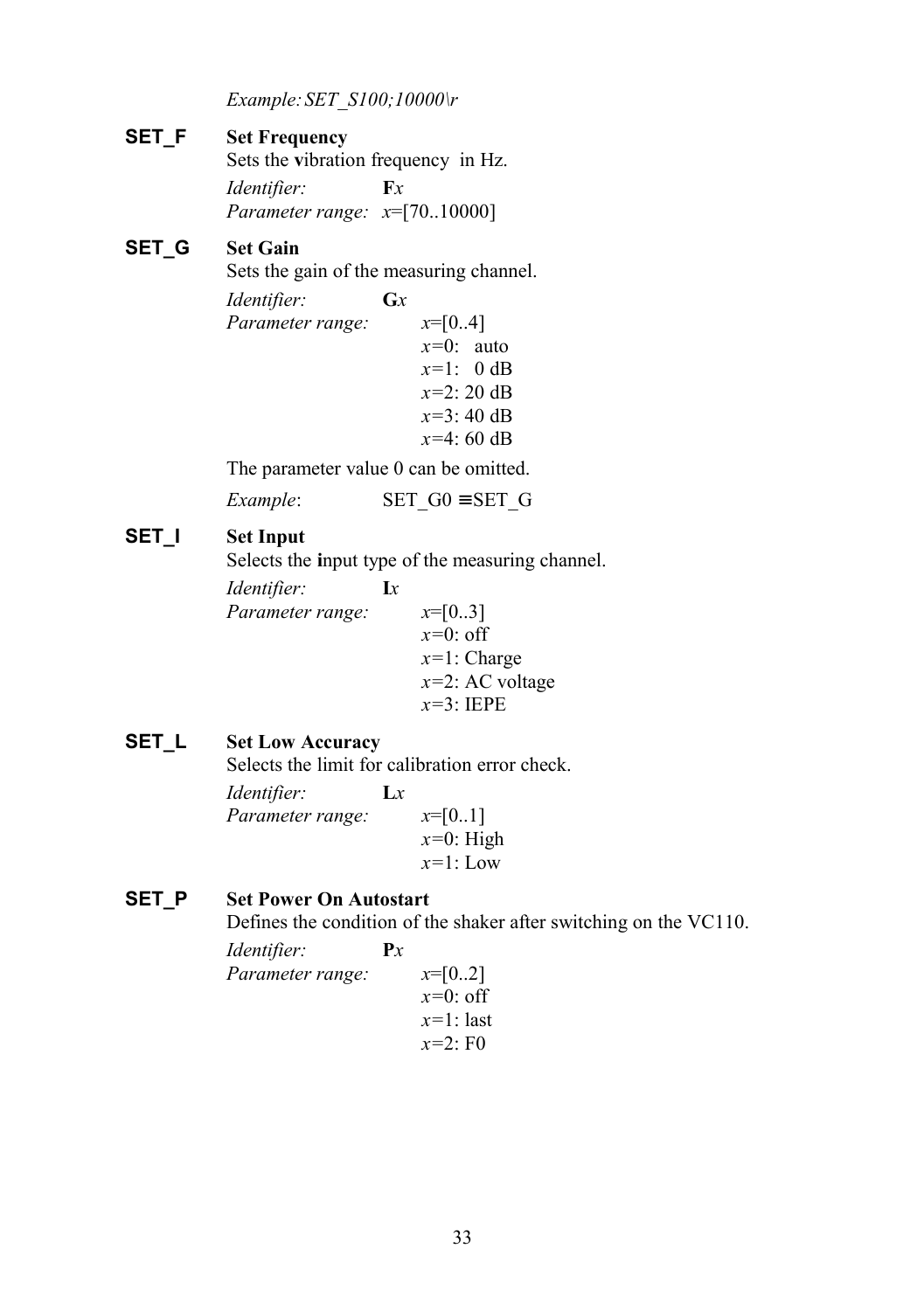#### **SET\_Q Set Quantity**

Vibration quantity of measuring channel.

*Identifier:* **Q***x Parameter range: x*=[0..3] *x=*0: Acceleration *x=*1: Velocity *x=*2: Displacement *x=*3: IEPE bias voltage

#### **SET\_S Set Sweep**

Settings for frequency sweep measurement . The identifier is followed by up to 5 parameters, separated by semicolons

*Identifier:* **S***f1;f2;Inc;Po;f3 Parameter range: f1: Start frequency f1*=[70..10000]Hz *f2:* End frequency *f2*=[70..10000]Hz *Inc:* Frequency increase *Inc*=0: linear *Inc*=1: geometric *Po:***linear:** steps width in Hz

**geometric:**

steps per decade

- *Po=*0: 10
- *Po=*1: 25
- *Po=*2: 50
- *Po=*3: 100
- *f3:* Switch frequency for higher density *f3*=[70..10000]Hz

#### **SET\_U Set Unit System**

Selects the type of measuring units.

*Identifier:* **U***x Parameter range: x*=[0..1] *x=*0: metric *x=*1: imperial

#### **SET\_X Fix Frequencies**

Sets frequencies of the frequency table.

The identifier is followed by up to 10 frequencies, separated by semicolons

Undefined frequencies are deleted

*Identifier:* **X***F0;F1;...;F9 Parameter range Fx*=[70..10000]Hz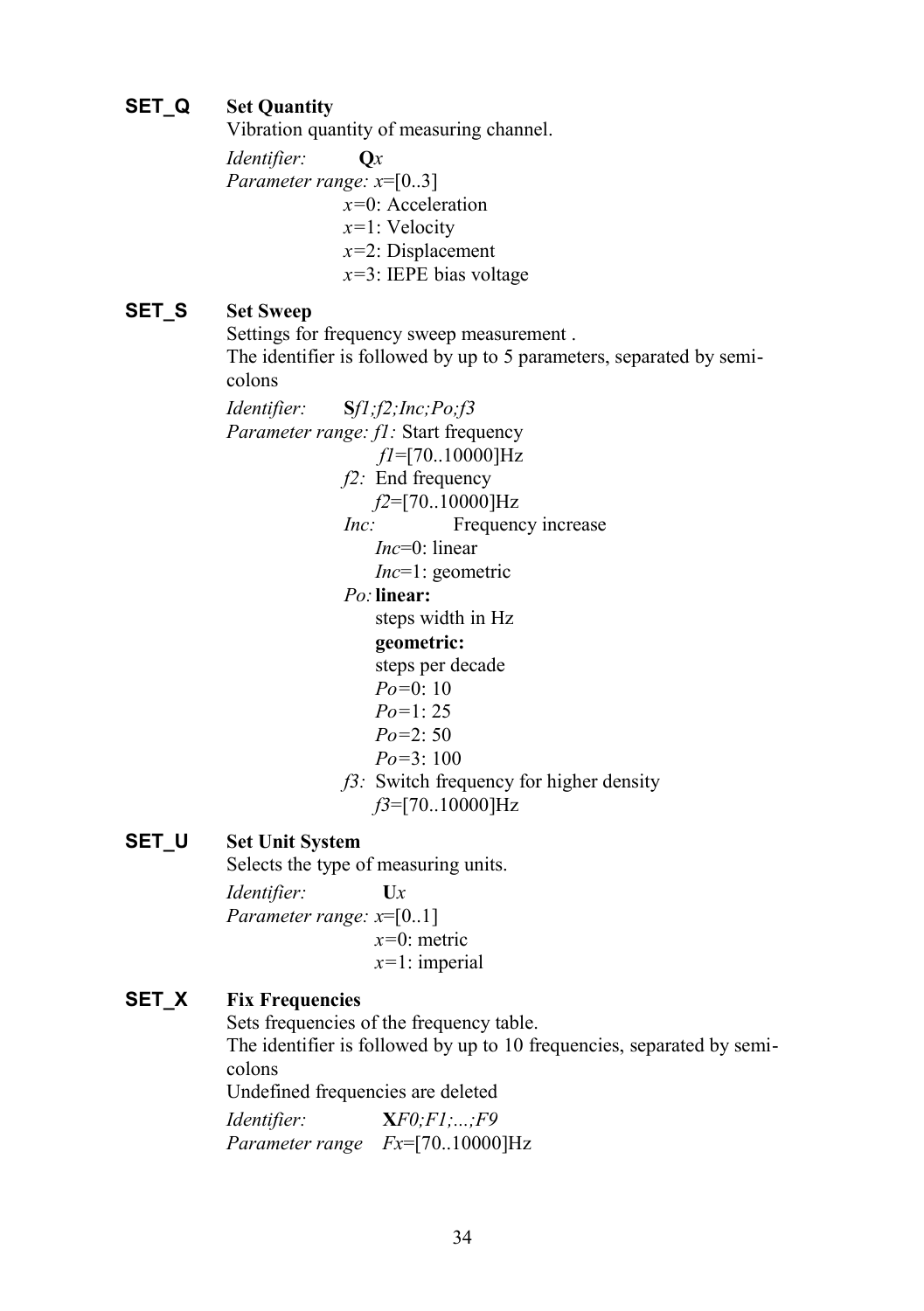## **6.2.2. Instructions for Data Acquisition**

Data acquisition starts together with the vibration exciter provided the measuring channel is switched on. Each second a value is measured and saved in the internal VC110 memory. This memory serves as data buffer between the VC110 and the PC. It can hold up to 49 values. The memory contents is read by the instruction **Get Data**. If the memory is full further measurements are not saved.

The abbreviation  $\mathbf{r}$  is used for the end character CR (0Dh) in the following section.

- **SHON\r Shaker on** Starts vibration exciter and data acquisition. *Acknowledgment:* **!START=x\r**
- **SWON\r Sweep on** Starts frequency sweep measurement. *Acknowledgment:* **!START=x\r**

#### **STOP\r STOP**

Stops vibration exciter and data acquisition. *Acknowledgment* **!END=x\r** if data acquisition was active **!OK\r** if data acquisition was not active

## **6.2.3. Instructions for Calibration**

#### **CALS\r Calibrate Shaker**

Starts the self-calibration process to minimize distortions.

*Acknowledgment:* **!OK=x\r** 

## **6.3. Instructions With Data Return**

This chapter features instructions which receive data from the VC110 as answer provided no transmission error occurred. In case of an error an error message is sent instead of data.

The abbreviation  $\mathbf{r}$  is used for the end character CR (0Dh) in the following section.

#### **GETD\r Get Data**

After this instruction the contents of the measuring buffer is transmitted to the PC. The sent data has the following format: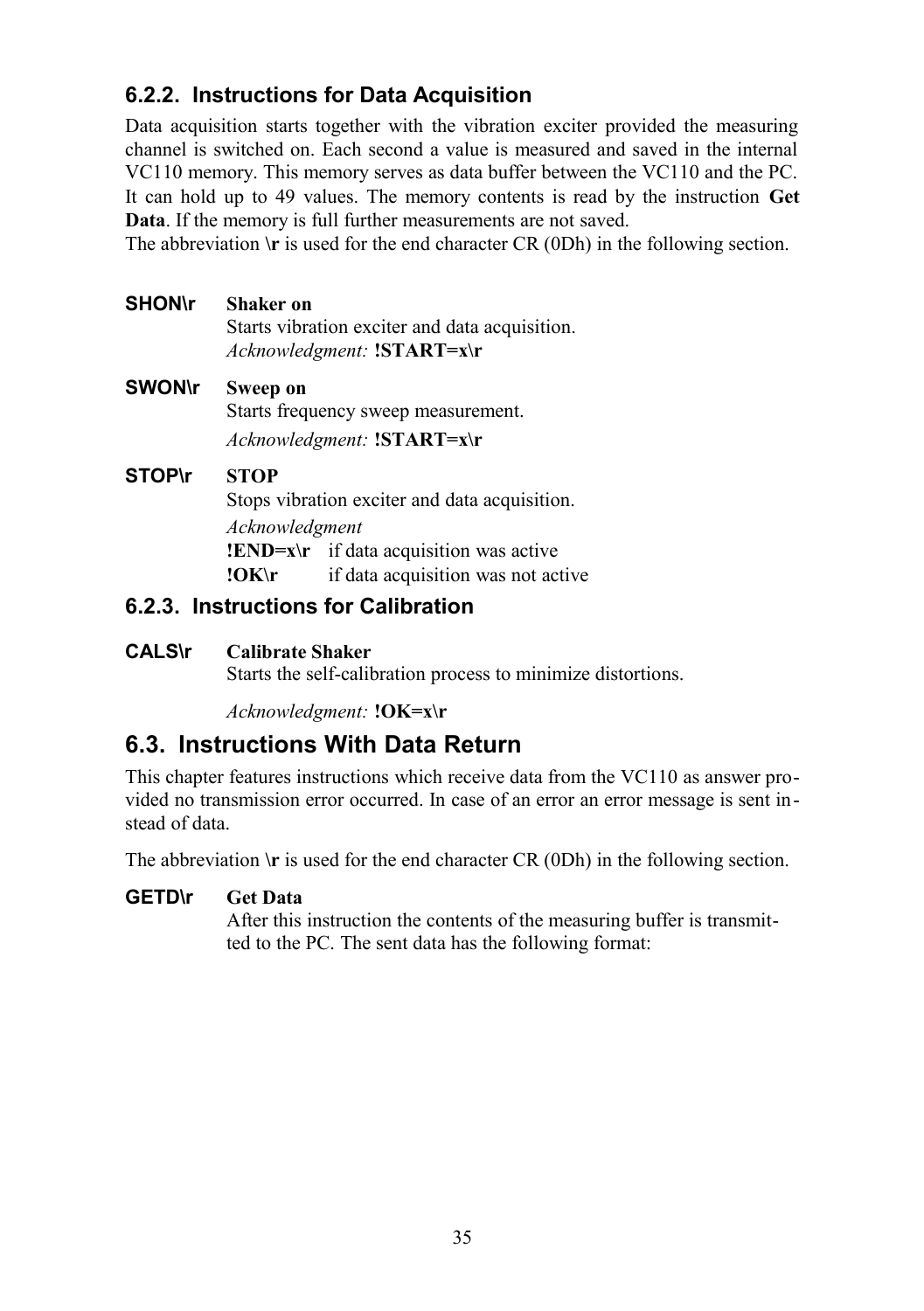| # | Mode=M        | ۱r | Measuring mode M                                 |  |
|---|---------------|----|--------------------------------------------------|--|
|   |               |    | M=0: Measurem. off                               |  |
|   |               |    | M=2: Frequ. sweep                                |  |
|   |               |    | M=4: Sensitivity                                 |  |
|   |               |    | $M=5$ : Bias voltage                             |  |
|   | Unit=U        | ۱r | Unit                                             |  |
|   | State=S       | ۱r | Status of measuring channel,                     |  |
|   |               |    | S=[Autoranging, Signal overflow, Signal too low, |  |
|   |               |    | Signal unstable,                                 |  |
|   |               |    | Data Acquisition,                                |  |
|   |               |    | Shaker off,                                      |  |
|   |               |    | Shaker on,                                       |  |
|   |               |    | Wait.                                            |  |
|   |               |    | VC110 present]                                   |  |
|   | Number=N      | ۱r | Number of records                                |  |
|   | f; Meas. data | ۱r | $1st$ record:                                    |  |
|   |               |    | frequency in Hz and measuring data with Unit U   |  |
|   |               | ۱r | $2nd$ record                                     |  |
|   |               | ۱r | $Nth$ record                                     |  |

The start character is "#" followed by four headlines including measuring mode (MODE=), measuring unit (UNIT=), status of measuring channel (State=) and number of records to be transmitted (Number=). Each headline ends with the character CR.

The headlines are followed by the measured data consisting of frequency and measuring value divided by a semicolon and ending with the character CR.

#### **GETP\r Get Parameter**

After sending this instruction the entire set of parameters of the VC110 is transmitted to the PC. The parameter set has the following format:

| -\$ | A=a                                                     | ۱r | Magnitude         |
|-----|---------------------------------------------------------|----|-------------------|
|     | $F=f(Hz)$                                               | ۱r | Frequency         |
|     | G=x (Auto / 0 20 / 40 / 60dB)                           | ۱r | Gain              |
|     | $I=x$ (off / Q / U / IEPE)                              | ۱r | Input             |
|     | $L = x$ (low / high)                                    | ۱r | Accuracy          |
|     | P=x (off, last, F0)                                     | ۱r | Autostart         |
|     | Q=x (acc / vel / disp / bias)                           | ۱r | <b>Quantity</b>   |
|     | U=x (metric / imperial)                                 | ۱r | Unit system       |
|     | S=f1;f2;l;P;f3 (start / end / increase / points / flip) | ۱r | Frequency sweep   |
|     | X=f0;f1;;f9 (F0  F9 Hz)                                 | ۱r | Fixed frequencies |

The start character is  $\mathcal{F}$  followed by 10 parameters. Each parameter consists of name and value divided by the character "=" (3Dh). After a space character (20h), follows a short description of the parameters in brackets. Each parameter ends with CR. If a parameter requires several values, for instance Sweep or Fix Frequencies, semicolons are used as dividers.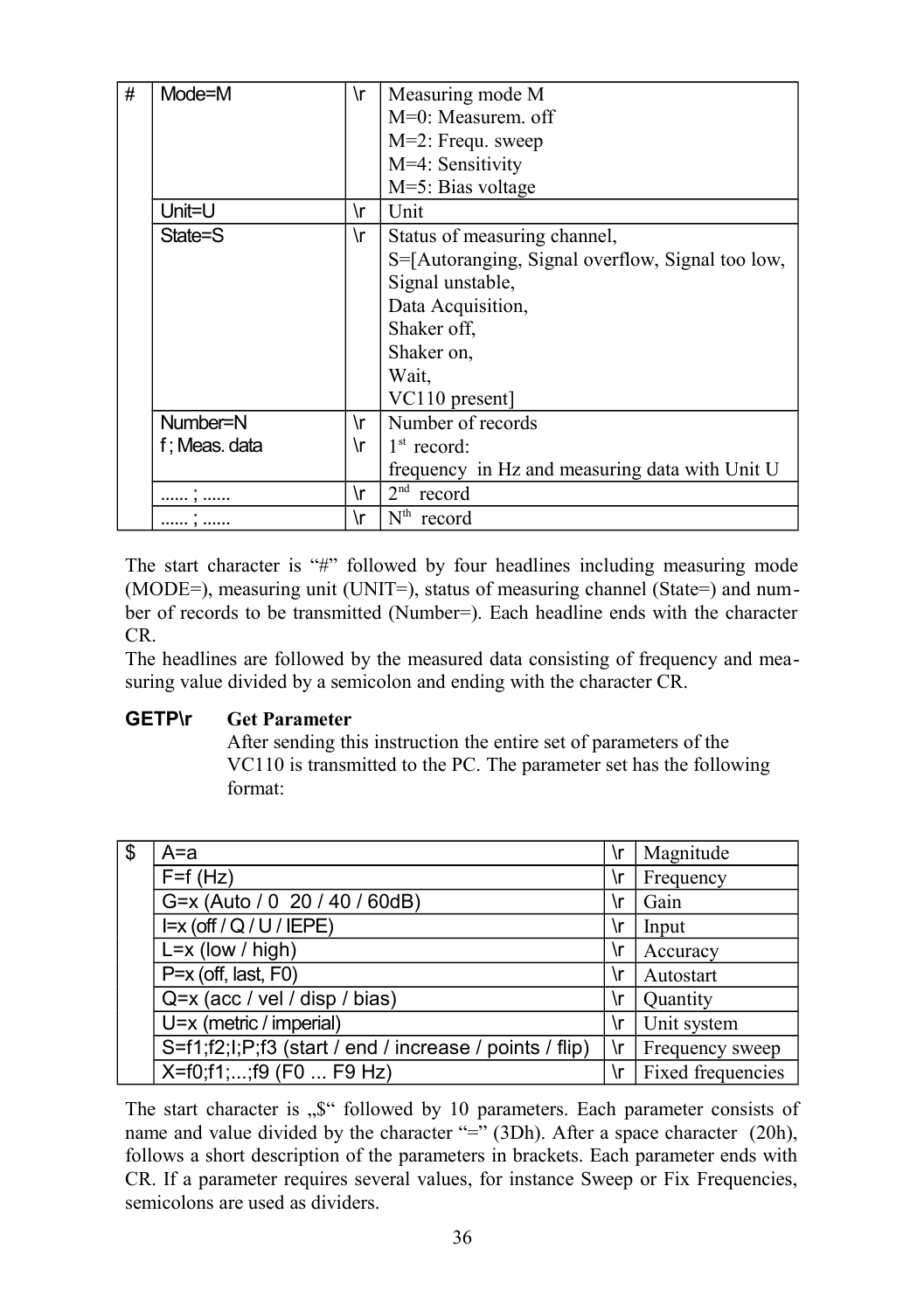#### **LOAD\r Load Dataset**

After sending this instruction the VC110 transmits N records which have been saved by the SAVE function.

Start character is "%" followed by a headline specifying the number of records to be transmitted (Number=). The headline ends with CR. After the headline the measured data is sent. Each record consists of name, frequency, Value and unit divided by semicolons. Each record ends with CR.

| $\%$ | Number=N                     | Number of records |
|------|------------------------------|-------------------|
|      | name; frequency; value; unit | $1st$ record      |
|      | . .<br>,  ,  ,               | $2nd$ record      |
|      | ,  ,  ,                      | $Nth$ record      |

## **6.4. First Connection with the PC**

A simple way to check the function of instructions is the PC program Microsoft HyperTerminal.

Connect the VC110 to an available serial (COM) interface of your PC and switch on the VC110.

A simple way to check the function of instructions is the PC program HyperTerminal which is distributed with Microsoft Windows.

Connect the VC110 to an available serial (COM) interface of your PC and switch on the VC110.

Start HyperTerminal and create a New Connection for the selected serial interface. Set the properties of the interface as shown below:

| Eigenschaften von COM1<br> 2                              |  |
|-----------------------------------------------------------|--|
| Anschlusseinstellungen                                    |  |
|                                                           |  |
| Bits pro Sekunde: 19200<br>$\left\lfloor - \right\rfloor$ |  |
| $D$ atenbits: $8$<br>$\overline{ }$                       |  |
| Parität: Keine                                            |  |
| Stoppbits: 1<br>$\overline{\phantom{a}}$                  |  |
| Elusssteuerung: Hardware<br>$\pmb{\mathsf{v}}$            |  |
| Standard wiederherstellen                                 |  |
| Übernehmen<br>Abbrechen<br>OK                             |  |

Additionally the settings under **Properties** / **Settings / ASCII Configuration** should be modified as follows: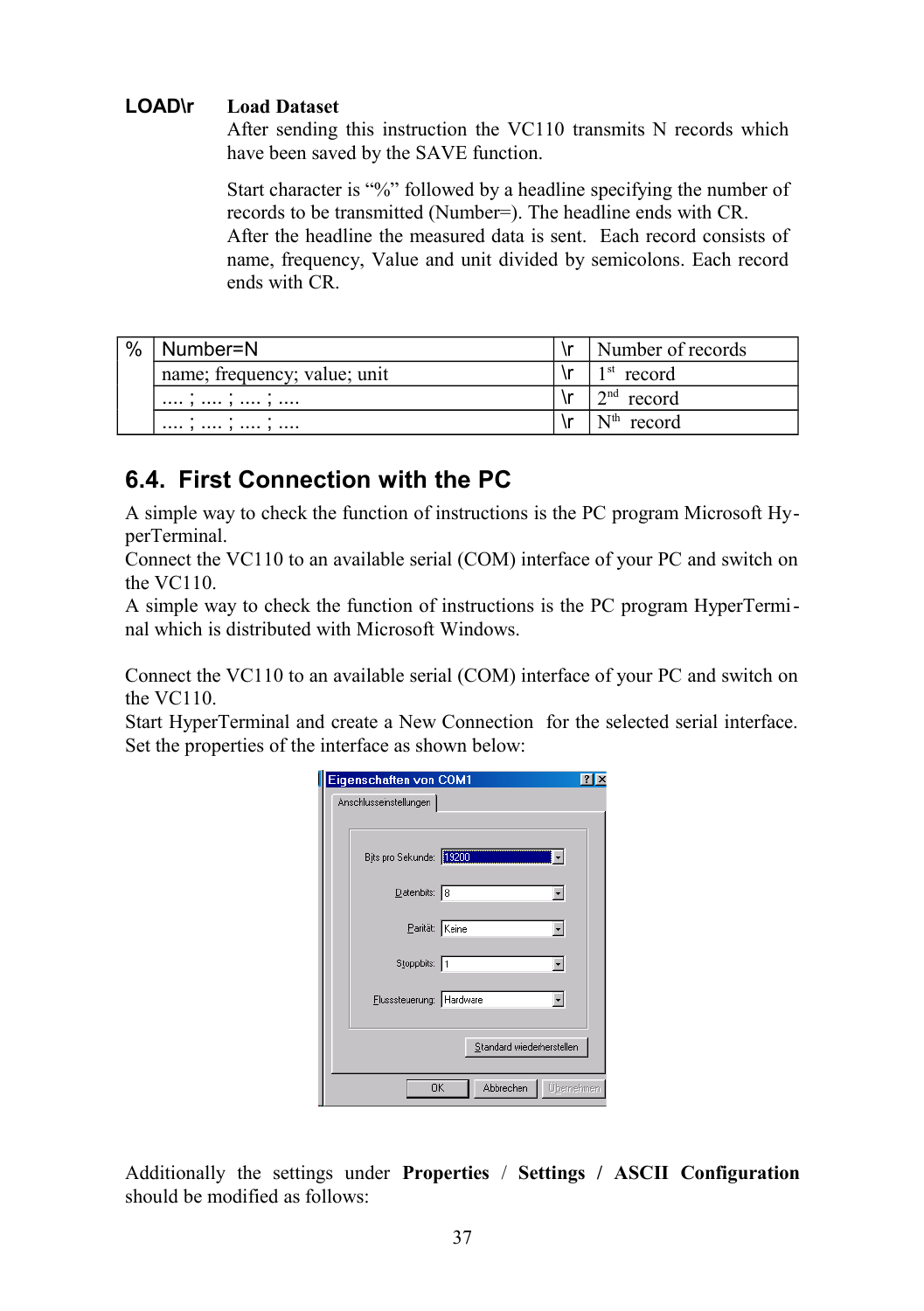| <b>ASCII-Konfiguration</b>                                                                                                                                                                              |
|---------------------------------------------------------------------------------------------------------------------------------------------------------------------------------------------------------|
| Einstellungen für den ASCII-Versand                                                                                                                                                                     |
| Gesendete Zeilen enden mit Zeilenvorschub<br>⊮                                                                                                                                                          |
| R.<br>Eingegebene Zeichen lokal ausgeben (lokales Echo)                                                                                                                                                 |
| ١ō<br>Millisekunden<br>Zeilenverzögerung:                                                                                                                                                               |
| lo<br>Zeichenverzögerung:<br>Millisekunden                                                                                                                                                              |
| Einstellungen für den ASCII-Empfang<br>Beim Empfang Zeilenvorschub am Zeilenende anhängen<br>IV.<br>Eingangsdaten im 7-Bit-ASCII-Format empfangen<br>ஈ<br>Überlange Zeilen im Terminalfenster umbrechen |
| Abbrechen                                                                                                                                                                                               |

Type in the instruction, for instance GETP, and press ENTER. The VC110 responds with the appropriate acknowledgment:

| V_COM1 - HyperTerminal<br>Bearbeiten<br>Ansicht<br>Datei                                                                                                                                                                                                                                    | Anrufen | Ubertragung<br>$\gamma$ |               |                        |
|---------------------------------------------------------------------------------------------------------------------------------------------------------------------------------------------------------------------------------------------------------------------------------------------|---------|-------------------------|---------------|------------------------|
| $\odot$ 2<br>⊪olei<br>$\mathbb{S}$                                                                                                                                                                                                                                                          |         |                         |               |                        |
| getp<br>\$A=0<br>(m/s2)<br>(H <sub>Z</sub> )<br>-70<br>(auto/0/20/40/60 dB)<br>(off/0/ U/ICP)<br>(high/low)<br>(off/last/F0)<br>>=μ<br>(acc/vel/disp/bias)<br>⊫Ø<br>(metric/imperial)<br>แ=ด<br>S=70;10000;1;1;10000 (Start;End;Increace;Points;Flip)<br>X=80:159:0:0:0:0:0:0:0:0 (F0F9 Hz) |         |                         |               |                        |
| Verbunden 00:39:28                                                                                                                                                                                                                                                                          | ANSI    | 19200 8-N-1             | IBE.<br>GROSS | <b>NF</b><br>Aufzeichn |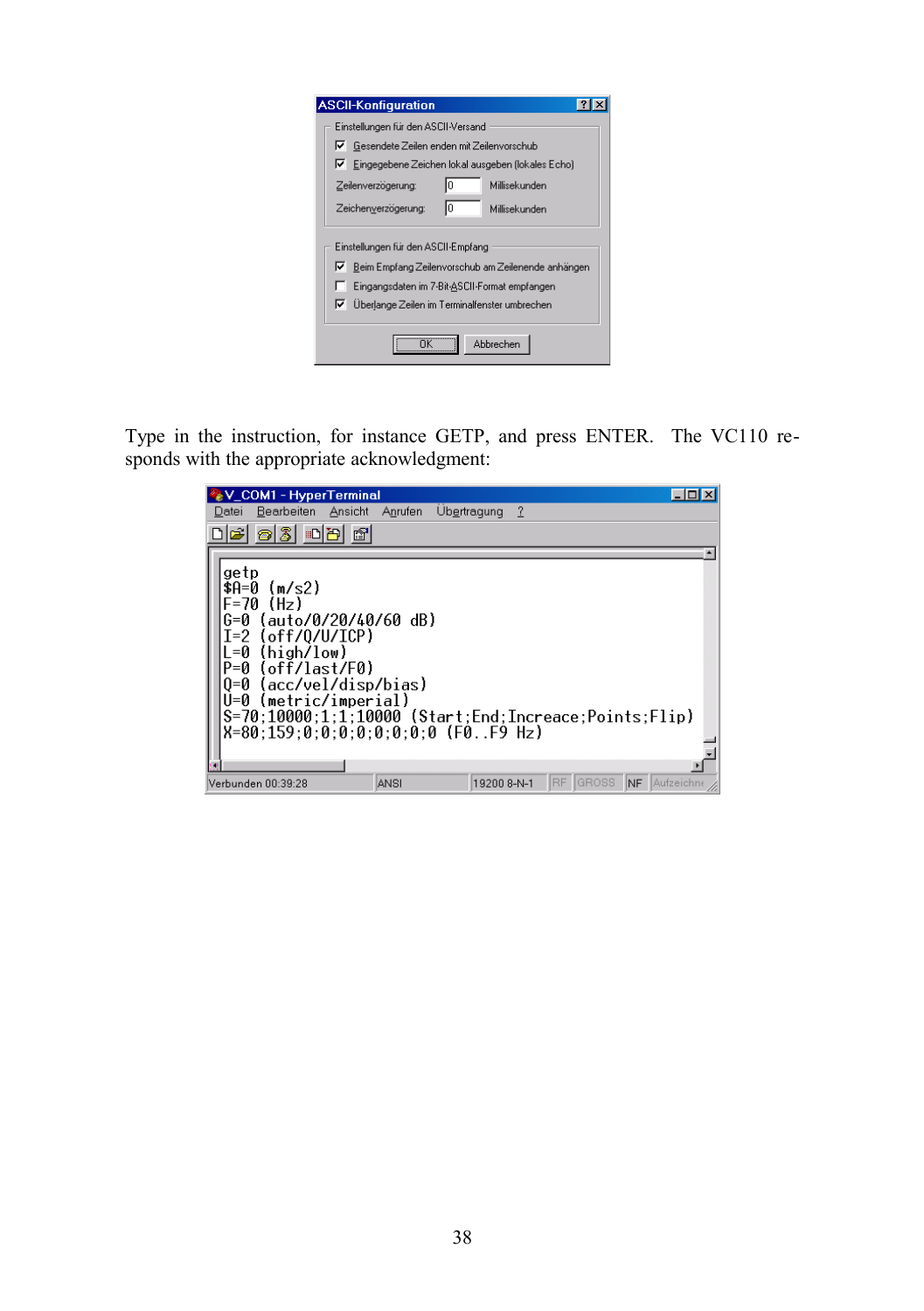# **7. Power Supply**

The VC110 is powered by an internal accumulator or by means of the supplied mains adapter.

 $\Rightarrow$  Do not use the VC110 with other power supplies than the supplied mains adapter since this may damage the instrument.

The VC110 includes a powerful NiMH accumulator. If the external mains adapter is disconnected or switched off the VC110 is supplied by the internal accumulator. In this case the accumulator must be sufficiently charged.

If the VC110 cannot be switched on without mains supply the reason may be a discharged accumulator.

The charge condition is indicated by an. It can show the following conditions:

**LED permanently green:** The instrument is powered by the accumulator. The accumulator is sufficiently charged.

**LED flashes green:** The instrument is powered by the accumulator. The remaining capacity of the accumulator is less than 10 % of full charge.

**LED permanently red:** The VC110 is operated from mains or switched off. The accumulator is being charged.

**LED flashes red:** The VC110 is operated from mains or switched off. The accumulator is fully charged. Trickle charging maintains the battery charged.

If the accumulator is completely discharged the VC110 switches off without prior warning. Setup and measured data are saved before.

When the mains adapter is unplugged during operation the VC110 switches off without saving setup and measured data.

Charging the accumulator starts as soon as the mains adapter is connected. The accumulator is monitored to prevent overcharging. Two charge modes are available:

**Rapid charging** charges the accumulator with the highest possible current. The battery LED is permanently red.

**Trickle charging** is activated when the accumulator is fully charged. In this mode a minimum current flows to maintain the accumulator charge. The battery LED flashes red.

The accumulator is also charged if the VC110 is switched on.

Rapid charging is interrupted when the vibration exciter is active. This will increase the charge time.

Rapid charging is not possible at temperatures below 10 °C.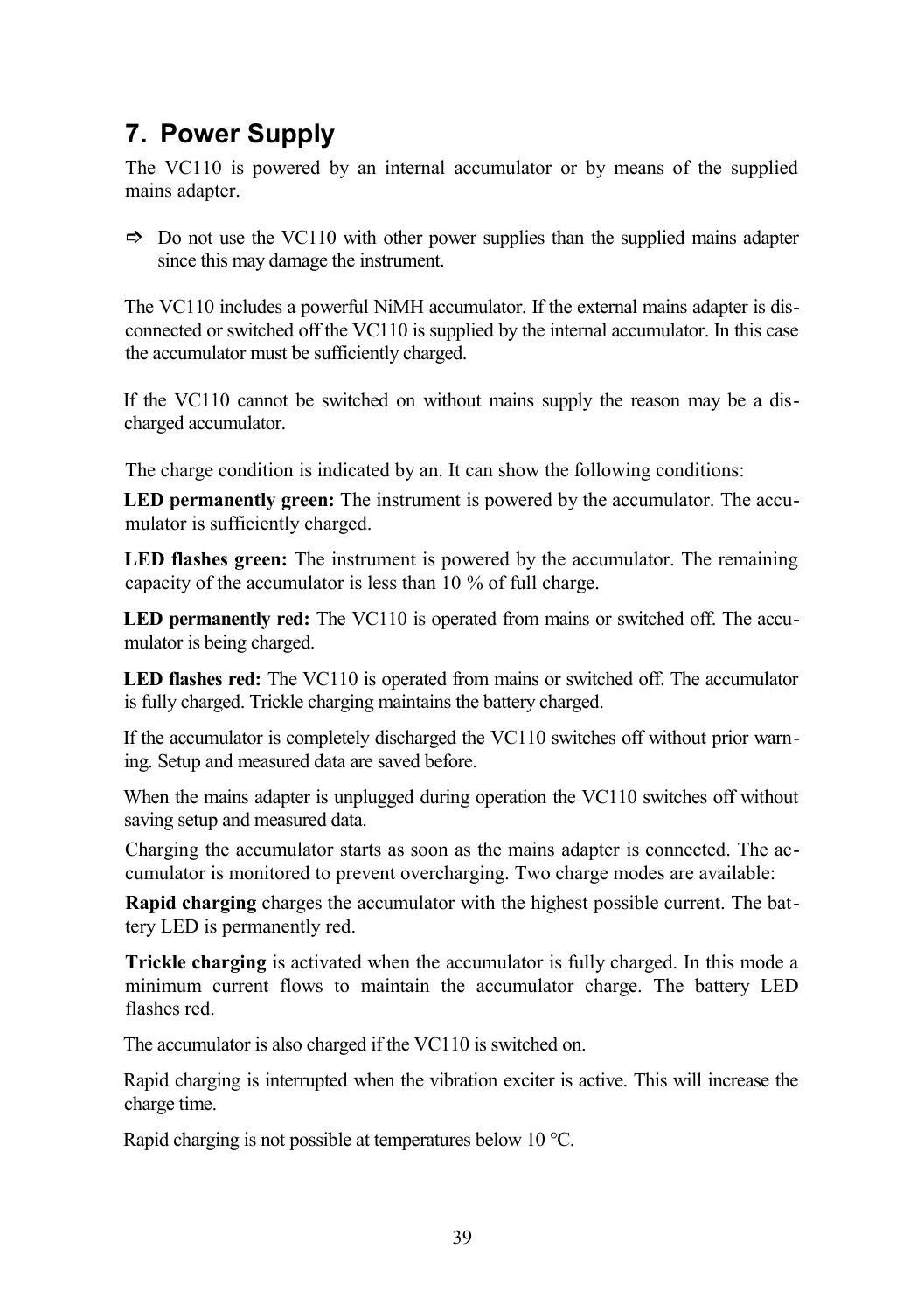# **8. Transport and Maintenance**

Hard mechanical shocks to the instrument during transport, particularly shocks onto the shaker head must be avoided. Therefore, it is recommended to use the supplied plastic carrying case for transport. The design of the case allows the instrument to remain in the case during operation.

The internal battery is a pack of rechargeable NiMH accumulators. It works maintenance-free and has a long operating life due to the intelligent charging circuit. If the operating time after full charge will not satisfy your requirements after several years of, please return the VC110 back to the manufacturer. Metra will replace the accumulator pack and check the instrument. A change of the accumulator pack by the customer is not recommended.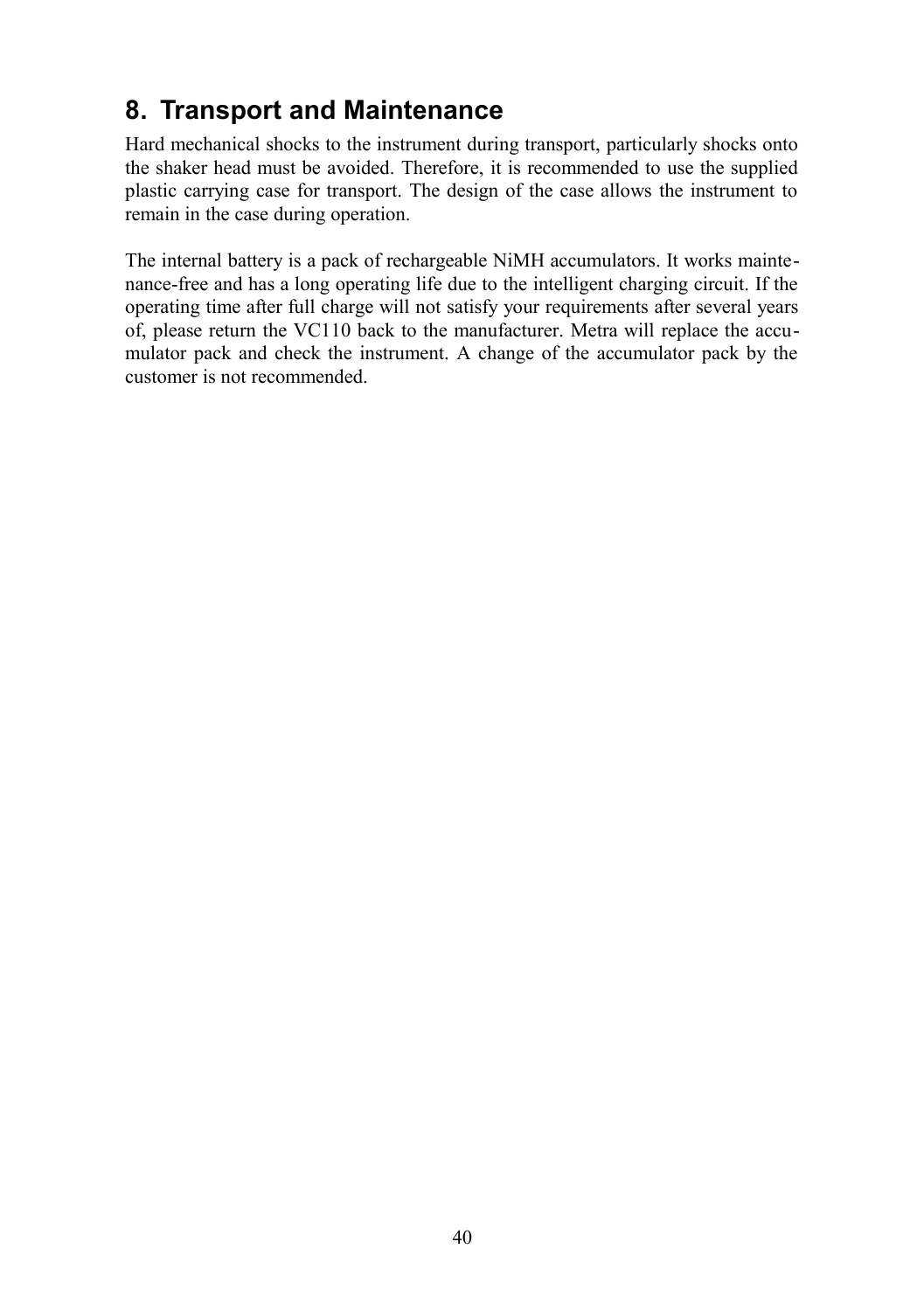# **9. Technical Data**

## **Exciter System**

| Vibration acceleration (RMS)                          | $1 \text{ m/s}^2$      |
|-------------------------------------------------------|------------------------|
| Vibration frequency                                   | $70$ $\dots$ 10,000 Hz |
| Specimen weight maximum                               | 400 g                  |
| Basic accuracy at $T = 23 \degree C \pm 10 \degree C$ |                        |
| $f = (80, 160, 315, 630)$ Hz <sup>1</sup>             | $+2.90$                |
| $70 \text{ Hz} < f < 1000 \text{ Hz}$                 | $\pm$ 2 % typ.         |
| $1 \text{ kHz} < f < 10 \text{ kHz}$                  | $\pm$ 5 % typ.         |
| Temperature coefficient                               | $0.01\%$ /K max.       |
| <b>THD</b>                                            |                        |
| $70 \text{ Hz} \leq f \leq 3000 \text{ Hz}$           | $2\%$ max.             |
| $m < 200$ g                                           | $3\%$ max.             |
| $m > 200$ g                                           | $8\%$ max.             |
| Transverse vibration                                  |                        |
| $m < 200$ g, 70 Hz $\leq f < 400$ Hz                  | $10\%$ max.            |
| Settling time                                         |                        |
| after switching on                                    | 2s                     |
| after frequency change                                | $0.4$ s                |
| Sensor mounting                                       | M5 thread,             |
|                                                       | clamping magnet        |
| Torque maximum                                        | 5 Nm                   |
| Torque nominal                                        | 1 Nm                   |

<span id="page-42-0"></span> $1$  Calibration at these frequencies traceable to a PTB reference standard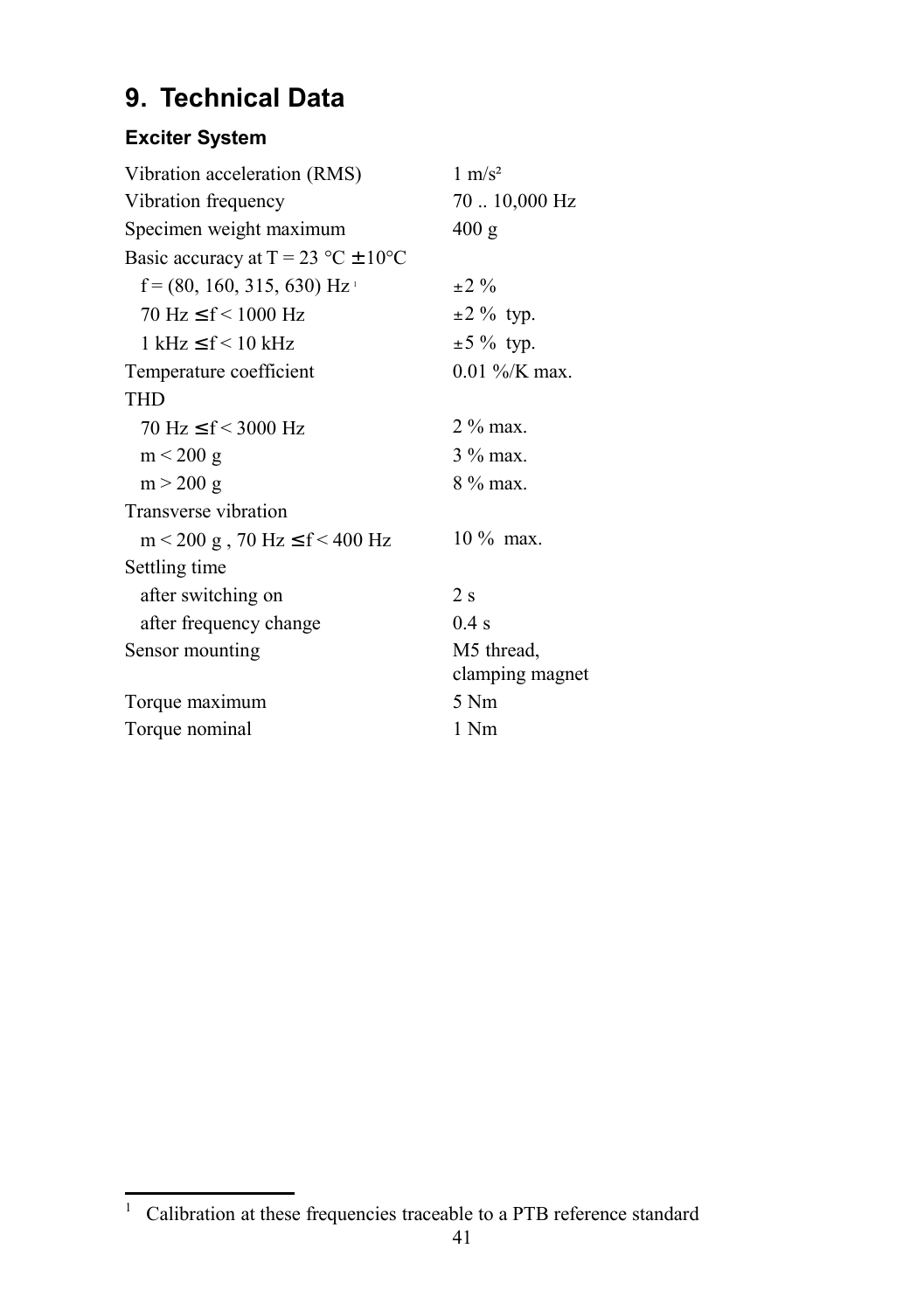## **Signal Conditioner**

| Input                                        | single ended,<br><b>BNC</b> socket                                                                                                                              |
|----------------------------------------------|-----------------------------------------------------------------------------------------------------------------------------------------------------------------|
| Input voltage (pulse)                        | $U_{\text{max}}$ = 500 V                                                                                                                                        |
| Input resistance in voltage and IEPE mode    | $>1$ M $\Omega$                                                                                                                                                 |
| <b>IEPE</b> constant current source          | $3.85.6$ mA,<br>$Us > 22$ V                                                                                                                                     |
| Gain ranges                                  |                                                                                                                                                                 |
| Charge                                       | 1/10/100/1000 mV/pC                                                                                                                                             |
| Voltage / IEPE                               | $0/20/40/60$ dB                                                                                                                                                 |
| Sensitivity range of sensor to be calibrated | $0.12 \text{ mV}/\text{ms}^2$ 1.2 V/ms <sup>2</sup><br>$0.12$ pC/ms <sup>-2</sup> 1.2 nC/ms <sup>-2</sup>                                                       |
| $A/D$ converter                              | $16$ bit                                                                                                                                                        |
| Indication                                   | transducer sensitivity (true RMS),<br>IEPE bias voltage                                                                                                         |
| Accuracy                                     |                                                                                                                                                                 |
| of sensitivity display                       |                                                                                                                                                                 |
| $70 \text{ Hz} \leq f < 10 \text{ kHz}$      | $\pm 0.4 \%$                                                                                                                                                    |
| Temperature coefficient                      | $+0.01%$                                                                                                                                                        |
| of IEPE bias voltage                         | $±$ 3 %                                                                                                                                                         |
| Accuracy of frequency display                | $\pm 0.5 \%$                                                                                                                                                    |
| General                                      |                                                                                                                                                                 |
| Temperature range                            | $-10-.55$ °C                                                                                                                                                    |
| Operating time per battery charge            | 2.4h                                                                                                                                                            |
| Battery charging time                        | 2 <sub>h</sub>                                                                                                                                                  |
| PC interface                                 | RS-232 with Sub-D 9 pin socket                                                                                                                                  |
| Dimensions                                   | 205 x 105 x 90 mm <sup>3</sup>                                                                                                                                  |
| Weight                                       | 3 kg                                                                                                                                                            |
| Accsessories                                 | plastic carrying case, mains adapter,<br>PC software, stud adapters (M5, M8,<br>1/4"-28, UNF 10-32), plug adapter<br>BNC / UNF 10-32, shaker protection<br>disk |